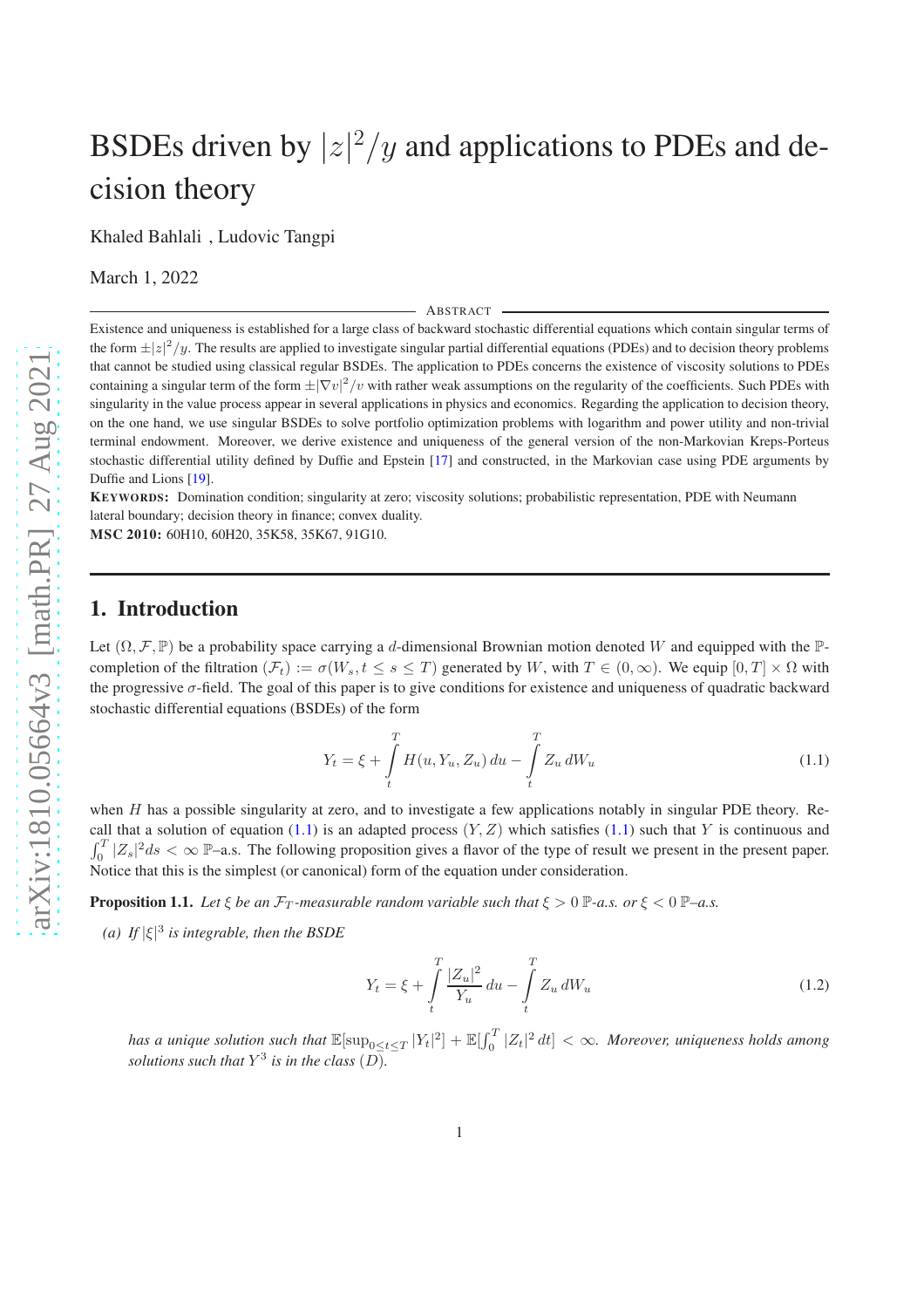*(b) If* 1/ξ *is integrable, then the BSDE*

<span id="page-1-1"></span>
$$
Y_t = \xi - \int\limits_t^T \frac{|Z_u|^2}{Y_u} du - \int\limits_t^T Z_u dW_u \tag{1.3}
$$

*has a solution and uniqueness holds among solutions such that* 1/Y *is in the class* (D)*. If moreover* ξ *is square* integrable, then there exists a unique solution such that  $\mathbb{E}[\sup_{0\leq t\leq T}|Y_t|^2]+\mathbb{E}[\int_0^T|Z_t|^2\,dt]<\infty$ .

We emphasize that the terminal condition  $\xi$  is not assumed bounded, and can be arbitrarily close to zero. The interest in backward SDEs with generators of the form  $H(y, z) = |z|^2/y$  first arose from the work of Duffie and Epstein [\[17\]](#page-33-0) who analyzed existence and uniqueness of stochastic differential utilities. In fact, due to the singularity at zero, the probabilistic method developed in that paper did not cover the utility model suggested by Kreps and Porteus [\[34\]](#page-34-1), see subsection [5.2](#page-29-0) for details. It should be noted that the Kreps-Porteus utility in its differential form is an important class of utility functions, allowing for instance (when it exists) to develop a two-factor capital asset pricing model, see [\[17](#page-33-0)]. In the Markovian case, the existence of the Kreps-Porteus stochastic differential utility has been proved by Duffie and Lions [\[19](#page-34-0)] by deriving (Sobolev) solutions of a parabolic partial differential equation (PDE) of the form

<span id="page-1-0"></span>
$$
\begin{cases} \partial_t v + \frac{1}{2} \Delta v + \delta \frac{|\nabla v|^2}{v} = 0, \\ v(T, x) = h(x) \end{cases}
$$
\n(1.4)

with the gradient and Laplacian operators acting on the spacial variable. As already pointed out in [\[19,](#page-34-0) Section 2.4], the case  $\delta < -1$  is particularly delicate. This is materialized in the present probabilistic setting by the fact that the change of variable that we use "remove" the singularity is not well-defined when  $\delta < -1$ , see the proof of Proposition [3.7.](#page-11-0)

The main objective of the present paper is to develop a probabilistic method allowing to prove existence of quadratic singular BSDEs. As a byproduct, this allows us to solve equations of the form [\(1.4\)](#page-1-0) in the viscosity sense under rather weak regularity conditions on the data. Furthermore, a probabilistic representation of such PDEs is also given. As it turns out, the relevance of equations  $(1.3)$  and  $(1.4)$  is not restricted to the stochastic differential utility theory and economics. They also naturally appear in quantitative finance and in physics.

In quantitative finance, BSDEs with generators of the form  $|z|^2/y$  appear in problems of optimal investment and decision theory, see e.g. Nutz [\[42\]](#page-34-2), Heyne et al. [\[26](#page-34-3)], Xing [\[50\]](#page-35-0), Kharroubi et al. [\[32\]](#page-34-4) and Epstein and Zin [\[20](#page-34-5)], but also in interest rates problems, see Hyndman [\[28](#page-34-6)]. We also refer to Subsection [5.1](#page-27-0) below where we discuss a portfolio optimization problem. The gist being that, while quadratic equations (generators of the form  $|z|^2$ ) allow to solve exponential utility problems the case of power or logarithmic utility with non-zero terminal endowment require to solve singular equations with generators of the form  $|z|^2/y$ . Thus, our results allow to study such utility maximization problems which cannot be studied by the simpler BSDEs driven by  $|z|^2$ .

In physics, equations of the form [\(1.4\)](#page-1-0) appear in modeling of quenching problems, see e.g. Dong and Levine [\[14](#page-33-1)], Merle [\[40\]](#page-34-7), Merle and Zaag [\[41\]](#page-34-8) and Chapman et al. [\[9\]](#page-33-2) for details. These equations are also used to model gas flow in porous media, see e.g. Giachetti et al. [\[24\]](#page-34-9), Giaghetti and Murat [\[25\]](#page-34-10). We emphasis that the existing literature deals with existence (and properties) of *Sobolev solutions* in the  $H^1$ -sense. Note in passing that the link between BSDEs and Sobolev solutions of parabolic PDEs was considered by Barles and Lesigne [\[7\]](#page-33-3) for BSDEs with Lipschitz generators and by Bahlali et al [\[5](#page-33-4)] in the case when the generator in of superlinear growth.

As mentioned above, the generators in the statement of Proposition [1.1](#page-0-1) and the nonlinearity in [\(1.4\)](#page-1-0) are the "canonical forms" of generators we consider. Actually, it will be assumed that the generator  $H$  is a continuous function satisfying a bound of the form

<span id="page-1-2"></span>
$$
0 \le H(t,\omega,y,z) \le \alpha_t(\omega) + \beta_t(\omega)y + \gamma_t(\omega)z \pm \frac{\delta}{y}|z|^2 \quad \text{for } y > 0.
$$
 (1.5)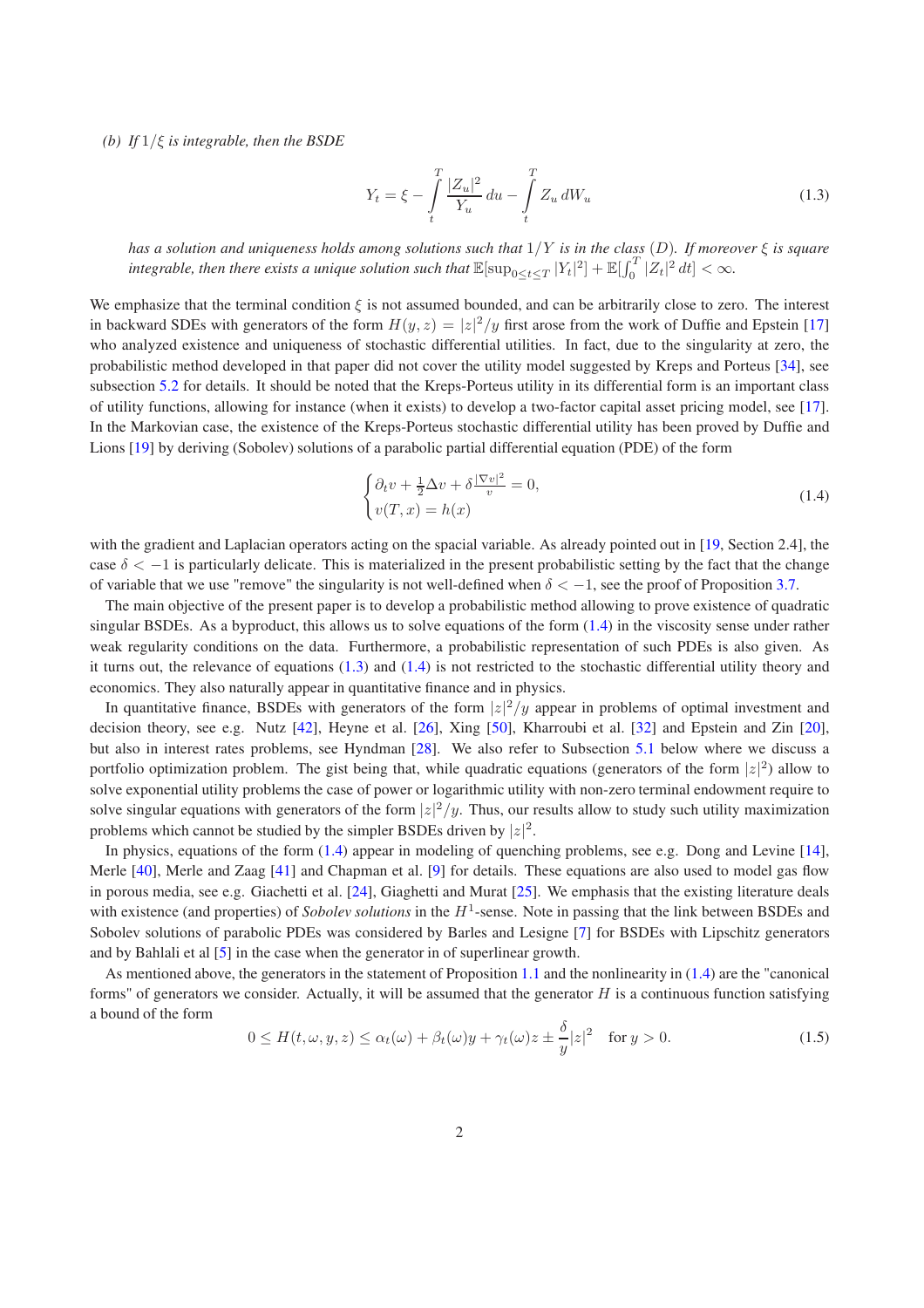In particular, the generators will not necessarily be locally Lipschitz continuous (in some cases can even be discontinuous in  $y$ ). As a consequence, the problem will not be amenable to techniques involving Picard iterations, monotone stability, a priori estimates or localizations and approximations which are prevalent in the literature. The method we develop in the present article is rather based on a combination of a simple change of variable technique akin to Zvonkin's transform in the theory of stochastic differential equations and a domination argument developed in [\[2\]](#page-33-5).

Also due to the singularity of the generator, the proof we give of uniqueness for generators of the form  $(1.5)$  does not follow the well-trodden paths of comparison principles or Banach fixed point theorem as customary. Note however that some form of comparison still holds in the "canonical cases" of Proposition [1.1.](#page-0-1) We instead base our arguments on convex duality techniques for BSDEs initiated by Drapeau et al. [\[16\]](#page-33-6). This requires an additional convexity condition on the generator.

Let us now say a few words on the extensive literature on BSDEs and their connections to parabolic PDEs. When the generator H is Lipschitz continuous (in  $(y, z)$ ) and  $\xi$  is square integrable, Pardoux and Peng [\[44\]](#page-34-11) proved existence and uniqueness of a square integrable solution  $(Y, Z)$ . The case where the generator can have quadratic growth in z (i.e. grows slower than  $|z|^2$ ) is particularly relevant in several applications. It has initially been investigated by Duffie and Epstein [\[17](#page-33-0)] and then by Kobylanski [\[33](#page-34-12)] for bounded terminal conditions  $\xi$  by developing a monotone stability method. As commonly assumed in the literature, all the above mentioned works assume H continuous in  $(y, z)$ , or even locally Lipschitz, and that the terminal condition is bounded, or has exponential moments. To the best of our knowledge, the only papers dealing with existence of quadratic BSDEs with generators dominated by  $f(y)|z|^2$  (with f not constant) are the papers of Bahlali et al. [\[6\]](#page-33-7), Duffie and Epstein [\[18](#page-33-8)] and Bahlali [\[2\]](#page-33-5). In the works of Bahlali et al. [\[6\]](#page-33-7) and Duffie and Epstein [\[18\]](#page-33-8), the function  $f$  is assumed to be globally integrable (and even continuous in the second paper) and in Bahlali  $[2]$ , it is assumed to be locally bounded. The case f globally integrable is also considered in Bahlali  $[2]$  with merely  $\mathbb{L}^1$ -integrable terminal value.

The case  $f(y) = \pm 1/y$  considered in the present article cannot be covered by the above cited works since this function is not integrable, even locally. This case turns out to be of special practical interest, and its treatment is more delicate.

In the next section we state the main existence and uniqueness results for BSDEs of the form  $|z|^2/y$ . The proofs are given in Section [3.](#page-5-0) The subsequent section [4](#page-19-0) is devoted to applications to viscosity solutions of singular parabolic PDEs. We start by the case where there are no boundary conditions and then we consider singular PDEs with lateral Neumann boundary conditions. In Section [5,](#page-26-0) we discuss applications to finance and economics. In the appendix we prove seemingly new stability results for (forward) stochastic differential equations with non-Lipschitz coefficients that are of independent interest. These are necessary for the existence of viscosity solutions of PDEs with non-Lipschitz coefficients treated in Section [4.](#page-19-0)

### 2. Main results

Consider the following spaces and norms: For  $p > 0$ , we denote by  $\mathbb{L}_{loc}^p(\mathbb{R})$  the space of (classes) of functions u defined on  $\R$  which are  $p$ -integrable on bounded subsets of  $\R$ . We also denote,  $\mathcal{W}_{p,\,loc}^2(\R)$  the Sobolev space of (classes) of functions u defined on  $\R$  such that both u and its generalized derivatives u' and  $u''$  belong to  $\mathbb{L}_{loc}^p(\R)$ . By, C we denote the space of continuous and  $\mathcal{F}_t$ –adapted processes. By  $\mathcal{S}^p(\mathbb{R})$  we denote the space of continuous,  $\mathcal{F}_t$ –adapted processes The such that  $\mathbb{E} \sup_{0 \leq t \leq T} |Y_t|^p < \infty$ , and  $\mathcal{S}^{\infty}(\mathbb{R})$  the space of processes  $Y \in \mathcal{S}^p(\mathbb{R})$  such that  $\sup_{0 \leq t \leq T} |Y_t| \in \mathbb{L}^{\infty}$ . The set  $S^p_+(\mathbb{R})$  denotes the positive elements of  $S^p(\mathbb{R})$ . Let  $\mathcal{M}^p(\mathbb{R}^d)$  be the space of  $\mathbb{R}^d$ -valued  $\mathcal{F}_t$ -progressive processes Z satisfying  $\mathbb{E}\left[\left(\int_0^T |Z_t|^2 dt\right)^{\frac{p}{2}}\right]<+\infty$ . By  $\mathcal{L}^2(\mathbb{R}^d)$  we denote the space of  $\mathcal{F}_t$ -progressive processes Z satisfying  $\int_0^T |Z_s|^2 ds < +\infty$  P–a.s. BMO is the space of uniformly integrable martingales M satisfying

$$
\sup_{\tau}||\mathbb{E}\big[|M_T - M_{\tau}|\,|\,\mathcal{F}_{\tau}\big]||_{\infty} < \infty
$$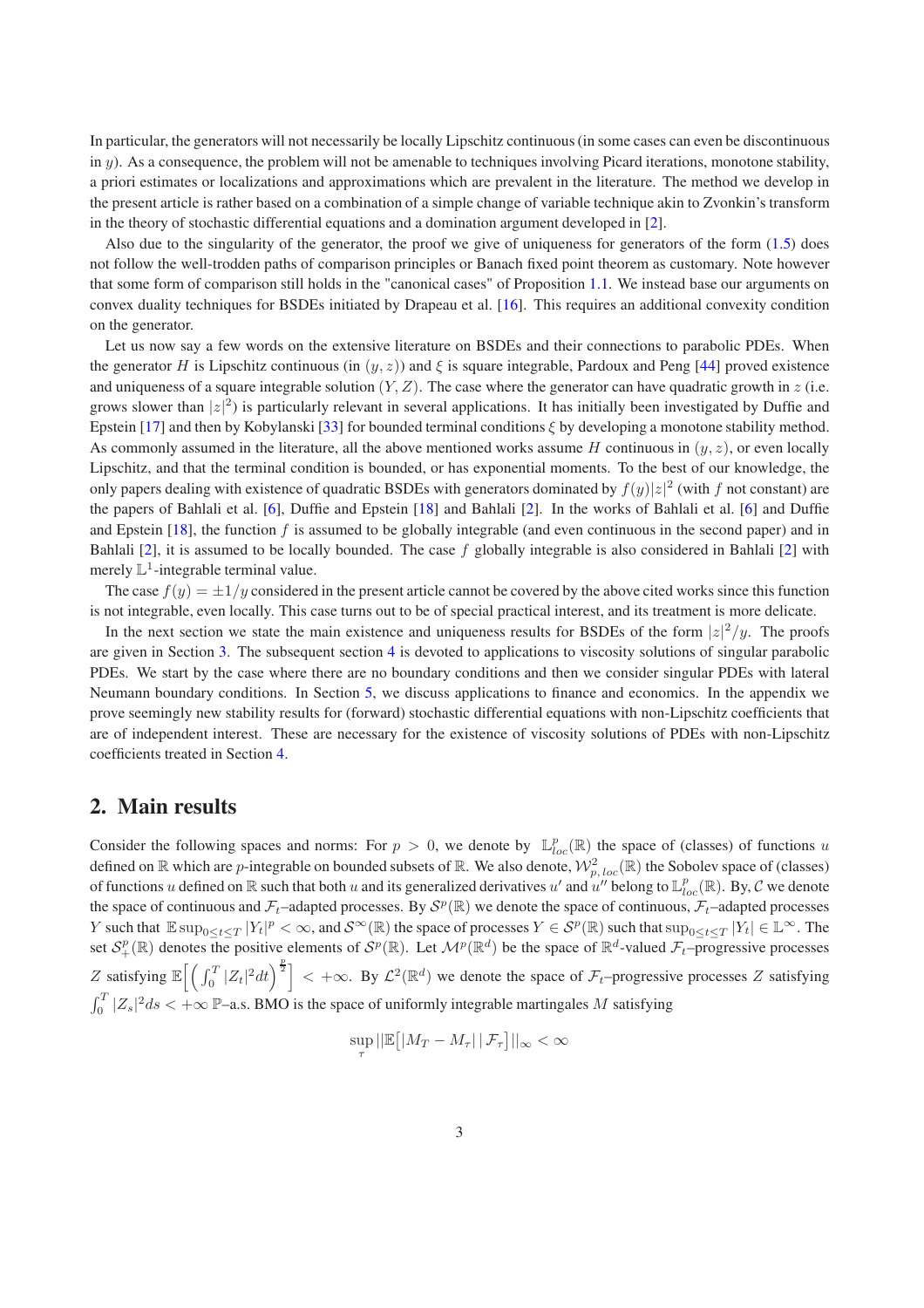where the supremum is taken over all stopping times  $\tau$  with values in [0, T]. A process Y is said to belong to the class (D) if the set  ${Y_\tau : \tau \text{ stopping time in } [0, T]}$  is uniformly integrable.

**Definition 2.1.** Given  $\xi \in \mathbb{L}^0$  and a progressively-measurable function  $H : [0,T] \times \Omega \times \mathbb{R} \times \mathbb{R}^d \to \mathbb{R}$ , we denote by BSDE( $\xi$ , H) the BSDE with terminal condition  $\xi$  and generator H. A solution to BSDE( $\xi$ , H) is a process (Y, Z) which belongs to  $\mathcal{C} \times \mathcal{L}^2(\mathbb{R}^d)$  such that  $(Y, Z)$  satisfies  $\text{BSDE}(\xi, H)$  for each  $t \in [0, T]$  and  $\int_0^T |H(s, Y_s, Z_s)| ds < \infty$  P–a.s.

Our first main result gives existence of BSDEs having generators with growth of the form  $|z|^2/y$ . Let  $\delta \geq 0$ , and  $\alpha, \beta : [0,T] \times \Omega \to \mathbb{R}_+$  and  $\gamma : [0,T] \times \Omega \to \mathbb{R}^d$  be progressively measurable processes. Throughout the paper, the function  $q$  is given by

<span id="page-3-5"></span><span id="page-3-4"></span>
$$
g(t, \omega, y, z) := \alpha_t(\omega) + \beta_t(\omega)y + \gamma_t(\omega)z + \frac{\delta}{y}|z|^2.
$$
\n(2.1)

<span id="page-3-0"></span>Consider the following conditions:

(A1)  $\alpha \in S^2_+(\mathbb{R}), \xi > 0$  and there is  $p > 1$  such that

$$
\mathbb{E}\left[\xi^{(2\delta+1)p}e^{p\int_0^T\lambda_u\,du}\right]<\infty\quad\text{and}\quad\mathbb{E}\Big[\Big(\int\limits_0^Te^{\frac{1}{2}\int_0^s\lambda_u\,du}\alpha_s\,ds\Big)^p\Big]<\infty,
$$

with  $\lambda_t := (2\delta + 1)(\alpha_t + \beta_t) + \frac{|\gamma_t|^2}{2r}$  $\frac{\gamma_t|^2}{2r}$  for some  $r \in (0, \frac{1 \wedge (p-1)}{2})$  $\left(\frac{p-1}{2}\right), e^{\int_0^T \gamma_s dW_s} \in \mathbb{L}^q, \beta \in \mathcal{S}_+^q(\mathbb{R}) \text{ and } |\gamma| \in \mathcal{S}^{2q}(\mathbb{R}),$ with  $1/p + 1/q = 1$ .

<span id="page-3-1"></span>(A2)  $\alpha \in S^2_+(\mathbb{R}), \xi > 0$  and there is  $p > 1$  such that

<span id="page-3-7"></span><span id="page-3-3"></span>
$$
e^{\int_0^T (\alpha_u + \beta_u) du} \xi \in \mathbb{L}^{(2\delta + 1)p} \quad \text{and} \quad \int_0^T e^{\int_0^s (\alpha_u + \beta_u) du} \alpha_s ds \in \mathbb{L}^p
$$

 $e^{\int_0^T \gamma_s dW_s} \in \mathbb{L}^q$ ,  $\beta \in \mathcal{S}_+^q(\mathbb{R})$  and  $|\gamma| \in \mathcal{S}^{2q}(\mathbb{R})$ , with  $1/p + 1/q = 1$ .

<span id="page-3-6"></span><span id="page-3-2"></span>(A1')  $\xi$  < 0 and satisfies the integrability conditions stated in [\(A1\)](#page-3-0) along with  $\alpha$ ,  $\beta$  and  $\gamma$ .

(A2')  $\xi$  < 0 and satisfies the integrability conditions stated in [\(A2\)](#page-3-1) along with  $\alpha$ ,  $\beta$  and  $\gamma$ .

It is clear that the integrability condition  $(A1)$  is stronger than  $(A2)$ . Our main existence result is the following:

**Theorem 2.2.** *If*  $\xi > 0$ , *H satisfies*  $0 \leq H \leq g$  *and condition* ([A1](#page-3-0)) *holds, then the BSDE*( $\xi$ , *H*) *admits a solution*  $(Y, Z) \in \mathcal{S}^{(2\delta+1)p}(\mathbb{R}) \times \mathcal{L}^2(\mathbb{R}^d)$  such that  $0 < Y \leq Y^g$ , where  $(Y^g, Z^g)$  solves  $\text{BSDE}(\xi, g)$ .

*If condition* ([A1](#page-3-0)) *is replaced by* ([A2](#page-3-1)), *then the solution*  $(Y, Z)$  *satisfies*  $\sup_{t \in [0,T]} \mathbb{E}[|Y_t|^{2\delta+1}] < \infty$  and  $Z \in \mathcal{L}^2(\mathbb{R}^d)$ .

The proof is given in Subsection [3.2](#page-6-0) below. We will also show that under slightly stronger conditions, BSDEs with generators driven by  $|z|^2/y$  further admit unique solutions. The precise statement is given in the following theorem:

**Theorem 2.3.** Assume that  $\xi \in \mathbb{L}^{\infty}$ ,  $\alpha, \beta \in \mathcal{S}^{\infty}(\mathbb{R})$ , that  $\int \gamma dW$  is a BMO martingale and that for each  $(t, \omega)$ , the *function*  $H(t, \omega, \cdot, \cdot)$  *is jointly convex.* If  $\xi > 0$  *and* H *satisfies*  $0 \le H \le g$ *, then for every solution*  $(Y, Z)$  *of BSDE*( $\xi, H$ ) *such that*  $0 < Y \leq Y^g$ , the process Y is bounded and moreover, if either  $\delta < 1/2$  or  $\xi > c$  for some constant  $c > 0$ , *then*  $Z \in \mathcal{M}^2(\mathbb{R}^d)$ *.* 

In addition, for every solutions  $(Y, Z)$ ,  $(Y', Z')$  satisfying  $0 < Y, Y' \leq Y^g$ , the processes Y and Y' are indistinguish*able and*  $Z = Z'dt \otimes P-a.s.$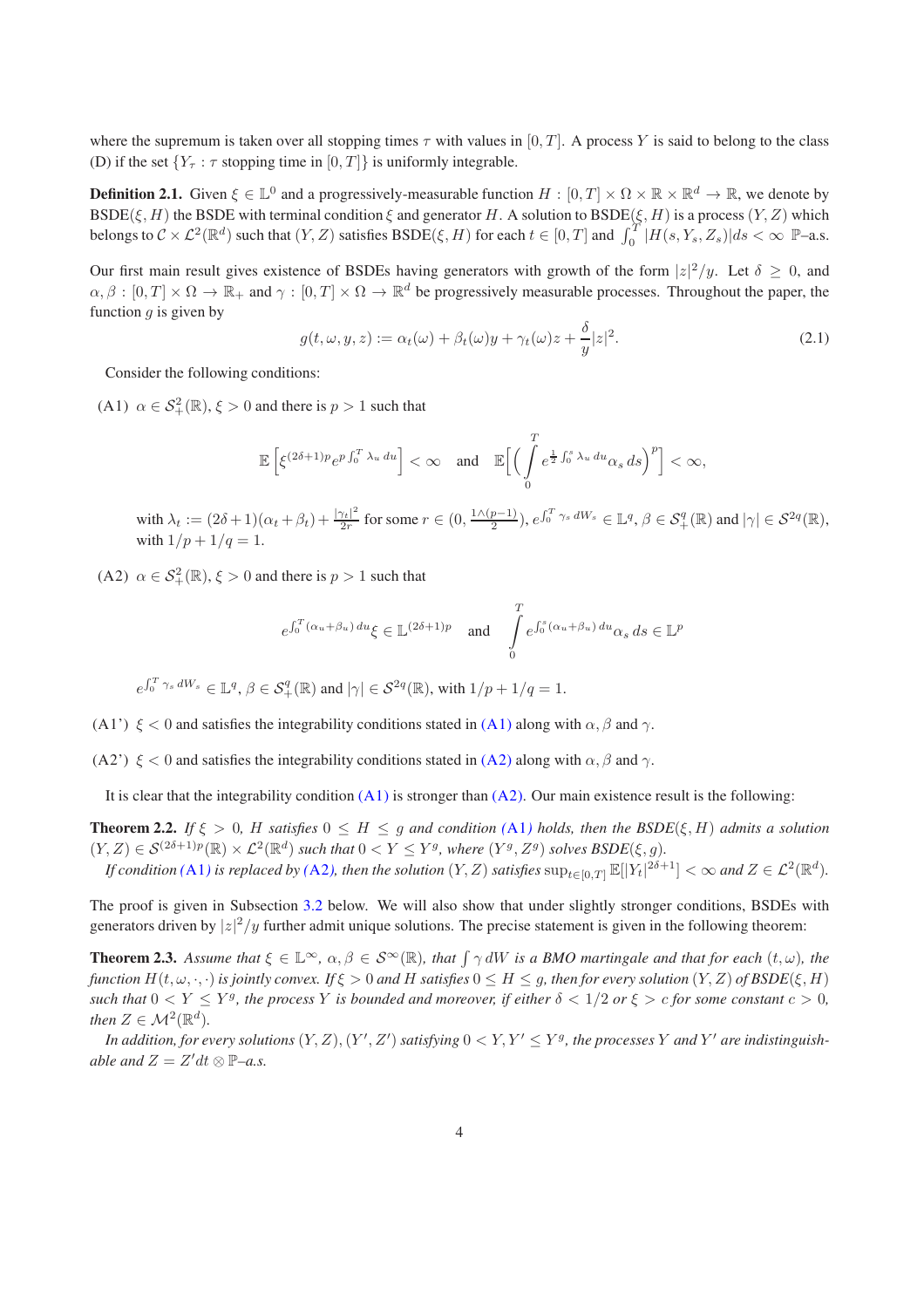<span id="page-4-1"></span>The sign conditions made on H and  $\xi$  are not necessary. The following corollary can be treated using the method developed in the present article.

**Corollary 2.4.** *If*  $\xi$  < 0, *H satisfies*  $g \leq H \leq 0$  *with*  $2\delta + 1$  *odd, and the condition*  $(A1')$  $(A1')$  $(A1')$  *is satisfied, then the*  $BSDE(\xi, H)$  admits a solution  $(Y, Z) \in S^{(2\delta+1)p}(\mathbb{R}) \times L^2(\mathbb{R}^d)$  such that  $Y^g \leq Y < 0$ . If in addition  $\xi \in \mathbb{L}^{\infty}$ ,  $\alpha, \beta \in S^{\infty}(\mathbb{R})$ , that  $\int \gamma dW$  *is a BMO martingale and that for each*  $(t, \omega)$ , the function  $H(t, \omega, \cdot, \cdot)$  *is jointly concave then BSDE*( $\xi$ , *H*) *admits a unique solution*  $(Y, Z)$  *such that*  $Y^g \le Y < 0$ .

The following third main result deals with BSDEs driven by  $-\delta z^2/y$ . This kind of BSDEs has direct applications to mathematical finance. In particular, it arises when studying the existence of Kreps-Porteus utility in continuous time. This problem was considered by Duffie-Lions [\[19](#page-34-0)] using partial differential equations. Since the treatment of this kind of BSDEs is different from that of equations driven by  $\delta z^2/y$ , it is discussed separately. The following statements hold. Let

$$
f(t, \omega, y, z) := \beta_t(\omega)y + \gamma_t(\omega)z - \frac{\delta}{y}|z|^2,
$$
\n(2.2)

<span id="page-4-0"></span>and consider the integrability condition

(A1")  $\xi$ ,  $\beta$  and  $\gamma$  satisfy

$$
\exp\Big(\int_{0}^{T}|-2\delta+1||\beta_{s}|-\frac{1}{2}|\gamma_{s}|^{2} ds+\int_{0}^{T}\gamma_{s} dW_{s}\Big)\xi^{-2\delta+1}\in\mathbb{L}^{2}.
$$

- <span id="page-4-2"></span>**Theorem 2.5.** *(a)* If  $\xi > 0$ , H satisfies  $0 \leq H \leq f$  and condition  $(A1'')$  $(A1'')$  $(A1'')$  is satisfied, then the BSDE( $\xi$ , H) admits *a* solution  $(Y, Z) \in \mathcal{S}^{(-2\delta+1)}(\mathbb{R}) \times \mathcal{M}^2(\mathbb{R}^d)$  such that  $0 < Y \leq Y^f$  where  $(Y^f, Z^f)$  solves  $\text{BSDE}(\xi, f)$ . If in  $addition \, \xi \in \mathbb{L}^\infty, \, \beta \in \mathcal{S}^\infty(\mathbb{R})$ , that  $\int \gamma dW$  is a BMO martingale and that for each  $(t, \omega)$ , the function  $H(t, \omega, \cdot, \cdot)$ *is jointly convex then*  $\mathit{BSDE}(\xi,H)$  *admits a unique solution*  $(Y,Z)$  *such that*  $0 < Y \leq Y^f$ .
	- *(b)* If  $\xi$  < 0, H satisfies  $f \leq H \leq 0$  *with*  $-2\delta + 1$  *odd, and condition*  $(A1'')$  $(A1'')$  $(A1'')$  *is satisfied, then the BSDE*( $\xi$ , H) *admits*  $a$  solution  $(Y, Z) \in \mathcal{S}^{(-2\delta+1)}(\mathbb{R}) \times \mathcal{M}^{2}(\mathbb{R}^{d})$  such that  $Y^{f} \leq Y < 0$ . If in addition  $\xi \in \mathbb{L}^{\infty}$ ,  $\beta \in \mathcal{S}^{\infty}(\mathbb{R})$ , that  $\int \gamma dW$  *is a BMO martingale and that for each*  $(t, \omega)$ , the function  $H(t, \omega, \cdot, \cdot)$  *is jointly concave then BSDE*( $\xi$ , *H*) *admits a unique solution*  $(Y, Z)$  *such that*  $Y^f < Y \leq 0$ .

Before going any further, let us make the following important remarks.

*Remark 2.6.* (i) The monotonicity condition  $(y - \tilde{y})(H(s, y, z) - H(s, \tilde{y}, z)) \le -a|y - \tilde{y}|^2$  for some  $a \in \mathbb{R}$  and every  $(y, y', z) \in \mathbb{R}^2 \times \mathbb{R}^d$  is often used to derive uniqueness of BSDEs, see e.g. [\[12\]](#page-33-9). This condition is not compatible with our framework. For instance, our canonical generator  $H(y, z) = -z^2/y$  is not monotone in the above sense. However, it is jointly concave in  $(y, z)$ . Therefore, corollary [2.4](#page-4-1) suggests that in the present setting, convexity-type conditions in  $(y, z)$  are a more suitable assumptions to obtain uniqueness than monotonicity in y.

(ii) BSDEs with generators of the form  $-z^2/y$  are particularly relevant in economics, since they correspond to the Kreps-Porteus stochastic differential utility in continuous time given in [\[17\]](#page-33-0).

(iii) As the reader will see in the proofs, assuming that  $a := -2\delta + 1$  or  $a := 2\delta + 1$  are odd when  $\xi < 0$  are needed to ensure that quantities of the form  $x^a$  are well-defined for  $x < 0$ .

Along with the existence result, the above uniqueness theorem is crucial for the existence of viscosity solutions of a class of singular parabolic PDEs. For instance, our results will allow to solve the PDE, for  $\theta = \pm 1$ ,

$$
\begin{cases} \frac{\partial v}{\partial s}(s,x) + b(t,x)\nabla_x v(s,x) + \frac{1}{2}\Delta v(s,x) + \theta \frac{|\nabla_x v|^2}{v}(s,x) = 0, & \text{on} \quad [0,T) \times \mathbb{R}^d, \\ v(t,x) > 0 & \text{on} \quad [0,T) \times \mathbb{R}^d, \\ v(T,x) = h(x) \end{cases}
$$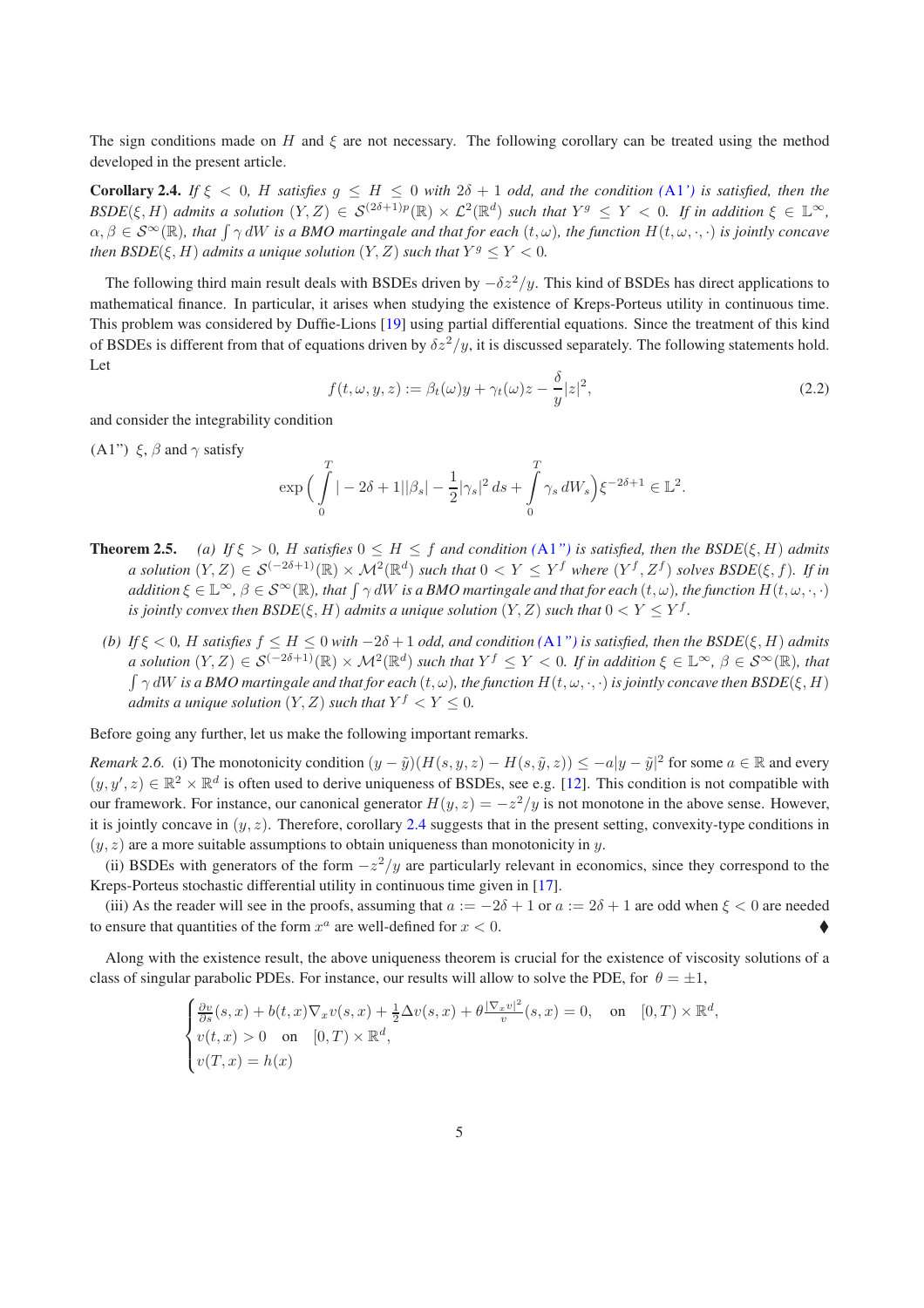when the functions b and h are merely continuous in x, with additional growth conditions, see Theorem [4.5](#page-23-0) and Remark [4.6.](#page-23-1) This will be developed in Subsection [4.1](#page-19-1) for parabolic PDEs with no boundary conditions and Subsection [4.3](#page-24-0) for the case of PDEs with lateral Neumann boundaries. In Section [5](#page-26-0) we provide two applications of the existence results to economics, namely to (non-exponential) utility maximization with random endowment and to the existence of Kreps-Porteus stochastic differential utility in continuous time. This part of our work can be seen as a probabilistic approach to the result of Duffie and Lions [\[19\]](#page-34-0). Moreover, we give existence of viscosity solutions of these singular PDEs along with a probabilistic representation.

# <span id="page-5-0"></span>3. Proofs of the main results

The idea of the proof of the existence results is to first focus on existence of equations with generators of types  $g$  and f. To solve such equations, we will use change of variables allowing to reduce these equations to much simpler ones, in some cases to linear equations. Then, we will use the so-called domination property recalled in Lemma [3.3](#page-6-1) to obtain existence of the equation with generator  $H$ . We start by presenting preliminary results that we will bring together to prove the main existence theorem.

#### 3.1. Preliminaries

<span id="page-5-2"></span>The following lemma summarizes properties of a simple linear BSDE which will play an important role in our approach. These properties are well-known, short proofs are given for completeness.

<span id="page-5-1"></span>**Lemma 3.1.** Let  $\xi$  be an  $\mathcal{F}_T$ -measurable random variable and  $\gamma:[0,T]\times\Omega\to\mathbb{R}^d$  a progressively measurable process. *Consider the BSDE*  $\overline{a}$ 

$$
Y_t = \xi + \int\limits_t^T \gamma_s Z_s \, ds - \int\limits_t^T Z_s \, dW_s. \tag{3.1}
$$

(*i*) If there is  $p > 1$  such that  $\xi \in \mathbb{L}^p$  and  $\exp\left(\int_0^T \gamma_s dW_s\right) \in \mathbb{L}^q$  with  $1/p + 1/q = 1$ , then [\(3.1\)](#page-5-1) has a unique *solution* (Y, Z) *such that*

$$
\int\limits_0^t Z_s dW_s \text{ is a local martingale and } \sup\limits_{0 \le s \le T} \mathbb{E}(|Y_s|) < \infty.
$$

- *(ii)* If in addition  $\xi$  *is positive, then the solution*  $Y_t$  *is positive for each t.*
- *(iii)* If  $\xi = 0$ , then  $(0,0)$  *is a solution of* [\(3.1\)](#page-5-1). If  $\xi \neq 0$ , then for any process Z, the pair  $(0, Z)$  *cannot be a solution of* [\(3.1\)](#page-5-1)*.*
- *(iv) If*  $\gamma = 0$  *and there is a positive solution Y to equation* [\(3.1\)](#page-5-1)*, then necessary*  $\xi \in \mathbb{L}^1$ *.*
- *(v)* If  $\gamma = 0$  and  $\xi \in \mathbb{L}^1$ , then Equation [\(3.1\)](#page-5-1) admits a unique solution  $(Y, Z)$  such that Y belongs to the class (D) *and*  $Z \in \mathcal{M}^p(\mathbb{R}^d)$  *for each*  $0 < p < 1$ *.*

Henceforth, denote by  $\mathbb{Q}^q$  the probability measure with density

$$
\frac{d\mathbb{Q}^q}{d\mathbb{P}}:=\exp\Big(\int\limits_0^Tq_s\,dW_s-\frac{1}{2}\int\limits_0^T|q_s|^2\,ds\Big)
$$

where  $q:[0,T]\times\Omega\to\mathbb{R}$  is a progressively measurable process such that  $\int_0^T|q_u|^2 du<\infty$ .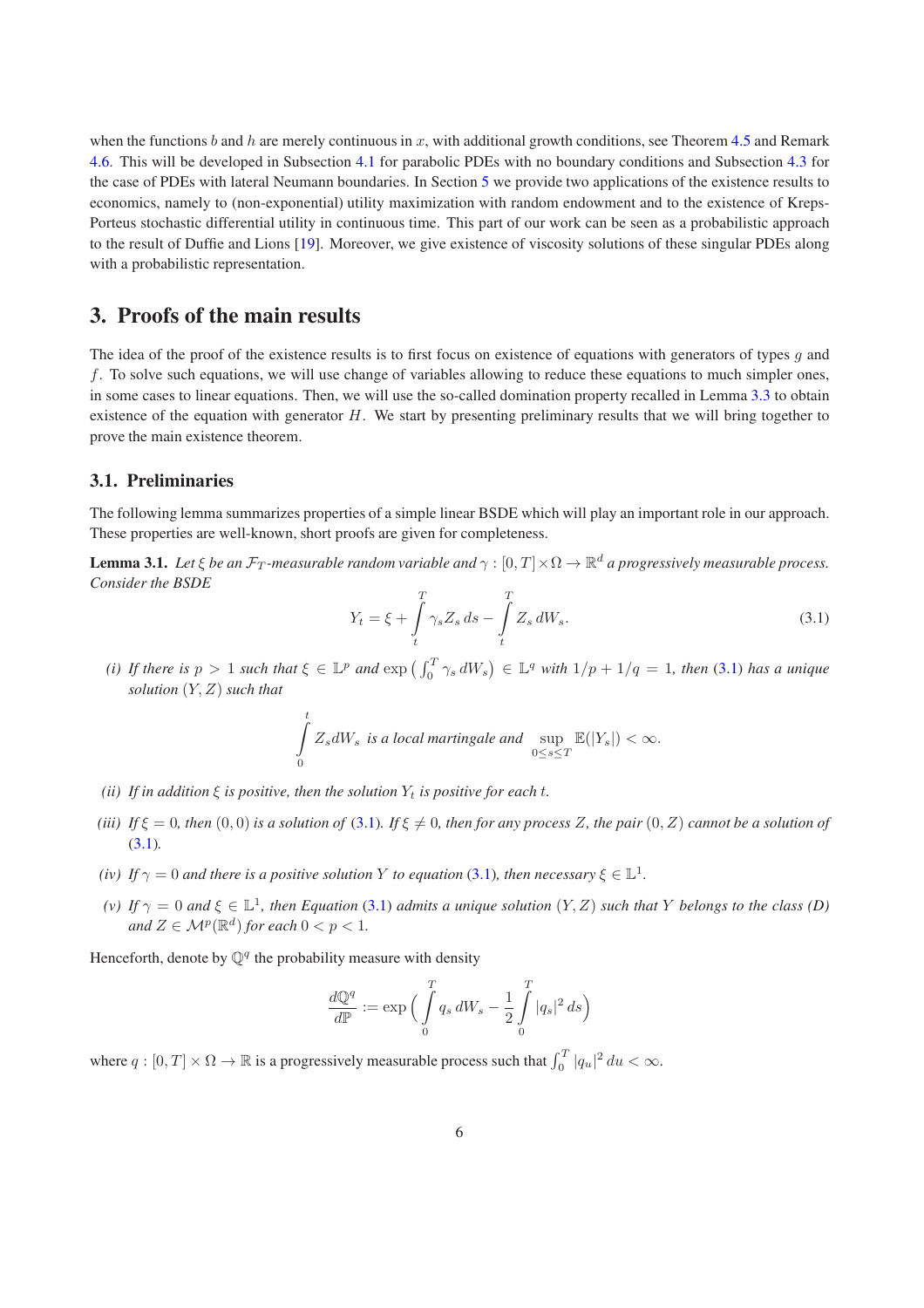<span id="page-6-2"></span>*Proof.* (i) Since the probability measure  $\mathbb{Q}^{\gamma}$  is equivalent to  $\mathbb{P}$ , the existence in (i) follows by an extension of martingale representation theorem sometimes called Dudley's representation theorem, see e.g. [\[47](#page-35-1), Theorem 12.1]. Moreover,  $\xi \in \mathbb{L}^1(\mathbb{Q}^\gamma)$  and it holds

<span id="page-6-1"></span>
$$
Y_t = \mathbb{E}_{\mathbb{Q}^\gamma}[\xi \,|\, \mathcal{F}_t].\tag{3.2}
$$

This shows in particular, due to Hölder's inequality, that  $\sup_{0 \le t \le T} \mathbb{E}[|Y_t|] < \infty$ . That  $\int Z dW$  is a local martingale follows by Girsanov's theorem.

(ii) If  $\xi > 0$ , then by [\(3.2\)](#page-6-2) and the fact that  $\mathbb{Q}^{\gamma}$  is equivalent to  $\mathbb{P}$  we have  $Y > 0$ . The latter argument further shows that if  $\xi = 0$ , then  $Y = 0$  and  $Z = 0$ , and if  $\xi \neq 0$  we must have  $Y \neq 0$ , which proves (iii).

(iv) Now, assume  $\gamma = 0$ . If  $(Y, Z)$  is a solution such that  $Y > 0$ , then  $\xi > 0$ . Let  $\tau_n$  be a localizing sequence such that  $\int_0^{\tau_n \wedge \cdot} Z dW$  is a martingale. Then, it holds  $Y_0 = \mathbb{E}[Y_{\tau_n}]$  and by Fatou's lemma and continuity of Y, this implies  $\mathbb{E}[\xi] \leq Y_0 < \infty.$ 

(v)Reciprocally, if  $\xi \in \mathbb{L}^1$ , the proof goes as in [\[2\]](#page-33-5). Finally, assertion (v) follows by [\[2](#page-33-5), Proposition 1.1].

Another tool in our arguments is the so-called existence by domination result which we present below, see [\[2\]](#page-33-5) for details.

**Definition 3.2.** (Domination conditions) We say that the data  $(\xi, H)$  satisfy a domination condition if there exist two progressively measurable processes  $H_1$  and  $H_2$  and two  $\mathcal{F}_T$ -measurable random variables  $\xi_1$  and  $\xi_2$  satisfying

- (B1)  $\xi_1 \leq \xi \leq \xi_2$
- (B2) BSDE( $\xi_1$ ,  $H_1$ ) and BSDE( $\xi_2$ ,  $H_2$ ) have two solutions ( $Y^1$ ,  $Z^1$ ) and ( $Y^2$ ,  $Z^2$ ) respectively, such that:
	- (i)  $Y^1 \leq Y^2$ ,
	- (ii) for every  $(t,\omega), y \in [Y_t^1(\omega), Y_t^2(\omega)]$  and  $z \in \mathbb{R}^d$ , it holds  $H_1(t,y,z) \leq H(t,y,z) \leq H_2(t,y,z)$  and  $|H(t,\omega, y, z)| \leq \eta_t(\omega) + C_t(\omega)|z|^2.$

where C and  $\eta$  are  $\mathcal{F}_t$ -adapted processes such that C is continuous and  $\eta$  satisfies for each  $\omega$ ,  $\int_0^T |\eta_s(\omega)| ds < \infty$ .

In what follows we denote by  $\mathcal{C}(\mathbb{R})$  the space of adapted processes with (almost sure) continuous paths.

**Lemma 3.3.** *(Existence by domination) Let* H *be continuous in*  $(y, z)$  *for* a.e.  $(t, \omega)$ *. Assume moreover that*  $(\xi, H)$ satisfy the domination conditions (B1)–(B2). Then,  $BSDE(\xi,H)$  has at least one solution  $(Y,Z)\in\mathcal C(\mathbb R)\times\mathcal L^2(\mathbb R^d)$  such that  $Y^1 \leq Y \leq Y^2$ . Moreover, among all solutions which lie between  $Y^1$  and  $Y^2$ , there exist a maximal and a minimal *solution.*

This lemma, whose proof can be found in [\[2](#page-33-5)], is an intermediate value-type theorem. It directly gives the existence of solutions. Neither a priori estimates nor approximations are needed. The idea of the proof consists in deriving the existence of solutions for the BSDE without reflection from solutions of a suitable quadratic BSDE with two reflecting barriers obtained by [\[22](#page-34-13), Theorem 3.2], see also [\[21](#page-34-14)]. Note that the result [\[22,](#page-34-13) Theorem 3.2] is established without assuming any integrability conditions on the terminal value.

#### <span id="page-6-0"></span>3.2. Existence

This section is dedicated to the proof of Theorem [2.2.](#page-3-3) We start by giving the argument for the proof of the first part of Proposition [1.1,](#page-0-1) which follows as a particular case of the following result. The second part of Proposition [1.1](#page-0-1) will be covered by the proof of Proposition [3.7.](#page-11-0)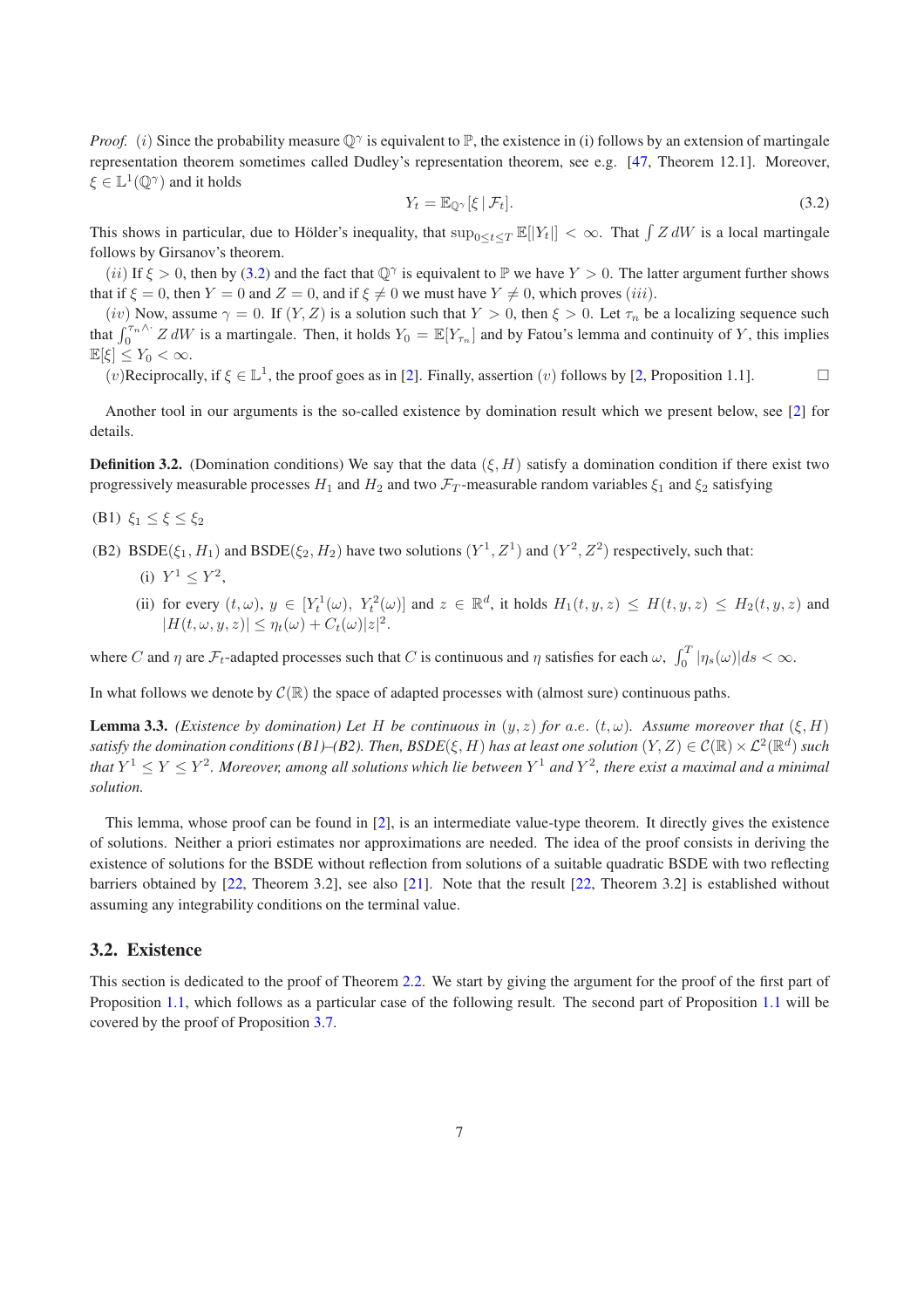#### **3.2.1.** The BSDE  $\delta |z|^2/y$

**Proposition 3.4.** Let  $\delta \geq 0$ , and let  $\xi$  be a random variable such that  $\mathbb{E}[|\xi|^{2\delta+1}] < \infty$ , with  $\xi > 0$  P–a.s., put  $H(t, y, z) = \delta |z|^2/y$ . Then, the BSDE [\(2.1\)](#page-3-4) has a solution  $(Y, Z)$  such that  $\sup_{0 \le t \le T} E[|Y_t|^{2\delta+1}] < \infty$  and  $Z \in \mathcal{L}^2$ . The uniqueness holds among solutions  $(Y, Z)$  such that  $Y^{2\delta+1}$  is in the class  $(D)$ .

*Moreover, for all*  $\delta \geq 0$  *the solutions have the integrability property*  $\mathbb{E}[\sup_{0\leq t\leq T}|Y_t|^2]+\mathbb{E}[\int_{0}^{T}|Z_t|^2\,dt]<\infty$ . *If*  $2\delta + 1$  *is an odd number, then the above results remain true when*  $\xi < 0$   $\overline{P}$ -*a.s.* 

*Proof.* The function

$$
u(y) := \frac{1}{2\delta + 1} y^{2\delta + 1}
$$
\n(3.3)

is a twice continuously differentiable function which is one to one from R onto R. Moreover, its inverse  $v := u^{-1}$ is also twice continuously differentiable from  $\mathbb{R}_+^*$  to  $\mathbb{R}_+$  (and from  $\mathbb{R}_+^*$  to  $\mathbb{R}_-$  when  $2\delta + 1$  is odd). Therefore, Itô's formula shows that  $\text{BSDE}(\xi, \frac{\delta}{y} |z|^2)$  has a solution if and only if  $\text{BSDE}(\frac{1}{2\delta+1}\xi^{2\delta+1}, 0)$  has a strictly positive (or a strictly negative) solution. According to Dudley's representation theorem, see e.g. [\[47,](#page-35-1) Theorem 12.1] BSDE( $\frac{1}{2\delta+1}\xi^{2\delta+1}$ , 0) has a solution for any  $\mathcal{F}_T$ -measurable random variable  $\xi$  (no integrability is needed for  $\xi$ ). But, in order to apply Itô's formula to the function  $u^{-1}(x) = ((2\delta + 1)x)^{\frac{1}{2\delta + 1}}$ , we need that BSDE( $\frac{1}{2\delta + 1}\xi^{2\delta + 1}$ , 0) has a strictly positive (or strictly negative) solution. This holds when  $\xi$  belongs to  $\mathbb{L}^{2\delta+1}$  and,  $\xi > 0$  (or  $\xi < 0$  and  $2\delta + 1$  is odd). In this case, according to Lemma [3.1,](#page-5-2) BSDE( $\frac{1}{2\delta+1}\xi^{2\delta+1}$ , 0) has a unique solution  $(\bar{Y}, \bar{Z}) := (\frac{1}{2\delta+1}Y^{2\delta+1}, Y^{2\delta}Z)$  such that  $\bar{Y}$  belongs to class (D) and  $\overline{Z}$  belongs to  $\mathcal{M}^p(\mathbb{R}^d)$  for each  $0 < p < 1$ . Putting  $Y := ((2\delta + 1)\overline{Y})^{\frac{1}{2\delta+1}}$ , there is Z such that  $(Y, Z)$  solves BSDE( $\xi$ ,  $\frac{\delta}{y}|z|^2$ ) and, for some constant  $K \geq 0$ , we have

$$
\sup_{0 \le \tau \le T} \mathbb{E}[|(Y_{\tau})^{2\delta + 1}|] = \frac{1}{2\delta + 1} \sup_{0 \le \tau \le T} \mathbb{E}[|\bar{Y}_{\tau}|] \le K
$$
\n(3.4)

where the supremum is taken over all stopping times  $\tau \leq T$ .

Let us now prove uniqueness. Assume  $\xi > 0$  and let  $(\bar{Y}, \bar{Z}), (\tilde{Y}, \tilde{Z}) \in S^2(\mathbb{R}) \times \mathcal{M}^2(\mathbb{R}^d)$  be two strictly positive solutions of BSDE( $\xi$ ,  $\frac{\delta}{y}|z|^2$ ). Applying Itô's formula to  $u(Y_t)$  shows that there are progressively measurable processes  $\tilde{Z}'$  and  $\overline{Z}'$  such that  $(\tilde{Y}', \tilde{Z}')$  and  $(\overline{Y}', \overline{Z}')$  solve BSDE( $\frac{1}{2\delta+1}\xi^{2\delta+1}$ , 0), with  $\tilde{Y}'_t = u(\tilde{Y}_t)$  and  $\overline{Y}'_t = u(\overline{Y}_t)$ . Since  $\tilde{Y}'$  and  $\bar{Y}'$  are of class (D), it follows by Lemma [3.1](#page-5-2) that  $\tilde{Y}' = \bar{Y}'$  and  $\tilde{Z}' = \bar{Z}'$ . The case  $\xi < 0$  is proved analogously.

To prove the integrability property we distinguish two cases.

*Case 1:* We first assume that  $\delta \neq 1/2$ . We shall show that  $(Y, Z)$  belongs to  $\mathcal{S}^2(\mathbb{R}) \times \mathcal{M}^2(\mathbb{R}^d)$ . Itô's formula gives

$$
|Y_t|^2 = |\xi|^2 + \int_t^T (2\delta - 1)|Z_s|^2 ds - 2\int_t^T Y_s Z_s dW_s.
$$

For  $n > 0$ , let  $\tau_n := \inf\{t \geq 0; \int_t^T |Y_s Z_s|^2 ds \geq n\} \wedge T$ . It holds  $\mathbb{E}[|Y_0|^2] = \mathbb{E}[\xi^2] + (2\delta - 1)\mathbb{E} \int_0^{T \wedge \tau_n} |Z_s|^2 ds$ . Since  $\tau_n \to T$  as  $n \to \infty$ , we deduce that it holds

$$
\mathbb{E}\int_{0}^{T} |Z_{s}|^{2} ds \le \frac{1}{|2\delta - 1|} \mathbb{E}[\xi^{2}] + \mathbb{E}[|Y_{0}|^{2}].
$$
\n(3.5)

We now prove that Y belongs to  $S^2(\mathbb{R})$ . Using Itô's formula and Doob's inequality, it follows that there exists a universal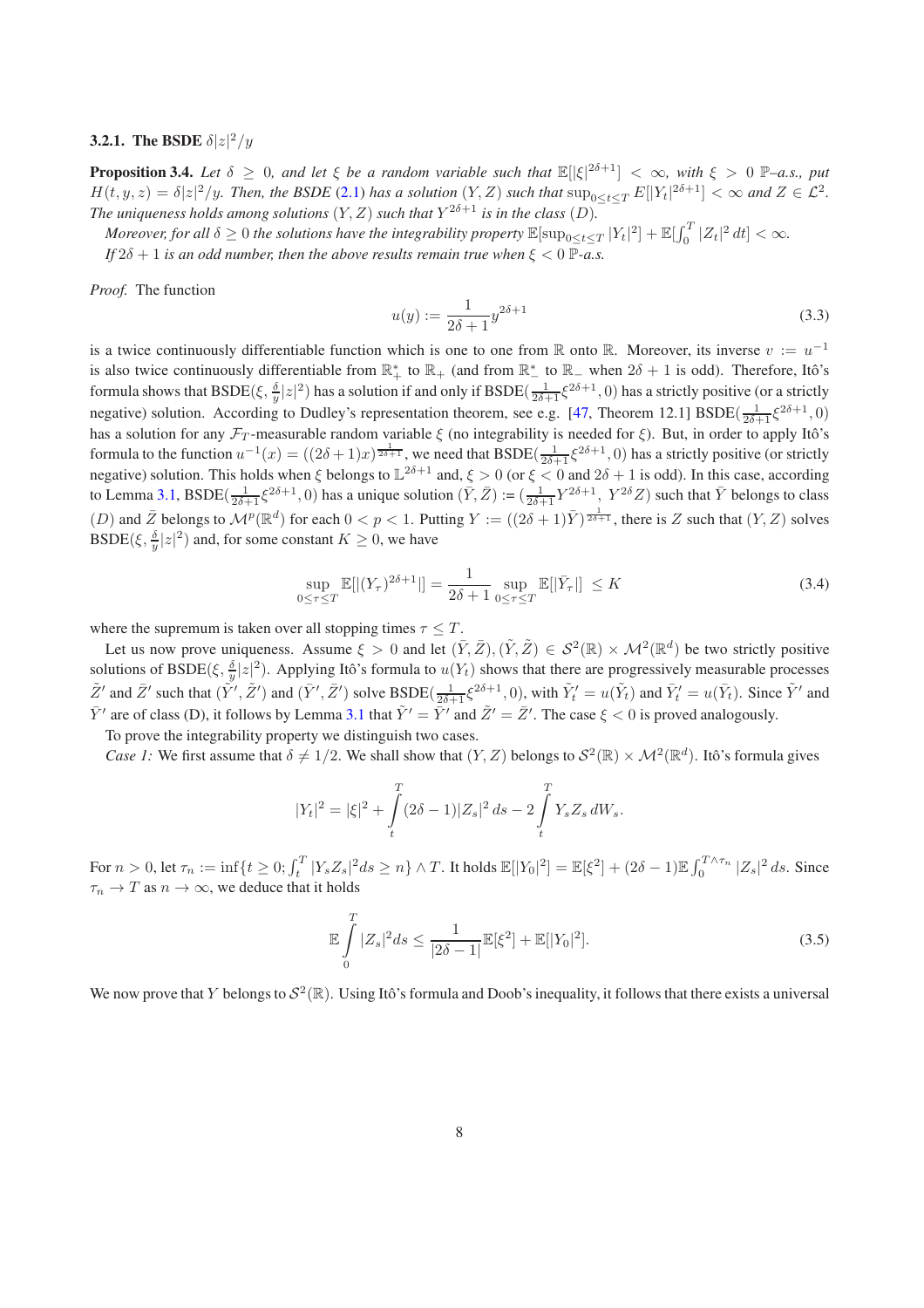constant  $\ell$  such that for any  $\varepsilon > 0$ 

$$
\mathbb{E}\Big[\sup_{0\leq t\leq T}|Y_t|^2\Big]\leq \mathbb{E}[\xi^2]+(2\delta+1)\mathbb{E}\int_{0}^{T}|Z_s|^2ds+2\mathbb{E}\Big[\sup_{0\leq t\leq T}|\int_{t}^{T}Y_sZ_sdW_s|\Big]
$$

$$
\leq \mathbb{E}[\xi^2]+(2\delta+1)\mathbb{E}\int_{0}^{T}|Z_s|^2ds+\frac{\ell}{\varepsilon}\mathbb{E}\Big[\sup_{0\leq t\leq T}|Y_t|^2\Big]+\varepsilon\mathbb{E}\int_{0}^{T}|Z_s|^2ds.
$$

Taking  $\varepsilon = 4\ell$ , we deduce that

$$
\mathbb{E}\Big[\sup_{0\leq t\leq T}|Y_t|^2\Big]\leq 2\mathbb{E}[\xi^2]+2(4\ell+2\delta+1)\mathbb{E}\int\limits_0^T|Z_s|^2ds
$$

which shows that Y belongs to  $\mathcal{S}^2(\mathbb{R})$ .

*Case 2:* We now assume  $\delta = 1/2$ . We have showed that there exists a solution  $(Y, Z)$  such that  $\sup_{0 \le t \le T} E[|Y_t|^2]$  <  $\infty$ ,  $Z \in \mathcal{L}^2$  and  $Y > 0$ . By Itô's formula, we have

$$
Y_t^2 = \xi^2 - 2 \int\limits_t^T Y_s Z_s dW_s.
$$

That is, the process  $(\bar{Y}, \bar{Z}) := (Y^2, 2YZ)$  is a solution to the BSDE

$$
\bar{Y}_t = \bar{\xi} - 2 \int\limits_t^T \bar{Z}_s dW_s, \qquad t \in [0, T]. \tag{3.6}
$$

Since  $\mathbb{E}(|\bar{\xi}|) < \infty$ , then according to [\[5](#page-33-4)] we have  $\mathbb{E}[\sup_{0 \le s \le T} |\bar{Y}|] < \infty$  and hence,  $\mathbb{E}[\sup_{0 \le s \le T} |Y|^2] < \infty$ . Let us now prove that  $Z \in \mathcal{M}^2(\mathbb{R}^d)$ . Since  $Y > 0$ , then Itô's formula applied to  $Y^2 \ln(Y)$  gives

$$
Y_t^2 \ln(Y_t) = \xi^2 \ln(\xi) - \int_t^T |Z_s|^2 ds - \int_t^T (2Y_s \ln(Y_s) + Y_s) Z_s dW_s
$$

For an integer  $n$ , we put

$$
\tau_n = \inf \left\{ s > 0 : \int\limits_0^s |Y_r Z_r|^2 + |Y_r \ln(Y_r) Z_r|^2 dr \geq n \right\}.
$$
\n(3.7)

It is easily checked that  $\tau_n$  tends to  $\infty$  as n tends to  $\infty$ . Since Y is continuous and Z belongs to  $\mathcal{L}^2$ , then by a suitable localization one can assume that the stochastic integral in formula [\(3\)](#page-9-0) is a uniformly integrable martingale. Therefore,

$$
\mathbb{E}\Big[\int_{0}^{T} |Z_s|^2 ds\Big] \leq \mathbb{E}\Big[\sup_{0\leq T} |Y_t^2 \ln(Y_t)|\Big] + \mathbb{E}[\left|\xi^2 \ln(\xi)\right|\Big] \leq K\Big(1 + \mathbb{E}[\sup_{0\leq T} |Y_t|^{2p}] + \mathbb{E}[\left|\xi\right|^{2p}]\Big) < \infty
$$
\n(3.8)

for some positive constant K Proposition [1.1](#page-0-1) is proved.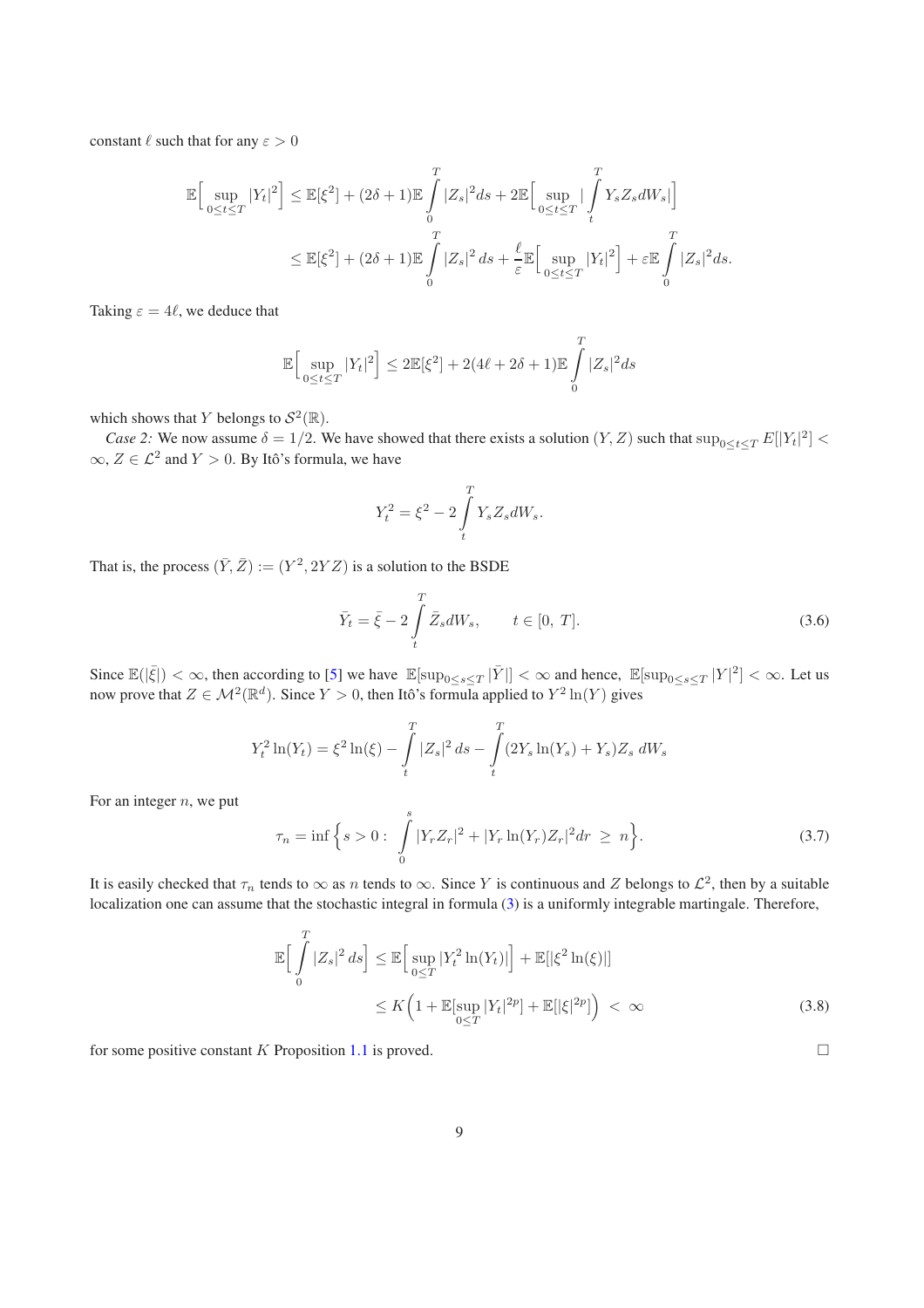**3.2.2.** The BSDE( $\xi, g$ ) with  $g(t, \omega, y, z) := \alpha_t(\omega) + \beta_t(\omega)y + \gamma_t(\omega)z + \frac{\delta}{y}|z|^2$ 

In this subsection the quadratic BSDE under consideration is

<span id="page-9-1"></span>
$$
Y_t = \xi + \int\limits_t^T g(s, Y_s, Z_s) ds - \int\limits_t^T Z_s dW_s, \ \ 0 \le t \le T
$$
\n(3.9)

<span id="page-9-2"></span>where q is defined by  $(2.1)$ 

**Proposition 3.5.** *Let*  $\delta \geq 0$  *be fixed. The following statements hold:* 

*(a)* If  $\xi > 0$ ,  $g \ge 0$  on  $[0, T] \times \mathbb{R}_+ \times \mathbb{R}^d$  and condition *([A1](#page-3-0))* holds, then the BSDE [\(3.9\)](#page-9-1) has a solution  $(Y, Z)$  such *that*  $Y \in \mathcal{S}^{(2\delta+1)p}(\mathbb{R})$ *,*  $Y > 0$  *and*  $Z \in \mathcal{L}^2(\mathbb{R}^d)$ *.* 

*If moreover,*  $\xi \in \mathbb{L}^{2p+\lambda}$  for some  $\lambda > 0$ , then for every  $\delta \geq 0$  BSDE( $\xi, g$ ) has a solution  $(Y, Z) \in \mathcal{S}^{2p+\lambda}(\mathbb{R}) \times$  $\mathcal{M}^2(\mathbb{R}^d).$ 

(b) If  $\xi < 0$ ,  $g \le 0$  on  $[0, T] \times \mathbb{R}_+ \times \mathbb{R}^d$  with  $2\delta + 1$  being an odd number and condition ([A1](#page-3-2)') holds, then the *BSDE* [\(3.9\)](#page-9-1) has a solution  $(Y, Z)$  such that  $Y \in S^{(2\delta+1)p}(\mathbb{R})$ ,  $Y < 0$  and  $Z \in \mathcal{L}^2$ . If  $\delta \neq 1/2$ , then we have  $Z \in \mathcal{M}^2(\mathbb{R}^d)$ .

*Proof.* We consider only the case  $\xi > 0$ , i.e. (a). The second case goes similarly. The BSDE [\(3.9\)](#page-9-1) admits a solution if and only if the BSDE

<span id="page-9-0"></span>
$$
\bar{Y}_t = \bar{\xi} + \int\limits_t^T \left( \alpha_s \left\{ (2\delta + 1)\bar{Y}_s \right\}_{\frac{2\delta}{2\delta + 1}}^{\frac{2\delta}{2\delta + 1}} + (2\delta + 1)\beta_s \bar{Y}_s + \gamma_s \bar{Z}_s \right) ds - \int\limits_t^T \bar{Z}_s dW_s \tag{3.10}
$$

also does, where  $\bar{\xi} := \frac{1}{2\delta + 1} \xi^{2\delta + 1}$ . This follows from Itô's formula applied to  $\frac{1}{2\delta + 1} Y^{2\delta + 1}$  and  $\{(2\delta + 1)\bar{Y}\}^{1/(2\delta + 1)}$ . Note that in order to apply Itô's formula to  $\{(2\delta+1)\bar{Y}\}^{1/(2\delta+1)}$ , we need that  $\bar{Y}$  be strictly positive (or strictly negative, in which case  $2\delta + 1$  should be an odd integer). We will show below that this holds when  $\xi > 0$  (or  $\xi < 0$ ).

In order to prove existence of a solution to [\(3.10\)](#page-9-0), we will apply Lemma [3.3](#page-6-1) with  $\xi_1 = \xi_2 = \overline{\xi}$ ,  $H_1(t, z) = \gamma_t z$ ,  $H(t, y, z) = \alpha_s \left\{ (2\delta + 1)y \right\}^{\frac{2\delta}{2\delta + 1}} + (2\delta + 1)\beta_t y + \gamma_t z$  and  $H_2(t, y, z) = (2\delta + 1)(\alpha_t + (\alpha_t + \beta_t)y) + \gamma_t z$ . Since  $\xi^{2\delta+1} \in \mathbb{L}^p$ , and  $\exp\left(\int_0^T \gamma_t dW_t\right) \in \mathbb{L}^q$ , we clearly have

- $Y'_t = \mathbb{E}_{\mathbb{Q}^\gamma} \left[ \bar{\xi} \, | \, \mathcal{F}_t \right]$  is a solution of  $\text{BSDE}(\bar{\xi}, H_1)$  and  $Y' > 0$ ,
- $H_1(t, z) \le H(t, y, z) \le H_2(t, y, z)$  for every  $y \ge 0$  and every  $z \in \mathbb{R}^d$ .

By [\[5,](#page-33-4) Theorem 2.1] the BSDE( $\xi_2, H_2$ ) admits a unique solution  $(Y'', Z'') \in S^p(\mathbb{R}) \times \mathcal{M}^p(\mathbb{R}^d)$ . Since  $\alpha$  and  $\beta$  are positive, we have  $Y'' \geq Y'$  and since  $\bar{\xi} > 0$  (which is equivalent to  $\xi > 0$ ), we further have  $Y' > 0$ . It follows from Lemma [3.3](#page-6-1) that Equation [\(3.10\)](#page-9-0) admits a solution  $(\bar{Y}, \bar{Z})$  such that  $Y' \leq \bar{Y} \leq Y''$ . In particular,  $\bar{Y} \in \mathcal{S}^p(\mathbb{R})$ . Consequently, Equation [\(3.9\)](#page-9-1) admits a solution  $(Y, Z)$  with  $Z \in \mathcal{L}^2(\mathbb{R}^d)$ , where  $\mathbb{E} \sup_{0 \le t \le T} |Y_t|^{(2\delta+1)p} = (2\delta +$ 1) $\mathbb{E} \sup_{0 \le t \le T} |\bar{Y}_t|^p < \infty$  and  $Y > 0$ .

Let us now show the integrability property. As in the proof of Proposition [3.9,](#page-9-1) we distinguish two cases:

*Case 1:* Assume  $\delta \neq 1/2$ . Let us show that in this case  $Z \in \mathcal{M}^2(\mathbb{R}^d)$ . Since  $(Y, Z)$  satisfies Equation [\(3.9\)](#page-9-1) and  $Y > 0$ , applying Itô's formula to  $Y^2$  yields

$$
Y_t^2 = \xi^2 + \int_t^T 2\alpha_s Y_s + 2\beta_s Y_s^2 + 2Y_s \gamma_s Z_s + (2\delta - 1)Z_s^2 ds - 2\int_t^T Y_s Z_s dW_s.
$$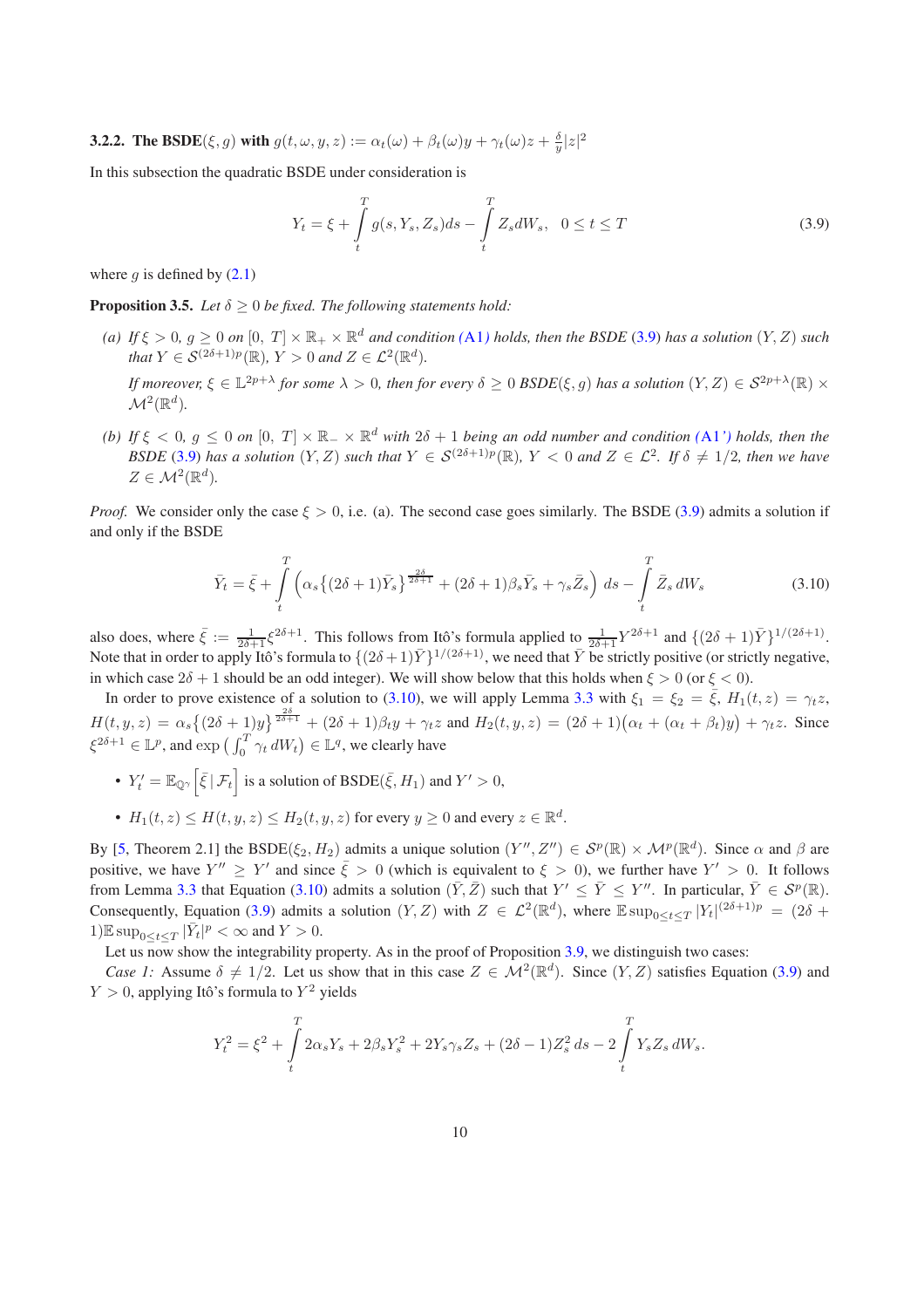Let  $n \in \mathbb{N}^*$  and consider the stopping time

$$
\tau_n:=\inf\Big\{t>0:\int\limits_0^t2|Y_s|^2|Z_s|^2\,ds>n\Big\}\wedge T.
$$

Then, there is a constant  $C \geq 0$  such that for every  $n \in \mathbb{N}$  and every  $\varepsilon > 0$  we have

$$
\mathbb{E}\Big[\int_{0}^{\tau_{n}} |Z_{s}|^{2} ds\Big] \leq \frac{1}{|2\delta - 1|} Y_{0}^{2} + \frac{1}{|2\delta - 1|} \mathbb{E}\Big[Y_{\tau_{n}}^{2} + \int_{0}^{\tau_{n}} 2\alpha_{u} Y_{u} + 2\beta_{u} Y_{u}^{2} + 2Y_{u} \gamma_{u} Z_{u} du\Big]
$$
  

$$
\leq CY_{0}^{2} + C \mathbb{E}\Big[Y_{\tau_{n}}^{2} + \int_{0}^{\tau_{n}} \alpha_{u}^{2} + Y_{u}^{2} + \frac{2}{q} \beta_{u}^{q} + \frac{2}{p} Y_{u}^{2p} + \frac{1}{p\epsilon} Y_{u}^{2} p + \frac{\epsilon}{2} |Z_{u}|^{2} + \frac{1}{q\epsilon} |\gamma_{u}|^{2p} du\Big]
$$

where the inequality follows by Hölder's inequality. This shows that there is a constant  $C > 0$  such that

$$
\mathbb{E}\Big[\int_{0}^{\tau_{n}}|Z_{s}|^{2} ds\Big] \leq C\Big(1+\sup_{t\in[0,T]}\mathbb{E}[Y_{t}^{2p}]+\mathbb{E}\Big[Y_{\tau_{n}}^{2}+\int_{0}^{T}\alpha_{u}^{2}+\beta_{u}^{q}+|\gamma_{u}|^{2q} du\Big]\Big).
$$

Taking the limit in  $n$  on both sides, it follows by continuity of Y and Lebesgue dominated convergence theorems that

$$
\mathbb{E}\Big[\int_{0}^{T} |Z_{s}|^{2} ds\Big] \leq C\Big(1+\sup_{t\in[0,T]}\mathbb{E}[Y_{t}^{2p}]+\mathbb{E}\Big[\xi^{2}+\int_{0}^{T} \alpha_{u}^{2}+\beta_{u}^{q}+|\gamma_{u}|^{2q} du\Big]\Big) < \infty.
$$

That is,  $Z \in \mathcal{M}^2(\mathbb{R}^d)$ .

 $\overline{r}$ 

*Case 2:* Assume  $\delta = 1/2$ . According to the first part of the proof, Proposition [3.5](#page-9-2) (a), BSDE( $\xi, g$ ) has a solution  $(Y, Z)$  such that  $Y > 0$  and satisfies  $\mathbb{E}[\sup_{0 \le t \le T} |Y_t|^{2p+\lambda}] < \infty$  for some  $\lambda > 0$ . We shall prove that  $Z \in \mathcal{M}^2(\mathbb{R}^d)$ . Since  $Y > 0$ , then Itô's formula applied to  $Y^2 \ln(Y)$  gives

$$
Y_t^2 \ln(Y_t) = \xi^2 \ln(\xi) + \int_t^T (\alpha_s + \beta_s Y_s + \gamma_s Z_s) (2Y_s \ln(Y_s) + Y_s) ds - \int_t^T |Z_s|^2 ds - \int_t^T (2Y_s \ln(Y_s) + Y_s) Z_s dW_s.
$$

Since Y is continuous and Z belongs to  $\mathcal{L}^2(\mathbb{R}^d)$ , then by a suitable localization one can and assume that the stochastic integral in the previous formula is a uniformly integrable martingale. Therefore,

$$
\mathbb{E}\Big[\int_{0}^{T} |Z_{s}|^{2} ds\Big] \leq \mathbb{E}|Y_{0}^{2} \ln(Y_{0})|) + \mathbb{E}[|\xi^{2} \ln(\xi)|]
$$
  
+ 
$$
\mathbb{E}\Big[\int_{0}^{T} 2\alpha_{s} Y_{s} ln Y_{s} + \alpha_{s} Y_{s} + \beta_{s} Y_{s}^{2} \ln(Y_{s}) + \beta_{s} Y_{s}^{2} + 2\gamma_{s} Z_{s} Y_{s} \ln(Y_{s}) + \gamma_{s} Z_{s} Y_{s} ds\Big].
$$

Arguing as in the proof of Proposition [3.5](#page-9-2) and using the fact that  $|y \ln(y)| \le K(1+|y|^{1+\epsilon})$  for any  $\varepsilon > 0$  and any y, we show that for any  $\varepsilon > 0$ ,

$$
\mathbb{E}\Big[\int\limits_{0}^{T}|Z_s|^2\,ds\Big]\leq 2\mathbb{E}\Big[\sup_{0\leq T}|Y_t^2\ln(Y_t)|\Big]+K\mathbb{E}\bigg[\int\limits_{0}^{T}\Big(1+\alpha_s^2+\beta_s^q+\frac{1}{\varepsilon}|\gamma_s|^{2q}+|Y_s|^{2p(1+\varepsilon)}\Big)\,ds\bigg]
$$

<span id="page-10-0"></span>where K is some positive constant which depends on p and q. To complete the proof, it suffices to take  $\varepsilon = \frac{\lambda}{2p}$ . This concludes the proof.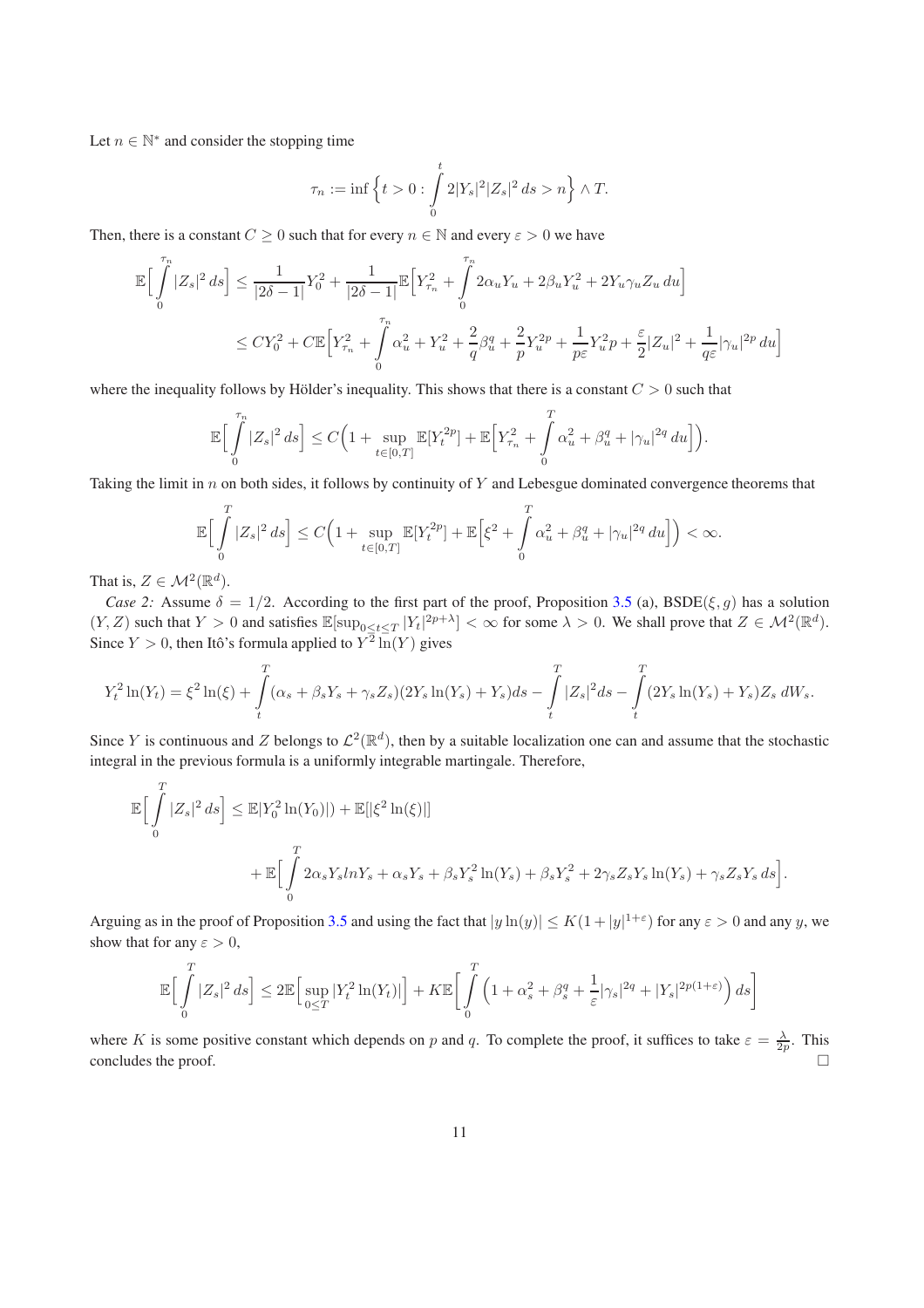*Remark 3.6.* (*i*) If in assertion (*a*) of the previous proposition, [\(A1\)](#page-3-0) is replaced by the weaker condition [\(A2\)](#page-3-1) and  $\delta \neq 1/2$ , then the solution  $(Y, Z)$  satisfies the integrability  $\sup_{t \in [0,T]} E[|Y_t|^{2\delta+1}] < \infty$  and  $Z \in \mathcal{M}^2(\mathbb{R}^d)$ .

(ii) If in assertion (b) of the previous proposition, [\(A1'\)](#page-3-2) is replaced by [\(A2'\)](#page-3-6) and  $\delta \neq 1/2$ , then the solution  $(Y, Z)$ satisfies the integrability  $\sup_{t \in [0,T]} E[|Y_t|^{2\delta+1}] < \infty$  and  $Z \in \mathcal{M}^2(\mathbb{R}^d)$  $\bullet$ 

*Proof.* In fact, in case the integrability condition [\(A1\)](#page-3-0) is replaced by the condition [\(A2\),](#page-3-1) we notice that the BSDE( $\xi_2$ ,  $H_2$ ) introduced in the proof of Proposition [3.5](#page-9-2) admits a solution  $(Y'', Z'')$  if and only if the equation

<span id="page-11-1"></span>
$$
\widetilde{Y}_t = e^{(2\delta+1)\int_0^T (\alpha_u + \beta_u) du} \bar{\xi} + \int_t^T (2\delta+1)e^{(2\delta+1)\int_0^s (\alpha_u + \beta_u) du} \alpha_s + \gamma_s \widetilde{Z}_s ds - \int_t^T \widetilde{Z}_s dW_s
$$
\n(3.11)

also does. This follows again as application of Itô's formula to the processes  $Y_t'' = e^{-(2\delta+1)\int_0^t (\alpha_u + \beta_u) du} \tilde{Y}_t$  and  $\widetilde{Y}_t = e^{(2\delta+1)\int_0^t (\alpha_u+\beta_u) du} Y_t''$ . Moreover, since there is  $p > 1$  such that it holds  $e^{(2\delta+1)\int_0^T (\alpha_u+\beta_u) du} \xi^{2\delta+1} \in \mathbb{L}^p$ and  $\exp\left(\frac{1}{2}\int_0^T \gamma_t dW_t\right) \in \mathbb{L}^q$ , it follows that Equation [\(3.11\)](#page-11-1) admits a solution  $(\widetilde{Y}, \widetilde{Z})$  which is given by

$$
\widetilde{Y}_t = \mathbb{E}_{\mathbb{Q}^\gamma} \Big[ e^{(2\delta+1) \int_0^T (\alpha_u + \beta_u) du} \bar{\xi} + \int_t^T (2\delta+1) e^{(2\delta+1) \int_0^s (\alpha_u + \beta_u) du} \alpha_s ds \, | \, \mathcal{F}_t \Big].
$$

Now, using Hölder's inequality we get  $\sup_{0 \le t \le T} \mathbb{E}[\tilde{Y}_t] < \infty$ , and by Girsanov's theorem it holds  $\tilde{Z} \in \mathcal{L}^2(\mathbb{R}^d)$ . Thus, since  $\alpha$  and  $\beta$  are positive, BSDE( $\xi_2$ ,  $H_2$ ) admits a solution  $(Y'', Z'')$  satisfying  $Y''_t \ge Y'_t$ . By  $\bar{\xi} > 0$  (which is equivalent to  $\xi > 0$ ), we further have that  $Y'' > 0$ . Hence,  $0 \le Y'' \le \tilde{Y}$ , showing that  $\sup_{0 \le t \le T} \mathbb{E}[|Y''_t|^{(2\delta+1)}] < \infty$  and arguing as above we get  $\sup_{0 \le t \le T} \mathbb{E}[|Y_t|^{(2\delta+1)}] < \infty$  and  $Z \in \mathcal{M}^2(\mathbb{R}^d)$ . The case  $\xi < 0$ , i.e. (b) is proved similarly. Remark [3.6](#page-10-0) is proved.  $\square$ 

**3.2.3.** The BSDE( $\xi, f$ ) with  $f(t, \omega, y, z) := \beta_t(\omega)y + \gamma_t(\omega)z - \frac{\delta}{y}|z|^2$ 

Let us proceed with the following result and existence for the  $BSDE(\xi, f)$  which is analogous to Proposition [3.5.](#page-9-2) Its proof uses Itô's formula and the domination argument Lemma [3.3](#page-6-1) as in the proof of Proposition [3.5.](#page-9-2) The difficulty comes with the negative scaling  $-\delta$ . Note that this case is related to the Kreps-Porteus model.

<span id="page-11-0"></span>**Proposition 3.7.** *Let*  $\delta \geq 0$  *be fixed and such that*  $\delta \neq 1/2$  *and assume that*  $\xi, \beta$  *and*  $\gamma$  *satisfy the integrability condition (*[A1](#page-4-0)*"). The following statements hold:*

*(a)* If  $\xi > 0$ , then the BSDE( $\xi, f$ ) has a solution  $(Y, Z)$  such that  $\sup_{t \in [0,T]} \mathbb{E}_{\mathbb{Q}}[|Y_t|^{-2\delta+1}] < \infty$ ,  $Y > 0$ , and  $Z \in \mathcal{L}^2(\mathbb{R}^d)$  where  $\mathbb Q$  is the probability measure with density

$$
d\mathbb{Q} = \mathcal{E}\left(\int \gamma \, dW\right) d\mathbb{P}.\tag{3.12}
$$

*(b) If* ξ < 0*, with* −2δ + 1 *being an odd number, then the BSDE*(ξ, f) *has a solution* (Y, Z) *such that*  $\sup_{t\in[0,T]}\mathbb{E}_{\mathbb{Q}}[|Y_t|^{-2\delta+1}]<\infty,$   $Y<0$ , and  $Z\in\mathcal{L}^2(\mathbb{R}^d).$ 

*Proof (of Propositions [1.1-](#page-0-1)(b) and [3.7\)](#page-11-0).* We will prove only *(a)*, since the proof of *(b)* is the same (we additionally assume  $-2\delta+1$  odd to ensure that  $\xi^{-2\delta+1}$  is well-defined for  $\xi< 0$ ). Here again, we would like to apply Itô's formula to  $\frac{1}{-2\delta+1}Y^{-2\delta+1}$  and to its inverse  $\{(-2\delta+1)\bar{Y}\}^{1/(-2\delta+1)}$  to argue that the BSDE( $\xi, f$ ) admits a solution if and only if the BSDE

<span id="page-11-2"></span>
$$
\bar{Y}_t = \frac{1}{-2\delta + 1} \xi^{-2\delta + 1} + \int_t^T (-2\delta + 1)\beta_s \bar{Y}_s + \gamma_s \bar{Z}_s \, ds - \int_t^T \bar{Z}_s \, dW_s \tag{3.13}
$$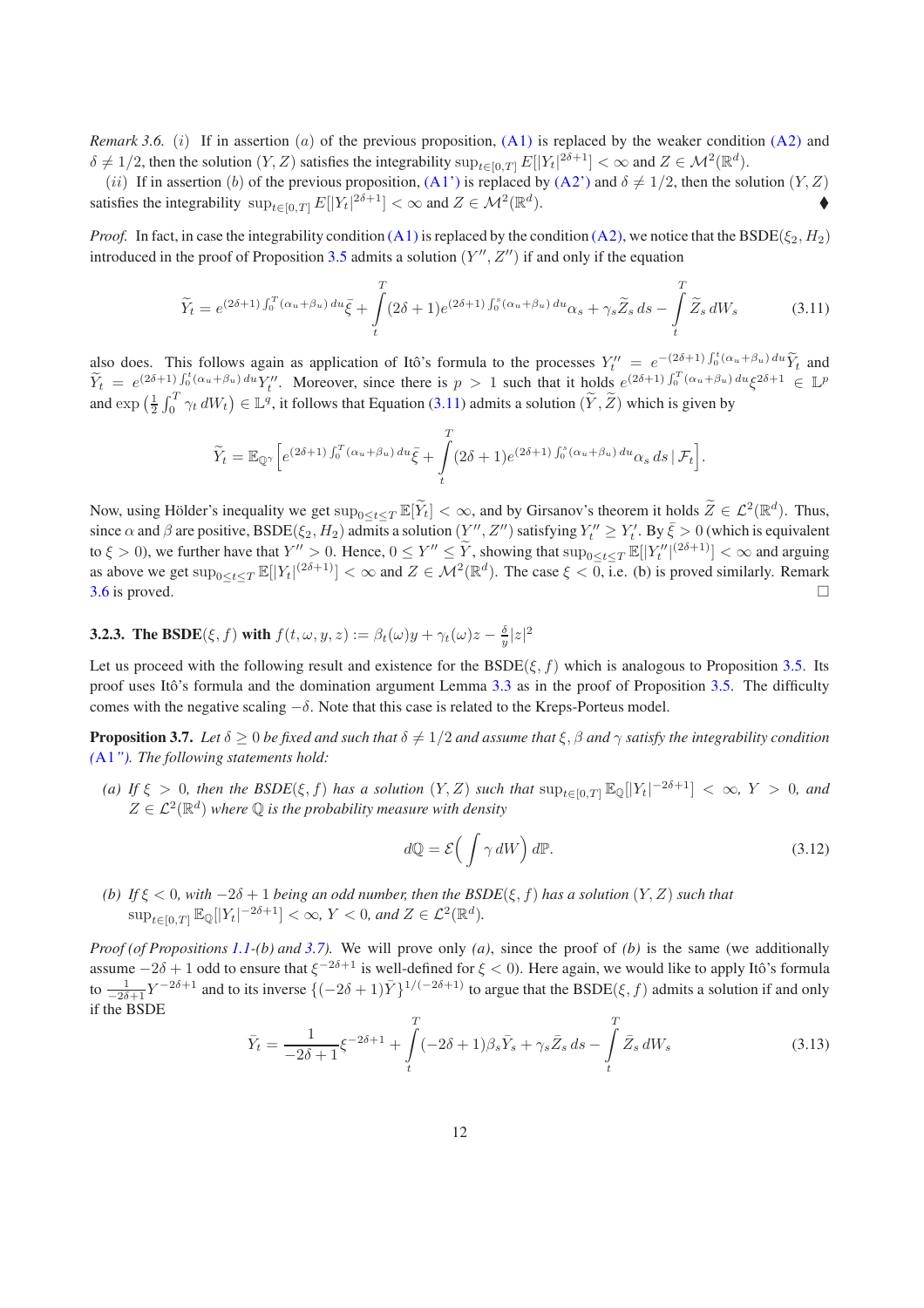also admits a solution denoted  $(\bar{Y}, \bar{Z})$ . And by the integrability condition on  $\xi$ , it follows by [\[5,](#page-33-4) Theorem 2.1] that  $(\bar{Y}, \bar{Z}) \in S^1(\mathbb{R}) \times \mathcal{M}^2(\mathbb{R}^d)$ , showing that  $Y \in S^{-2\delta+1}(\mathbb{R})$ . However, here there are more than one cases since the number  $\{-2\delta+1\}^{1/(-2\delta+1)}$  is not always defined.

*Case 1.*  $-2\delta + 1 > 0$ . In this case,  $\{-2\delta + 1\}^{1/(-2\delta+1)}$  is a number and the linear equation [\(3.13\)](#page-11-2) is well-posed, thus the result follows by Itô's formula as explained above.

*Case 2.*  $\delta \in \mathbb{N}^*$ . This situation can be treated as in *Case 1*, since the number  $\{(-2\delta+1)\}^{1/(-2\delta+1)}$  is again well defined. In particular, we obtain the existence in part (b) of Proposition [1.1](#page-0-1) by taking  $\delta = 1$ . To finish the proof of Proposition [1.1\(](#page-0-1)b), note that the proof of uniqueness in the class  $(D)$  goes as that of [\[2](#page-33-5), Proposition 2.2]. Assume that  $\xi$ is square integrable. Given a solution  $(Y, Z)$  of [\(1.3\)](#page-1-1), Itô's formula applied to  $Y^2$  shows that

$$
Y_t^2 = \xi^2 - 2 \int\limits_t^T |Z_s|^2 \, ds - \int\limits_t^T Y_s Z_s dW_s. \tag{3.14}
$$

Using Burkholder-Davis-Gundy's inequality, one obtains that

$$
\frac{1}{2} \mathbb{E} \big[ \sup_{s \le T} |Y_s|^2 \big] + \frac{3}{2} \mathbb{E} \Big[ \int_0^T |Z_s|^2 \, ds \Big] \le \mathbb{E} \big[ |\xi|^2 \big]. \tag{3.15}
$$

To prove uniqueness, let  $(Y, Z)$  and  $(Y', Z')$  be two solutions in  $S^2(\mathbb{R}) \times \mathcal{M}^2(\mathbb{R}^d)$ . Itô's formula applied to  $|Y - Y'|^2$ shows that

$$
|Y_t - Y'_t|^2 = |\xi - \xi'|^2 - 2\int_t^T |Z_s - Z'_s|^2 ds - \int_t^T (Y_s - Y'_s)(Z_s - Z'_s) dW_s.
$$
 (3.16)

The uniqueness follows by using Burkholder-Davis-Gundy's inequality once again.

*Case 3.*  $1/2 < \delta < 1$ . We will use Lemma [3.3.](#page-6-1) Let  $f_1(t, y, z) := \beta_t y + \gamma_t z - |z|^2/y$ ,  $f_2(t, y, z) := \beta_t y + \gamma_t z$ and consider the three equations  $BSDE(\xi, f_1)$ ,  $BSDE(\xi, f)$  and  $BSDE(\xi, f_2)$ . Notice that  $f_1 \leq f \leq f_2$ . The equations  $BSDE(\xi, f_1)$  and  $BSDE(\xi, f_2)$  admit solutions respectively denoted  $(Y_1, Z_1)$  and  $(Y_2, Z_2)$ . Observe that since  $(Y_2, Z_2)$ solves a linear equation and that  $Y_2$  is explicitly given by  $Y_{2,t} = \mathbb{E}_{\mathbb{Q}}[e^{\int_t^T \beta_u du} \xi | \mathcal{F}_t]$ . Since  $-Y_1^{-1}$  solves the linear equation [\(3.13\)](#page-11-2) (with  $\delta = 1$ ), it follows that

$$
Y_{1,t} = \mathbb{E}_{\mathbb{Q}} \left[ e^{-\int_t^T \beta_u \, du} \xi^{-1} \, \middle| \, \mathcal{F}_t \right]^{-1} > 0
$$

so that by Jensen's inequality we have  $0 < Y_1 \le Y_2$  P-a.s., by equivalence of the probability measures Q and P. Thus, by Lemma [3.3,](#page-6-1) BSDE( $\xi$ , f) has a solution  $(Y, Z)$  such that  $Y_1 \le Y \le Y_2$ . By the integrability condition [\(A1"\),](#page-4-0) this shows that  $\sup_t \mathbb{E}_{\mathbb{Q}}[|Y_t|^{-2\delta+1}] < \infty$ .

*Case 4.*  $\delta \geq 1$ . We denote by  $|\delta|$  the integer part of  $\delta$ . We have, for any  $\delta > 1$  and any  $y > 0$ ,

$$
f_{\delta} := \beta_t y + \gamma_t z - (\lfloor \delta \rfloor + 1) z^2 / y \le \beta_t y + \gamma_t z - \delta z^2 / y \le \beta_t y + \gamma_t z.
$$
 (3.17)

By *Case 2*, the BSDE( $\xi, f_\delta$ ) admits a solution ( $Y_\delta, Z_\delta$ ) and the linear BSDE with generator  $\beta_t y + \gamma_t z$  admits a solution  $(Y_0, Z_0)$  with  $Y_{0,t} = \mathbb{E}_{\mathbb{Q}}[e^{\int_t^T \beta_u du} \xi | \mathcal{F}_t]$ . Since for any  $\alpha > 0$ , the function  $x \mapsto x^{-\alpha}$  is convex on  $\mathbb{R}^*_+$  and, as above,  $Y_\delta$  satisfies

$$
Y_{\delta,t} = \mathbb{E}_{\mathbb{Q}} \Big[ \exp \Big( (-2\lfloor \delta \rfloor - 1) \int\limits_{t}^{T} \beta_u \, du \Big) \xi^{-2\lfloor \delta \rfloor - 1} \, | \, \mathcal{F}_t \Big]^\frac{1}{-2\lfloor \delta \rfloor - 1} > 0,
$$

<span id="page-12-0"></span>it follows that  $0 < Y_{\delta} \le Y_0$  P-a.s., by equivalence of the probability measures P and Q. Using Lemma [3.3,](#page-6-1) we deduce that the BSDE driven by  $(\xi, f)$  has a positive solution.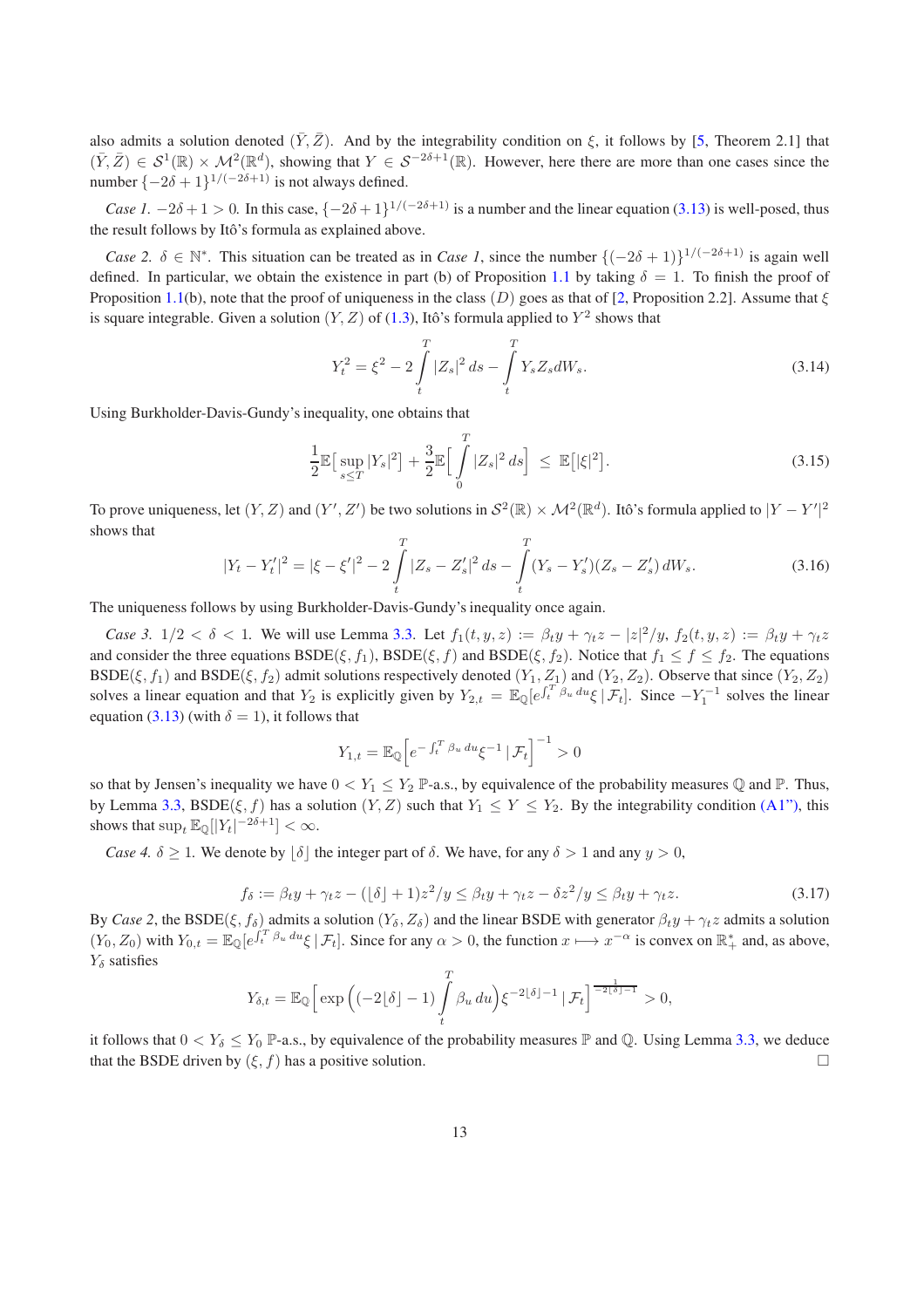*Remark 3.8.* (Integrability) Observe that we can derive stronger integrability properties for the solutions  $(Y, Z)$  obtained in the previous proposition. In fact, we have the following two results:

(i) Assume that conditions of Proposition [3.7](#page-11-0) hold. Then, BSDE( $\xi$ ,  $\beta_t y + \gamma_t z - \frac{1}{2}$  $|z|^2$  $\frac{z_1}{y}$ ) has a solution  $(Y, Z)$  which belongs to  $\mathcal{S}^2(\mathbb{R}) \times \mathcal{L}^2(\mathbb{R}^d)$  and satisfies  $Y > 0$ .

(ii) Assume moreover that Assumption [\(A1\)](#page-3-0) is satisfied. Then, Z belongs to  $\mathcal{M}^2(\mathbb{R}^d)$  $\bullet$ 

*Proof.* According to Proposition [3.7,](#page-11-0) BSDE( $\xi, \beta_t y + \gamma_t z - \frac{|z|^2}{y}$  $(y|y)$  has a solution  $(Y_1, Z_1)$  such that  $Y_1 > 0$ . Let  $f_1(t, y, z) := \beta_t y + \gamma_t z - |z|^2/y$ ,  $f(t, y, z) := \beta_t y + \gamma_t z - \frac{1}{2}|z|^2/y$  and  $f_2(t, y, z) := \beta_t y + \gamma_t z$ . Consider the three equations: BSDE( $\xi$ ,  $f_1$ ), BSDE( $\xi$ ,  $f$ ) and BSDE( $\xi$ ,  $f_2$ ). Clearly,  $f_1(t, y, z) \leq f(t, y, z) \leq f_2(t, y, z)$  for any  $y > 0$  and any  $t, z$ . Arguing as in the proof of Proposition [3.7-](#page-11-0)case 3, one can show that BSDE( $\xi, f$ ) has a solution  $(Y, Z)$  such that  $0 < Y_1 \le Y \le Y_2$ , where  $(Y_1, Z_1)$  and  $(Y_2, Z_2)$  are respectively the solutions of BSDE( $\xi, f_1$ ) and BSDE( $\xi, f_2$ ). Since  $0 < Y_1 \le Y \le Y_2$  and  $Y_2$  belongs to  $\mathcal{S}^2(\mathbb{R}^d)$ , it follows that Y belongs to  $\mathcal{S}^2(\mathbb{R}^d)$ . We shall prove that Z belongs to  $\mathcal{M}^2(\mathbb{R}^d)$ . Let  $(Y, Z)$  be the solution we just constructed. Itô's formula gives

$$
Y_t^2 = \xi^2 + \int\limits_t^T \left(2\beta_s Y_s^2 + 2Y_s\gamma_s Z_s\right) \, ds - \int\limits_t^T |Z_s|^2 \, ds - 2\int\limits_t^T Y_s Z_s \, dW_s.
$$

Arguing as in the proof of Proposition [3.5,](#page-9-2) we show that Z belongs to  $\mathcal{M}^2(\mathbb{R}^d)$ . Remark [3.8](#page-12-0) is proved.

#### 3.2.4. Proof of Theorems [2.2](#page-3-3) and [2.5](#page-4-2)

*Proof (of Theorem [2.2\)](#page-3-3)*. The proof follows by the domination argument given in Lemma [3.3.](#page-6-1) Indeed, put  $q(t, y, z)$  =  $\alpha_t + \beta_t y + \gamma_t z + \frac{\delta}{y} |z|^2$ . Since  $\xi > 0$ , by Proposition [3.5,](#page-9-2) the BSDE( $\xi, g$ ) admits a solution  $(Y^g, Z^g)$  such that  $0 < Y^g$ . It follows by Lemma [3.3](#page-6-1) that  $BSDE(\xi, H)$  admits a solution  $(Y, Z) \in C \times \mathcal{L}^2(\mathbb{R}^d)$  such that  $0 < Y \leq Y^g$ . In particular, this shows that if  $(A1)$  $(A1)$  $(A1)$  is satisfied, then  $Y \in \mathcal{S}^{(2\delta+1)p}(\mathbb{R}^d)$  and if  $(A2)$  is satisfied, then  $\sup_{t \in [0,T]} \mathbb{E}[|Y_t|^{2\delta+1}] < \infty$ . Since  $H \ge 0$  and  $\xi > 0$ , it holds  $Y > 0$ .

*Proof (of Theorem [2.5\)](#page-4-2)*. The proof is similar to the above argument. Indeed, putting  $f(t, y, z) = \beta_t y + \gamma_t z - \frac{\delta}{y} |z|^2$ , when  $\xi > 0$ , we have  $Y^f > 0$  where  $(Y^f, Z^f)$  solve the BSDE( $\xi, f$ ), see Proposition [3.7](#page-11-0) *(a)*. Thus, it follows by Lemma [3.3](#page-6-1) that BSDE( $\xi$ , H) admits a solution  $(Y, Z) \in C \times \mathcal{L}^2(\mathbb{R}^d)$  such that  $0 < Y \leq Y^f$ . In particular, this shows that if  $(A1'')$  $(A1'')$  $(A1'')$  is satisfied, then  $Y \in S^{(2\delta+1)}(\mathbb{R}^d)$ . The case  $\xi < 0$  is the same, in view of Proposition [3.7](#page-11-0) *(b)*.

#### 3.3. Uniqueness

<span id="page-13-0"></span>The proof of uniqueness relies on convex dual representations, the proof of which rely on stronger integrability properties for  $Y$  and  $Z$  which we now establish.

**Proposition 3.9.** Assume that  $\xi \in \mathbb{L}^{\infty}$ ,  $\alpha, \beta \in \mathcal{S}^{\infty}(\mathbb{R})$ , and  $\int \gamma dW \in \text{BMO}$ . If  $\xi > 0$  and H satisfies  $0 \le H \le g$  then *every solution*  $(Y, Z)$  *of BSDE*( $\xi, H$ ) *such that*  $0 < Y \leq Y^g$  *satisfies*  $Y \in S^\infty(\mathbb{R})$  *and*  $Z \in \mathcal{L}^2(\mathbb{R}^d)$ *. Moreover, we have the following integrability properties for* Z*:*

(*i*) *If*  $\delta < \frac{1}{2}$  and  $\int \gamma dW$  *is a BMO martingale, then*  $\int Z dW$  *is a BMO martingale.* 

(*ii*) *if*  $(\xi \ge c > 0$  *and*  $\mathbb{E} \int_0^T (\alpha_s + \beta_s + |\gamma_s|^2) ds < \infty$ ), then the stochastic integral  $\int Z dW$  *is a BMO martingale.* 

*Proof.* It follows by assumption that  $\int \gamma dW$  satisfies the so-called reverse Hölder inequality, see e.g. [\[31](#page-34-15), Theorem 3.4]. Thus, there is  $q > 1$  such that  $\exp\left(\frac{1}{2}\int_0^T \gamma_t dW_t\right) \in \mathbb{L}^q$ . Let  $(Y, Z) \in \mathcal{S}^2(\mathbb{R}) \times \mathcal{L}^2(\mathbb{R}^d)$  be a solution of BSDE( $\xi, H$ )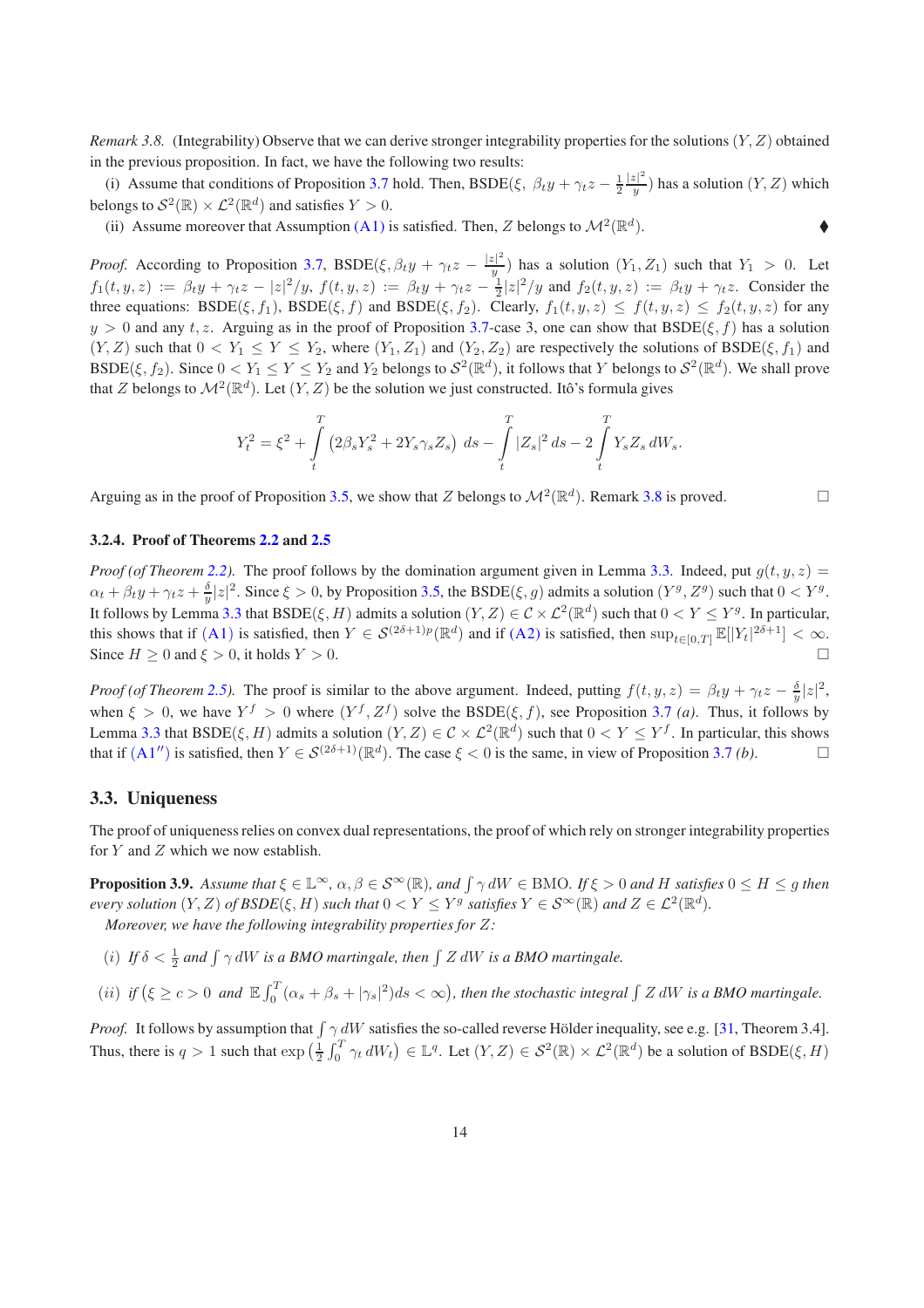such that  $0 \le Y \le Y^g$ , where  $(Y^g, Z^g)$  is solution to  $\text{BSDE}(\xi, g)$  with  $g(t, y, z) = \alpha_t + \beta_t y + \gamma_t z + \frac{\delta}{y} |z|^2$ . To prove boundedness of Y, it suffices to show that  $Y^g$  is bounded. As shown in the proof of Proposition [3.5,](#page-9-2)  $0 < Y^g \le$  $\{(2\delta+1)\bar{Y}\}^{1/(2\delta+1)}$  with  $\bar{Y}$  such that  $(\bar{Y}, \bar{Z})$  satisfies [\(3.10\)](#page-9-0) for some progressive process  $\bar{Z}$ . Thus, since the generator of the BSDE [\(3.10\)](#page-9-0) is bounded from above by  $H_2(t, y, z) = (2\delta + 1)(\alpha_t + (\alpha_t + \beta_t)y) + \gamma_t z$ , we have by Girsanov's theorem that

$$
\bar{Y}_t \leq E_{Q^{\gamma}} \Big[ \bar{\xi} + (2\delta + 1) \int_t^T \alpha_u + (\alpha_u + \beta_u) \bar{Y}_u \, du \, | \, \mathcal{F}_t \Big].
$$

This shows by Gronwall inequality with conditional expectation (see for instance [\[17](#page-33-0)]) that  $\bar{Y}$  is bounded, and therefore that  $Y^g$  is bounded.

Let us now prove that Z belongs to  $\mathcal{M}^2$ .

(*i*) We start by the case  $\delta < 1/2$ . Consider the function  $f(x) := \frac{\delta}{x}$ . Set

<span id="page-14-1"></span>
$$
K(y) := \int\limits_0^y \exp\left(-2\int\limits_1^x f(r) \, dr\right) \, dx. \tag{3.18}
$$

Observe that since  $\delta < 1/2$ , the function K is well–defined. Then the function

<span id="page-14-2"></span><span id="page-14-0"></span>
$$
v(y) := \int_{0}^{y} K(x) \exp\left(2 \int_{1}^{x} f(r) dr\right) dx
$$
\n(3.19)

is increasing, belongs to  $C^1(\mathbb{R}) \cap C^2(\mathbb{R}^*)$  and satisfies the ordinary differential equation  $\frac{1}{2}v''(y) - f(y)v'(y) = \frac{1}{2}$  in  $\mathbb{R}^*$ . Let  $\tau$  be a [0, T]-valued stopping time. Since  $Y > 0$ , then Itô's formula applied to  $v(Y)$  yields

$$
v(Y_{\tau}) = v(\xi) + \int_{\tau}^{T} v'(Y_{u})H(u, Y_{u}, Z_{u}) - \frac{1}{2}v''(Y_{u})|Z_{u}|^{2} du - \int_{\tau}^{T} v'(Y_{u})Z_{u} dW_{u}
$$
  
\n
$$
\leq v(\xi) + \int_{\tau}^{T} v'(Y_{u}) \left(\alpha_{u} + \beta_{u}Y_{u} + \frac{1}{2}\gamma_{u}^{2}\right) du
$$
  
\n
$$
- \int_{\tau}^{T} |Z_{u}|^{2} \left(\frac{1}{2}v''(Y_{u}) - f(Y_{u})v'(Y_{u})\right) du - \int_{\tau}^{T} v'(Y_{u})Z_{u} dW_{u}. \qquad (3.20)
$$

From [\(3.20\)](#page-14-0), we have

$$
\frac{1}{2} \int_{\tau}^{T} |Z_u|^2 du \le v(Y_T) - v(Y_T) + \int_{\tau}^{T} v'(Y_u) \left( \alpha_u + \beta_u Y_u + \frac{1}{2} |\gamma_u|^2 \right) du - \int_{\tau}^{T} v'(Y_u) Z_u dW_u
$$
  

$$
\le C_1 + C_2 \int_{\tau}^{T} \frac{1}{2} |\gamma_u|^2 du + \int_{\tau}^{T} v'(Y_u) Z_u dW_u
$$

for some constants  $C_1, C_2 > 0$  depending only on the uniform bounds of  $\alpha$ ,  $\beta$  and  $\xi$ . Since Y is continuous and bounded,  $v'$  is continuous and Z belongs to  $\mathcal{L}^2$ , one can assume that the previous stochastic integral is a uniformly integrable martingale. Therefore, taking conditional expectation on both sides yields

$$
\mathbb{E}\Big[\int_{\tau}^{T} |Z_u|^2 du \, |\, \mathcal{F}_{\tau}\Big] \leq C_1 + C_2 \mathbb{E}\Big[\int_{\tau}^{T} |\gamma_u|^2 du \, |\, \mathcal{F}_{\tau}\Big]
$$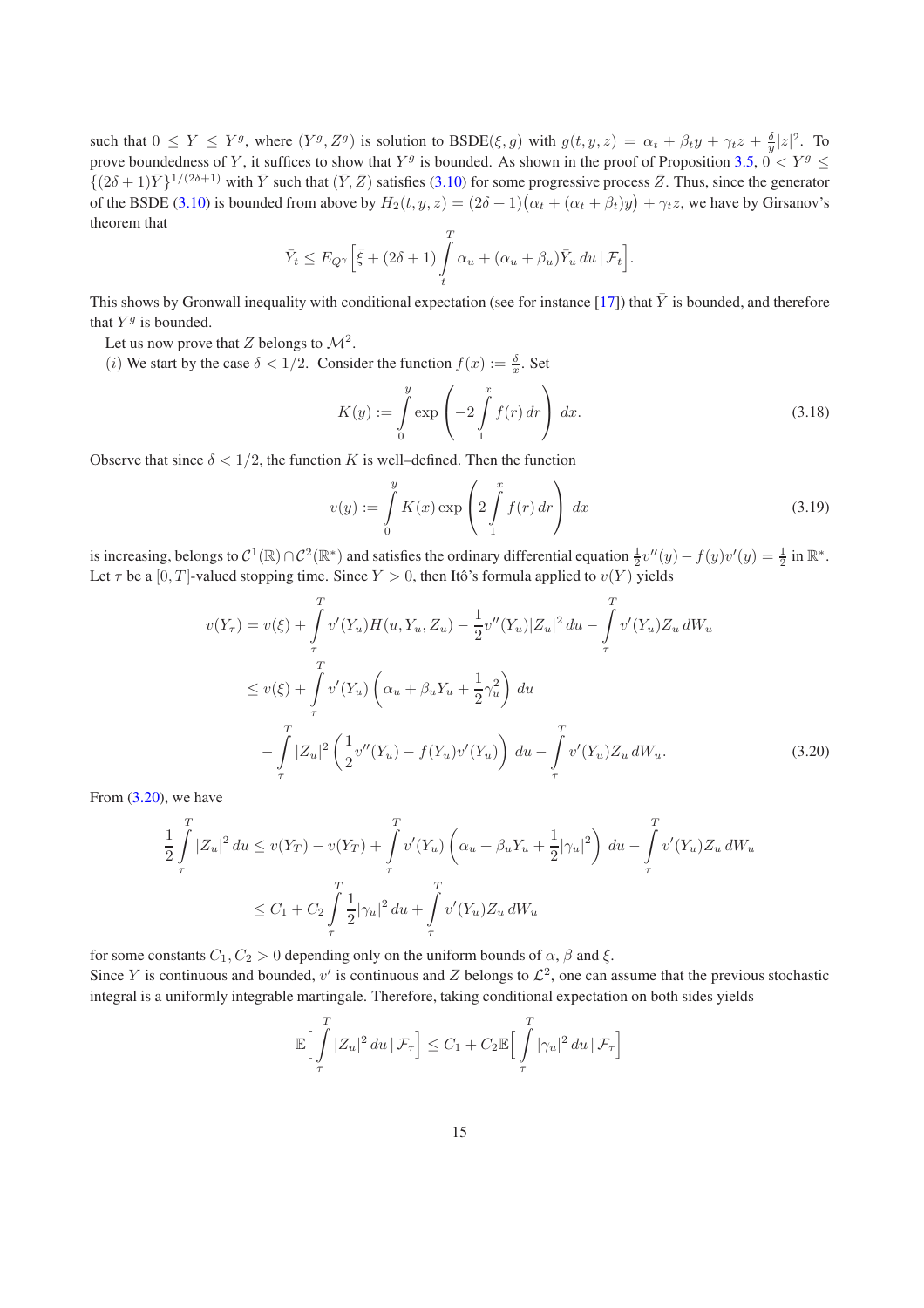Therefore,  $\int Z dW$  is a BMO martingale.

(*ii*) Let us now consider the case  $\xi \ge c > 0$ . We first show that  $Z \in \mathcal{M}^2(\mathbb{R}^d)$ , and then use this to derive the BMO property. Let  $C := \sup_{0 \le s \le T} Y_s$ . Since  $\xi \ge c > 0$ , it follows that the solution we constructed satisfies  $Y_t \ge c > 0$  for each  $t$ . Thus, using the occupation time formula, we have

$$
\mathbb{E}\Big[\int\limits_{0}^{T}|Z_{s}|^{2}ds\Big]=\mathbb{E}\Big[\int\limits_{0}^{T}d\left\langle Y\right\rangle _{s}\Big]=\int\limits_{c}^{C}\mathbb{E}[L_{T}^{a}(Y)]\,da
$$

where  $L_s^a(Y)$  the local time of the process Y at a. Arguing as in the proof of [\[6,](#page-33-7) Propositions 2.1 and 2.2], one can show that  $\mathbb{E}(L_T^a(Y))$  is bounded uniformly in a, hence concluding the proof. For completeness, we provide below the detailled proof of this fact.

Let  $\tau_N := \inf\{t > 0, \int_0^t |Z_s|^2 ds \ge N\}, \bar{\tau}_M := \inf\{t > 0, \int_0^t (\alpha_s + \beta_s + |\gamma_s|^2) ds \ge M\}$  and put  $\tau := \tau_N \wedge \bar{\tau}_M$ . Let a be a nonnegative real number such that  $c \le a \le C$  and  $L^a(Y)$  be the local time of Y at the level a. By Tanaka's formula, we have

$$
(Y_{t \wedge \tau} - a)^{-} = (Y_0 - a)^{-} + \int_{0}^{t \wedge \tau} \mathbf{1}_{\{Y_s < a\}} dY_s + \frac{1}{2} L_{t \wedge \tau}^{a}(Y)
$$
\n
$$
= (Y_0 - a)^{-} - \int_{0}^{t \wedge \tau} \mathbf{1}_{\{Y_s < a\}} H(s, Y_s, Z_s) \, ds + \int_{0}^{t \wedge \tau} \mathbf{1}_{\{Y_s < a\}} Z_s dW_s + \frac{1}{2} L_{t \wedge \tau}^{a}(Y).
$$

Since the map  $y \mapsto (y - a)^{-1}$  is Lipschitz, it follows that:

$$
\frac{1}{2}L_{t\wedge\tau}^{a}(Y) \leq |Y_{t\wedge\tau} - Y_{0}| + \int_{0}^{t\wedge\tau} \mathbf{1}_{\{Y_{s} \leq a\}}(\alpha_{s} + \beta_{s} + |\gamma_{s}|^{2})ds + \int_{0}^{t\wedge\tau} \mathbf{1}_{\{Y_{s} \leq a\}} \frac{1}{c}|Z_{s}|^{2}ds - \int_{0}^{t\wedge\tau} \mathbf{1}_{\{Y_{s} \leq a\}} Z_{s}dW_{s}.
$$
 (3.21)

Passing to expectation, we get

<span id="page-15-1"></span><span id="page-15-0"></span>
$$
\sup_{a} \mathbb{E}\left[L_{t\wedge\tau}^{a}(Y)\right] \le 2C + M + N(1 + \frac{1}{c})\tag{3.22}
$$

Since  $c \leq Y_{t \wedge \tau} \leq C$  for each t, then support  $(L^{\alpha}(Y_{t \wedge \tau})) \subset [c, C]$ . Therefore using inequality [\(3.21\)](#page-15-0) and the occupation time formula, we obtain

$$
\frac{1}{2}L_{t\wedge\tau}^{a}(Y) \leq 2C + \int_{0}^{T} (\alpha_{s} + \beta_{s} + |\gamma_{s}|^{2}) ds + \int_{0}^{t\wedge\tau} \mathbf{1}_{\{Y_{s} \leq a\}} (1 + \frac{1}{c}) d\langle Y \rangle_{s} - \int_{0}^{t\wedge\tau} \mathbf{1}_{\{Y_{s} \leq a\}} Z_{s} dW_{s}
$$
\n
$$
\leq 2C + \int_{0}^{T} (\alpha_{s} + \beta_{s} + |\gamma_{s}|^{2}) ds + \int_{c}^{a} (1 + \frac{1}{c}) L_{t\wedge\tau}^{x}(Y) dx - \int_{0}^{t\wedge\tau} \mathbf{1}_{\{Y_{s} \leq a\}} Z_{s} dW_{s}.
$$

Taking expectation, it holds that

$$
\frac{1}{2}\mathbb{E}\left[L_{t\wedge\tau}^a(Y)\right] \le 2C + \mathbb{E}\int\limits_0^T (\alpha_s + \beta_s + |\gamma_s|^2) \, ds + \int\limits_c^a (1 + \frac{1}{c})\mathbb{E}\left[L_{t\wedge\tau}^x(Y)\right] \, dx < \infty.
$$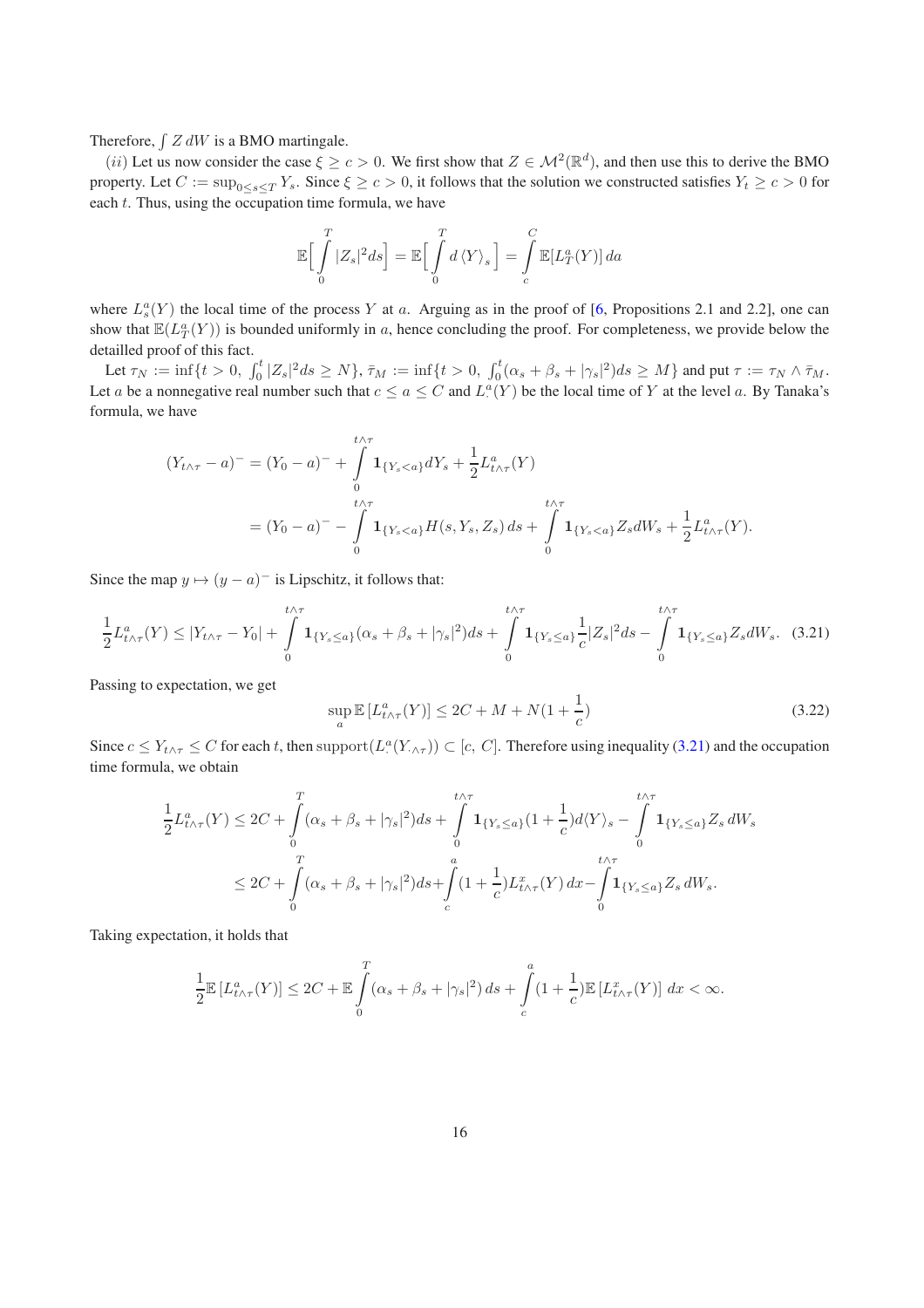Thanks to inequality [\(3.22\)](#page-15-1) and Gronwall's lemma we deduce that

$$
\mathbb{E}\left[L_{t\wedge\tau}^{a}(Y)\right] \leq 2\left(2C + \mathbb{E}\left[\int_{0}^{T} (\alpha_{s} + \beta_{s} + |\gamma_{s}|^{2})ds\right]\right) \exp\left(2\int_{c}^{a} (1 + \frac{1}{c})dx\right)
$$

$$
\leq \left(4C + 2\mathbb{E}\int_{0}^{T} (\alpha_{s} + \beta_{s} + |\gamma_{s}|^{2})ds\right) \exp(2(1 + \frac{1}{c})(C - c)).
$$

Passing successively to the limit on N and M (keeping in mind that  $\tau := \tau_R \wedge \tau_N \wedge \bar{\tau}_M$ ) then using Beppo–Levi's theorem, we get

$$
\mathbb{E}\big[L_t^a(Y)\big] \leq \left(4C + 2\mathbb{E}\int\limits_0^T (\alpha_s + \beta_s + |\gamma_s|^2)ds\right) \exp(2(1+\frac{1}{c})(C-c)).
$$

This concludes the argument.

We prove the BMO property of  $\int_0^t Z_s dW_s$ . Let  $(Y, Z)$  be the solution which we have just constructed and c be the non-negative constant which satisfies  $Y_t \geq c$  for each t an a.s. Let the functions  $\bar{K}$  and  $\bar{v}$  be defined as in [\(3.18\)](#page-14-1) and [\(3.19\)](#page-14-2) respectively. The function  $\bar{v}$  belongs to  $C^1(\mathbb{R}) \cap C^2(\mathbb{R}^*)$  and satisfies the ordinary differential equation  $\frac{1}{2}v''(y) - \frac{1}{2}\frac{\delta}{y}v'(y) = \frac{1}{2}$  in  $\mathbb{R}^*$ . Let  $\tau$  be a  $[0, T]$ -valued stopping time. Observe that  $\bar{K}(y)$  is positive for each  $y \ge c$ . Hence, the derivative  $\bar{v}'(y)$  is positive for each  $y \ge c$ . Since  $Y_t \ge c$  for each t, a.s, then Itô's formula applied to  $\bar{v}(Y)$ shows that

$$
\bar{v}(Y_{\tau}) = \bar{v}(\xi) + \int_{\tau}^{T} \bar{v}'(Y_{u}) H(u, Y_{u}, Z_{u}) - \frac{1}{2} \bar{v}''(Y_{u}) |Z_{u}|^{2} du - \int_{\tau}^{T} \bar{v}'(Y_{u}) Z_{u} dW_{u}
$$
\n
$$
\leq \bar{v}(\xi) + \int_{\tau}^{T} \bar{v}'(Y_{u}) \left( \alpha_{u} + \beta_{u} Y_{u} + \frac{1}{2} \gamma_{u}^{2} \right) du
$$
\n
$$
- \int_{\tau}^{T} |Z_{u}|^{2} \left( \frac{1}{2} \bar{v}''(Y_{u}) - f(Y_{u}) \bar{v}'(Y_{u}) \right) du - \int_{\tau}^{T} \bar{v}'(Y_{u}) Z_{u} dW_{u}. \qquad (3.23)
$$

Since Z belongs to  $\mathcal{M}^2(\mathbb{R}^d)$ , Y is bounded and  $\bar{v}'$  is continuous, it follows that the stochastic integral in the right hand side term of previous inequality is a uniformly integrable  $\mathcal{F}_t$ –martingale. Passing to conditional expectation then arguing as in the proof of assertion (i), one can show that  $\int Z dW$  is a BMO martingale. Proposition [3.9](#page-13-0) is proved.

The next result gives a convex dual representation of the value process Y of the solution  $(Y, Z)$  of BSDE( $\xi, H$ ). We adapt the idea of [\[16\]](#page-33-6) to our situation. However, we are dealing here with a solution, which does not necessarily coincide with the minimal solution studied in [\[16\]](#page-33-6). We denote by  $H^*$  the convex conjugate of the function H given by

<span id="page-16-1"></span>
$$
H^*(t, \omega, b, a) := \sup_{y,z} \Big( by + az - H(t, \omega, y, z) \Big). \tag{3.24}
$$

The function  $H^*$  is convex and lower semicontinuous, and since H is continuous, it can be checked that the function  $H^*$  is progressively measurable, see e.g. [\[16](#page-33-6)]. Moreover, given a  $\mathbb{R}^d$ -valued progressively measurable process a such that  $\int a dW$  is in BMO.

<span id="page-16-0"></span>**Proposition 3.10.** Assume that  $\xi \in L^{\infty}$ ,  $\alpha, \beta \in S^{\infty}$ , that  $\int \gamma dW$  is a BMO martingale and that for each  $(t, \omega)$ , the *function*  $H(t, \omega, \cdot, \cdot)$  *is jointly convex. Further assume that*  $\xi > 0$  *and*  $0 \le H \le g$  *holds. Then, every solution*  $(Y, Z)$  *of*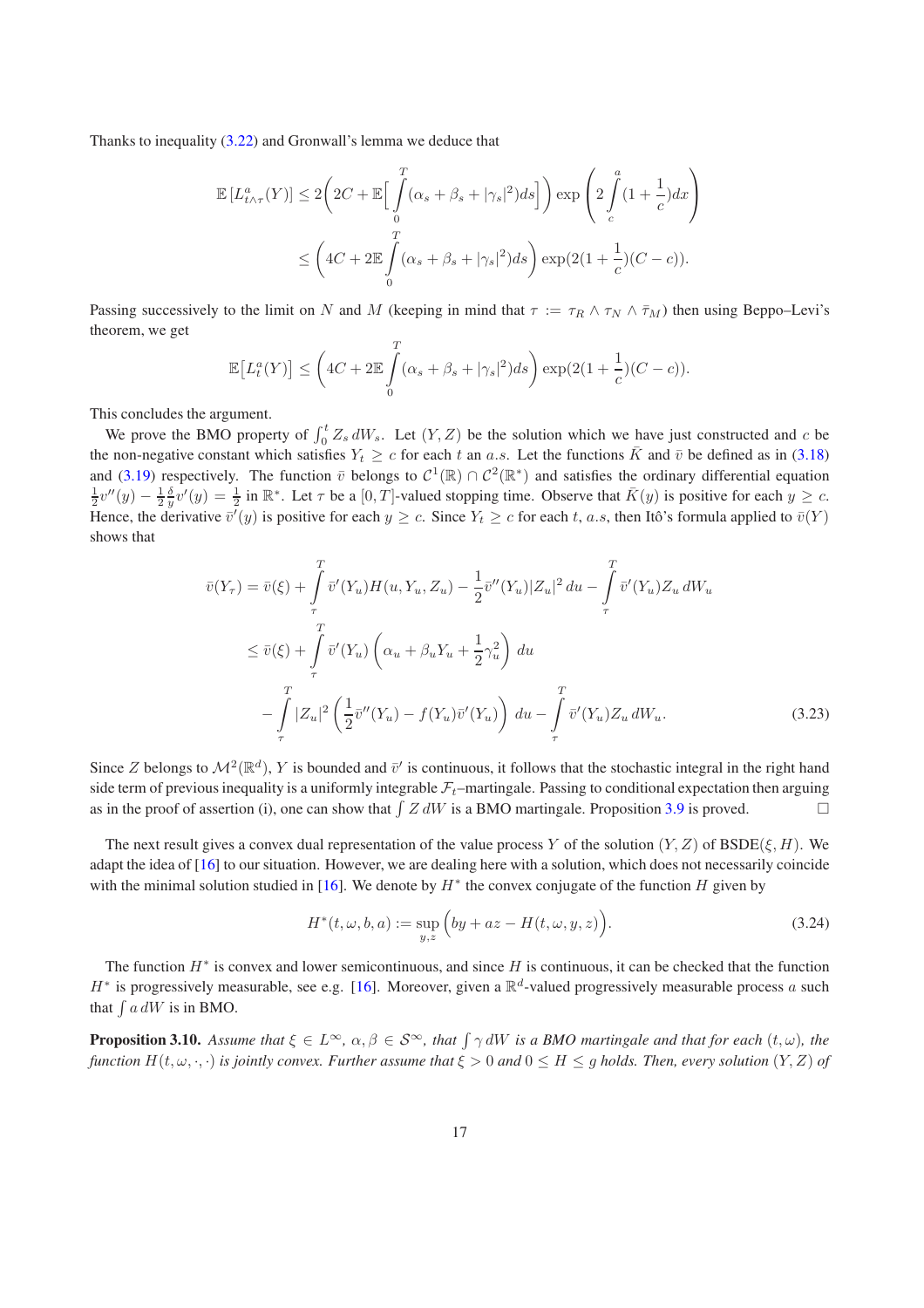$BSDE(\xi, H)$  *such that*  $0 < Y < Y<sup>g</sup>$  *admits the convex dual representation* 

<span id="page-17-0"></span>
$$
Y_t = \underset{a,b}{\text{ess sup}} \mathbb{E}_{\mathbb{Q}^a} \bigg[ e^{\int_t^T b_s \, ds} \xi - \int_t^T e^{\int_t^u b_s \, ds} H^*(u, b_u, a_u) \, du \, | \, \mathcal{F}_t \bigg],\tag{3.25}
$$

where the supremum is over progressively measurable processes  $a:[0,T]\times\Omega\to\R^d$  and  $b:[0,T]\times\Omega\to\R$  such that  $\int a dW$  *is in BMO and*  $|b| \le \sup_{0 \le t \le T} |\beta_t|$ *.* 

*We have the same representation when*  $\xi < 0$  *and*  $(A1')$  $(A1')$  $(A1')$  *holds, for all solutions between*  $Y^{-g}$  *and* 0*.* 

*Remark 3.11.* The integrability properties given in Proposition [3.9](#page-13-0) remain true when  $\xi < 0$  and with minor changes due to replacing δ by −δ, these properties hold when we have { $ξ > 0$ ; −g ≤ H ≤ 0} and { $ξ < 0$ ; 0 ≤ H ≤ −g}. Moreover, when H is bounded from above (i.e.  $g \le H \le 0$  or  $-g \le H \le 0$ ), the representation given by Proposition [3.10](#page-16-0) remains valid if we replace the convexity assumption by concavity. In this case,  $esssup$  in the dual representation formula [\(3.25\)](#page-17-0) is replaced by essinf.

*Proof (of Proposition* [3.10\)](#page-16-0). Let  $(Y, Z)$  be a solution of  $BSDE(\xi, H)$  such that  $0 < Y \leq Y^g$ . Let b be a real-valued progressively measurable process satisfying  $|b| \le \sup_{0 \le t \le T} |\beta_t|$ , and a an  $\mathbb{R}^d$ -valued progressive process such that  $\int a dW$  is in BMO. Applying Itô's formula to  $e^{\int_t^u b_s ds} \overline{Y}_u$ , it follows by Girsanov change of measure that

$$
Y_t = \mathbb{E}_{\mathbb{Q}^a} \left[ e^{\int_0^T b_u \, du} \xi - \int_t^T e^{\int_t^u b_s \, ds} \left( b_u Y_u + a_u Z_u - H(u, Y_u, Z_u) \right) du \, | \, \mathcal{F}_t \right]. \tag{3.26}
$$

It now follows by definition of  $H^*$  and the fact that  $a$  and  $b$  were taken arbitrary that

<span id="page-17-2"></span>
$$
Y_t \ge \operatorname*{ess\,sup}_{a,b} \mathbb{E}_{\mathbb{Q}^a} \bigg[ e^{\int_t^T b_u du} \xi - \int_t^T e^{\int_t^u b_s ds} H^*(u, a_u, b_u) du \, | \, \mathcal{F}_t \bigg]. \tag{3.27}
$$

It remains to show that the above inequality is in fact an equality. Since  $H(t, \omega, \cdot, \cdot)$  is convex, it has a nonempty subgradient at every point of the interior of its domain, see for instance [\[51](#page-35-2), Theorem 47.A]. In particular, there is  $\bar{a}(t, \omega)$ ,  $\bar{\beta}(t, \omega)$  such that

<span id="page-17-1"></span>
$$
H(t,\omega,Y_t(\omega),Z_t(\omega)) = \bar{b}_t(\omega)Y_t(\omega) + \bar{a}_t(\omega)Z_t(\omega) - H^*(t,\omega,\bar{b}_t(\omega),\bar{a}_t(\omega)).
$$
\n(3.28)

It follows by measurable selection arguments that  $\bar{a}$  and  $\bar{b}$  can be chosen progressively measurable, see e.g. [\[16\]](#page-33-6) for details. Let us show in addition that  $|\bar{b}| \le ||\sup_{0 \le t \le T} |\beta_t|||_{\mathbb{L}^{\infty}}$ . If  $|\bar{b}| > ||\sup_{0 \le t \le T} |\beta_t|||_{\mathbb{L}^{\infty}}$ , then for all  $y, z$ , it holds

$$
H^*(t, \bar{b}_t, \bar{a}_t) \ge \bar{a}_t z + \bar{b}_t y - H(t, y, z) \ge \bar{a}_t z + \bar{b}_t y - \alpha_t - \beta_t y - \frac{\delta}{y} |z|^2.
$$
\n
$$
(3.29)
$$

In particular, taking  $z = 0$  and  $y = nb$  yields

<span id="page-17-3"></span>
$$
H^*(t, \bar{b}_t, \bar{a}_t) \ge n|\bar{b}_t|(|\bar{b}_t| - \beta_t) - \alpha_t
$$

which goes to infinity as n goes to infinity. This is a contradiction, since H being finite,  $H^*(t, \bar{b}_t, \bar{a}_t)$  is also finite. Thus,  $|\bar{b}_t| \leq \sup_{0 \leq t \leq T} |\beta_t| \in \mathbb{L}^{\infty}$ .

Now, let us denote by  $\tau_n$  the exit time of  $\int_t^{\cdot} |Z_u|^2 du$  from the interval  $[0, n]$ , i.e.

$$
\tau_n := \inf \left\{ s \ge t : \int\limits_t^s |Z_u|^2 \, du \ge n \right\} \wedge T.
$$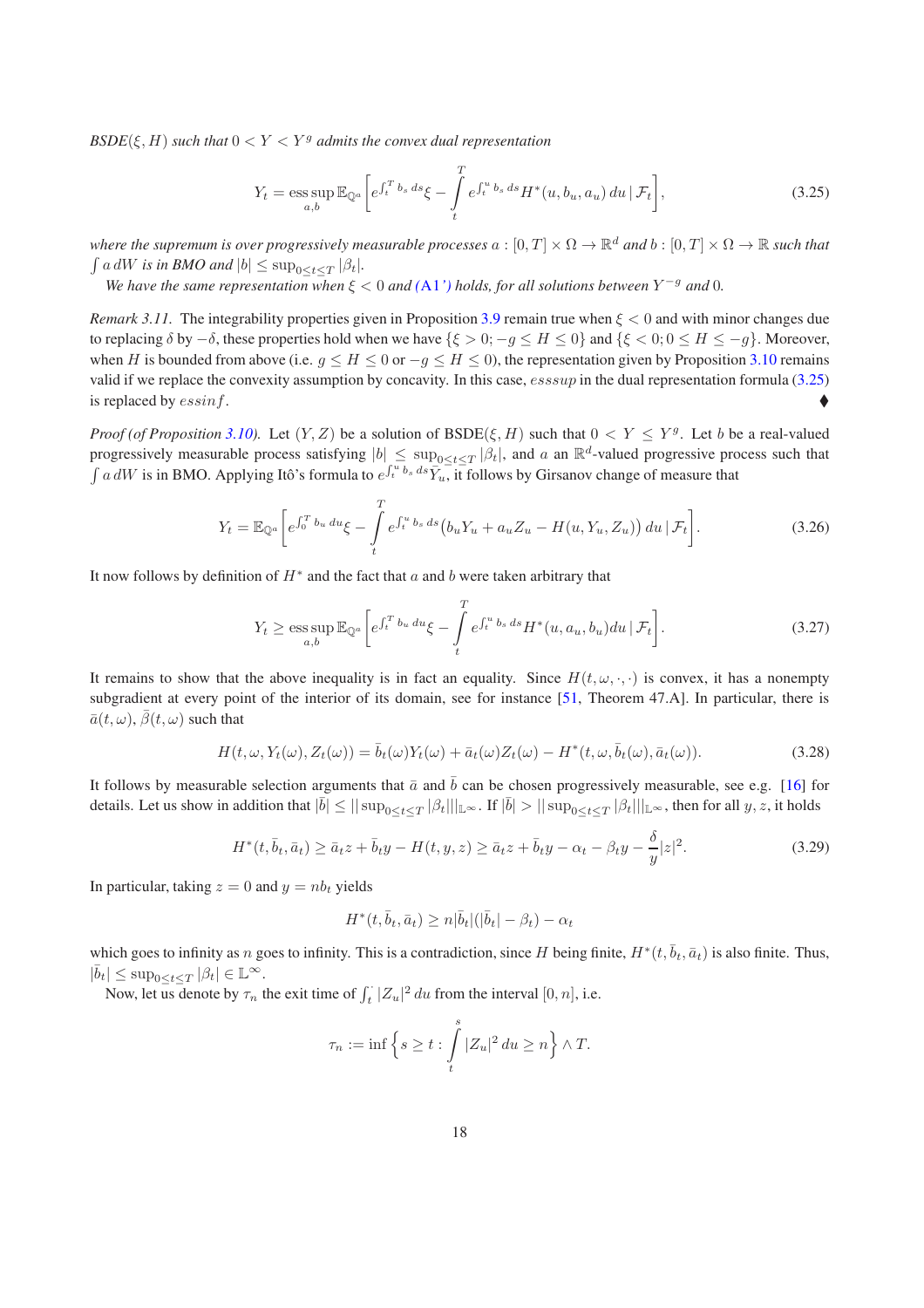Since Z is square integrable, it follows that  $\tau_n \uparrow T$ . By boundedness of Y,  $\bar{b}$  and  $\beta$ , it follows that  $\int_t^{T \wedge \tau_n} |\bar{a}_s|^2 ds$  is bounded. Thus, putting  $a^n := a1_{[0,\tau_n]}$ , it follows that  $\int a^n dW$  is a BMO martingale and in particular  $Q^{a_n}$  defines an equivalent probability measure. Applying Itô's formula to  $e^{\int_t^u \bar{b}_s ds}\bar{Y}_u$ , it follows by Girsanov's change of measure that

$$
Y_t = \mathbb{E}_{\mathbb{Q}^{a^n}} \left[ e^{\int_t^{T \wedge \tau_n} \bar{b}_u \, du} Y_{T \wedge \tau_n} - \int_t^{T \wedge \tau_n} e^{\int_t^u \bar{b}_s \, ds} (\bar{b}_u Y_u + \bar{a}_u Z_u - H(u, Y_u, Z_u)) \, du \, | \, \mathcal{F}_t \right]
$$
  
= 
$$
\mathbb{E}_{\mathbb{Q}^{a^n}} \left[ e^{\int_t^T b_u^u \, du} Y_{T \wedge \tau_n} - \int_t^T e^{\int_t^u b_s^u \, ds} H^*(u, b_u^n, a_u^n) \right] du \, | \, \mathcal{F}_t \right].
$$

The second equality follows by [\(3.28\)](#page-17-1), with the notation  $b^n := b1_{[0,\tau_n]}$  and we used the fact that  $H^*(u, b_u1_{[0,\tau_n]}, a_u1_{[0,\tau_n]}) =$  $H^*(u, b_u, a_u)1_{[0, \tau_n]}$ . Therefore, we have

$$
Y_t \leq \sup_{a,b} \mathbb{E}_{\mathbb{Q}^a} \bigg[ e^{\int_t^T b_u du} Y_{T \wedge \tau_n} - \int_t^T e^{\int_t^u b_s ds} H^*(u, b_u, a_u) du \, | \, \mathcal{F}_t \bigg].
$$

Now, by continuity of Y, the sequence  $Y_{T\wedge\tau_n}$  converges to  $\xi$  P-a.s. We can now take the limit as n goes to infinity on both sides using exactly the argument used to prove continuity in Lemma [4.3](#page-20-0) below. Thus, obtaining

$$
Y_t \leq \sup_{a,b} \mathbb{E}_{\mathbb{Q}^a} \bigg[ e^{\int_t^T b_u du} \xi - \int_t^T e^{\int_t^u b_s ds} H^*(u, b_u, a_u) du \, | \, \mathcal{F}_t \bigg].
$$

This concludes the proof.  $\Box$ 

*Proof (of Theorem [2.3\)](#page-3-7).* The uniqueness of Y follows from the representation [\(3.25\)](#page-17-0) of Proposition [3.10](#page-16-0) and continuity of the paths of Y. We shall prove the uniqueness of Z. We call a pair  $(Y', Z')$  a supersolution of  $BSDE(\xi, H)$  if it satisfies  $Y'_T \geq \xi$ ,

$$
Y'_{s} - \int_{s}^{t} H(u, Y'_{u}, Z'_{u}) du + \int_{s}^{t} Z'_{u} dW_{u} \ge Y'_{t}
$$

for all  $0 \le s \le t \le T$  and the process  $\int Z' dW$  is a supermartingale. Let  $(Y, Z) \in \mathcal{S}^{\infty}(\mathbb{R}) \times \mathcal{L}^{2}(\mathbb{R}^{d})$  be a solution of BSDE $(\xi, H)$  such that  $0 < Y \leq Y^g$  and  $Z \in \mathcal{M}^2(\mathbb{R}^d)$  (by Proposition [3.9\)](#page-13-0). Let  $(Y', Z') \in \mathcal{S}^{\infty}(\mathbb{R}) \times \mathcal{L}^2(\mathbb{R}^d)$ be an arbitrary supersolution. Let a and b such that  $a \in M^2(\mathbb{R}^d)$  and  $|b| \leq \sup_{0 \leq t \leq T} |\beta_t|$ . Applying Itô's formula to  $e^{\int_t^u b_s ds} Y'_u$ , it follows (using the arguments leading to [\(3.27\)](#page-17-2)) that

$$
Y'_t \geq \mathbb{E}_{\mathbb{Q}^a} \bigg[ e^{\int_t^T b_s ds} \xi - \int_t^T e^{\int_t^u b_s ds} H^*(s, b_s, a_s) ds \, | \, \mathcal{F}_t \bigg].
$$

Since  $a$  and  $b$  were taking arbitrary, this implies

$$
Y'_t \ge \operatorname*{ess\,sup}_{a,b} \mathbb{E}_{\mathbb{Q}^a} \bigg[ e^{\int_t^T b_s ds} \xi - \int_t^T e^{\int_t^u b_s ds} H^*(s, b_s, a_s) ds \, | \, \mathcal{F}_t \bigg] = Y_t.
$$

That is,  $(Y, Z)$  is the minimal supersolution. According to [\[15,](#page-33-10) Theorem 4.1], the solution  $(Y, Z)$  is unique.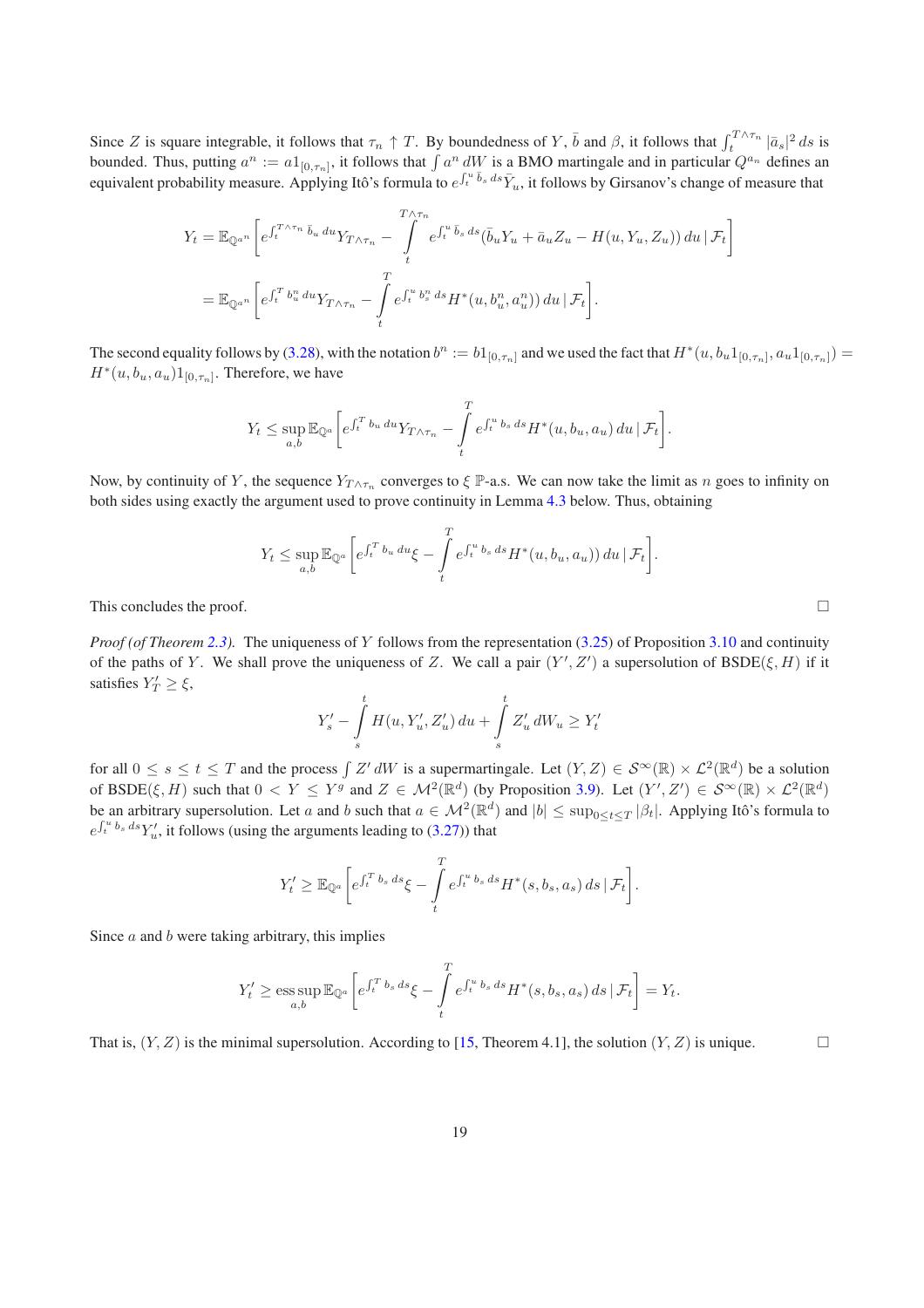*Proof (of Corollary [2.4\)](#page-4-1).* The existence part of the corollary follows by the domination argument Lemma [3.3](#page-6-1) exactly as in the proof of Theorem [2.2,](#page-3-3) since we showed in Proposition [3.7](#page-11-0) that  $BSDE(\xi, -g)$  admits a solution. Uniqueness follows as in the proof of Theorem [2.3](#page-3-7) since the convex dual representation remains true, with essential supremum replaced by essential infimum when H is concave.  $\square$ 

*Remark 3.12.* (*i*) In the particular case of BSDE( $\xi$ ,  $\frac{\delta}{\nu}|z|^2$ ) comparison can be obtained without the above convex duality argument and boundedness of the terminal condition. In fact, if  $\xi^1$  and  $\xi^2$  are such that  $\xi^1 \ge \xi^2 > 0$  and  $(Y^i, Z^i)$  are<br>argument and boundedness of the terminal condition. In fact, if  $\xi^1$  and  $\xi^2$  are such the solutions of the BSDE( $\xi^i$ ,  $\frac{\delta}{y} |z|^2$ ),  $i = 1, 2$ . Putting  $\overline{Y}^i = \frac{1}{2\delta+1} (Y^i)^{2\delta+1}$ , it follows as in the proof of Proposition [3.5](#page-9-2) that there is  $\bar{Z}^i$  such that  $(\bar{Y}^i, \bar{Z}^i)$  solves the BSDE

$$
\bar{Y}^i = \bar{\xi}^i - \int\limits_t^T \bar{Z}^i_s \, dW_s
$$

with  $\bar{\xi}^i := \frac{1}{2\delta+1} (\xi^i)^{2\delta+1}$ . Since  $x \mapsto \frac{1}{2\delta+1} x^{2\delta+1}$  is increasing, it holds  $\bar{\xi}^1 \geq \bar{\xi}^2 > 0$ . Thus, it follows by classical comparison arguments that  $\bar{Y}^1 \ge \bar{Y}^2$ . Using that  $x \mapsto \{(2\delta+1)x\}^{\frac{1}{2\delta+1}}$  is increasing, we finally get  $Y_t^1 \ge Y_t^2$  for every  $t \in [0, T]$ .

(*ii*) Symmetrically, one can show an analogue result for BSDE( $\xi$ ,  $-\frac{\delta}{y}|z|^2$  $\bullet$ 

# <span id="page-19-0"></span>4. Applications to parabolic PDEs

In this section we provide applications of our existence and uniqueness results to the study of singular parabolic PDEs. We first consider semi-linear PDEs without boundary conditions, and then equations with lateral boundaries of Neumann type. In this part, we assume that  $\alpha$ ,  $\beta$  and  $\gamma$  are deterministic, i.e. depend only on t. We are concerned with the semilinear PDE associated to the Markovian version of our BSDE.

#### <span id="page-19-1"></span>4.1. Probabilistic formulas for singular parabolic PDEs

Let us now turn to the application of our existence results to singular parabolic semilinear PDEs. Let  $\sigma$ ,  $\mu$  be two measurable functions defined on  $[0,T] \times \mathbb{R}^d$  with values in  $\mathbb{R}^{d \times d}$  and  $\mathbb{R}^d$  respectively. Let h be a measurable function defined on  $\mathbb{R}^d$  with values in  $\mathbb{R}$ . Define the differential operator  $\mathcal L$  by

<span id="page-19-3"></span>
$$
\mathcal{L} := \sum_{i, j=1}^d (\sigma \sigma')_{ij}(s, x) \frac{1}{2} \frac{\partial^2}{\partial x_i \partial x_j} + \sum_{i=1}^d \mu_i(s, x) \frac{\partial}{\partial x_i}.
$$

We consider the followign equation:

$$
\begin{cases}\n\frac{\partial v}{\partial s}(s, x) + \mathcal{L}v(s, x) + H(s, v(s, x)), \sigma' \nabla_x v(s, x)) = 0, \text{ on } [0, T) \times \mathbb{R}^d, \\
v(T, x) = h(x).\n\end{cases}
$$
\n(4.1)

We will restrict ourselves to the case  $\xi > 0$  and  $0 \leq H \leq g$  leaving the other cases discussed in Corollary [2.4](#page-4-1) to the reader, since they require only small modifications. Consider the following conditions

<span id="page-19-2"></span>(A3)  $\sigma : [0,T] \times \mathbb{R}^d \to \mathbb{R}^{d \times d}$  and  $\mu : [0,T] \times \mathbb{R}^d \to \mathbb{R}^d$  are continuous functions and there exists  $C > 0$  such that for every  $(t, x) \in [0, T] \times \mathbb{R}^d$ 

$$
|\sigma(t, x)| + |\mu(t, x)| \le C(1 + |x|).
$$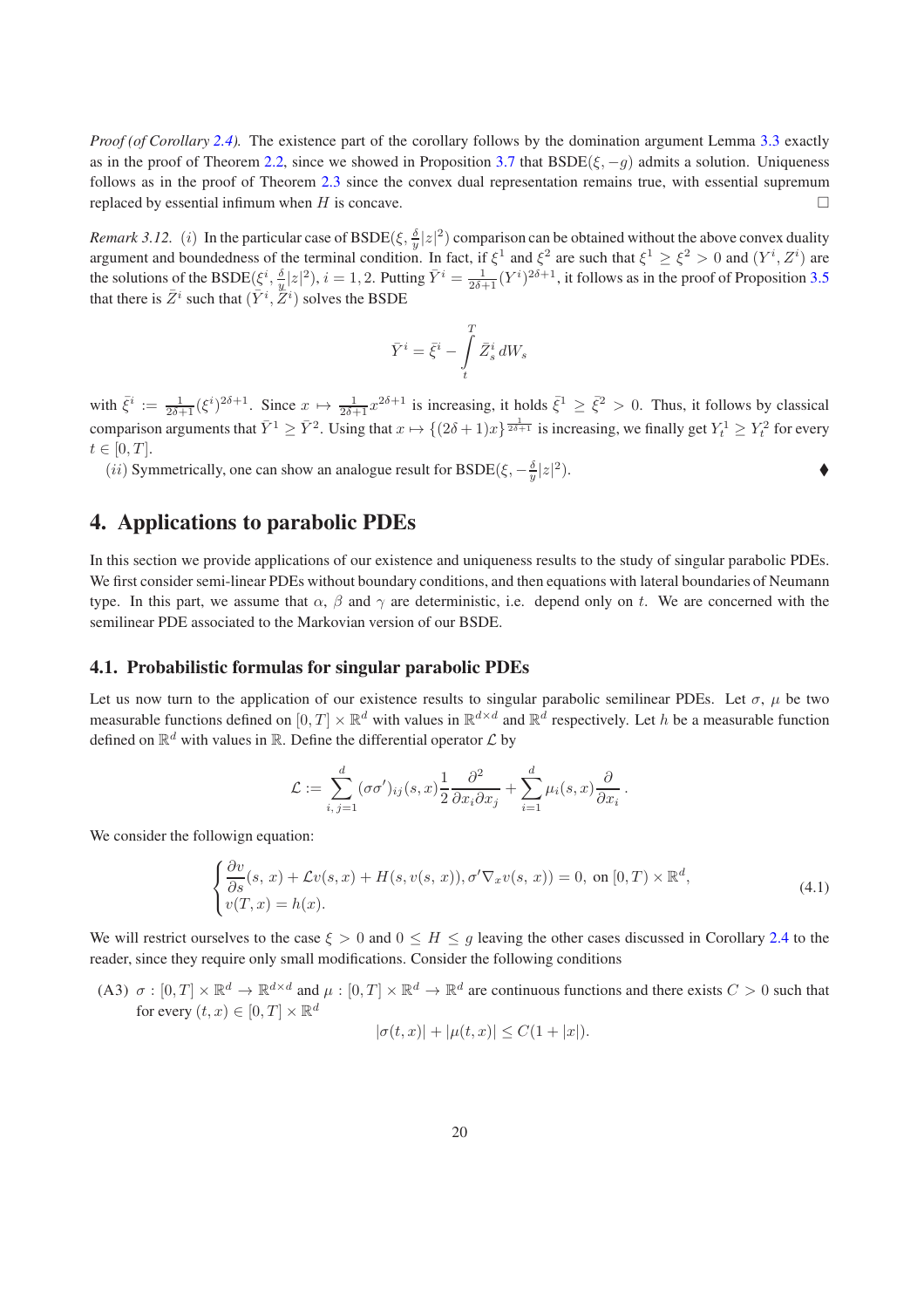<span id="page-20-2"></span>(A4) The SDE

$$
X_t = x + \int_{0}^{t} \mu(u, X_u) \, du + \int_{0}^{t} \sigma(u, X_u) \, dW_u \tag{4.2}
$$

admits a unique strong solution.

<span id="page-20-5"></span><span id="page-20-1"></span>(A5) The terminal condition h is continuous, bounded and satisfies  $h > 0$ .

**Theorem 4.1.** Assume that  $\alpha, \beta$  and  $\gamma$  are bounded measurable functions on  $[0,T]$ , that  $H : [0,T] \times \mathbb{R} \times \mathbb{R}^d \to \mathbb{R}$  is *jointly convex in the last two components*  $(y, z)$ , H *satisfies*  $0 \leq H \leq g$  *and the conditions*  $(A3)$  $(A3)$  $(A3)$ - $(A5)$  $(A5)$  $(A5)$  *are satisfied. Then,*  $v(t, x) := Y_t^{t, x}$  *is a viscosity solution of the PDE* [\(4.1\)](#page-19-3)*.* 

*Remark 4.2.* Some comments on assumption [\(A4\)](#page-20-2) are in order. First recall that existence of a unique strong solution means that on the probability space  $(\Omega, \mathcal{F}, \mathbb{P})$ , with the Brownian motion W, there is a W-adapted process X satisfying  $(4.2)$  and such that X is indistinguishable to any other solution on this probability basis.

General conditions on the coefficients  $\mu$  and  $\sigma$  guaranteeing existence of a unique strong solution of [\(4.2\)](#page-20-2) are well known. Strong existence and uniqueness hold when  $\mu$  and  $\sigma$  are Lipschitz continuous, but also for much rougher coefficients. For instance,  $(A3)$  $(A3)$  $(A3)$  already implies  $(A4)$  when  $\sigma$  is a constant and non-zero, see [\[38\]](#page-34-16). We further refer to [\[1](#page-33-11), [35](#page-34-17), [39,](#page-34-18) [49\]](#page-35-3) as well as [\[10,](#page-33-12) Chapter 1] and the references therein for other conditions. The point here is that we obtain existence of [\(4.1\)](#page-19-3) under much weaker regularity conditions than the standard Lipschitz continuity conditions usually  $\triangle$  assumed.

The following lemma will be needed to show that the function  $v$  defined above is continuous.

**Lemma 4.3.** Assume that  $H : [0,T] \times \mathbb{R} \times \mathbb{R}^d \to \mathbb{R}$  is convex in the last two components and that ([A1](#page-3-0)) is satisfied. Let  $(\xi^{t,x})$  be a bounded family of  $\sigma(W_r-W_t, t\leq r\leq T)$ -measurable and strictly positive random variables. Assume *moreover that for every sequence*  $(t^n, x^n)$  *converging to*  $(t, x)$ *, it holds*  $\xi^{t^n, x^n} \to \xi^{t, x} \mathbb{P}$ -a.s. Then,  $(t, x) \mapsto Y_t^{t, x}$  is  $\textit{continuous}, \textit{where } (Y^{t,x}_s, Z^{t,x}_s)_{s \in [t,T]} \textit{ solves } \textit{BSDE}(\xi^{t,x}, H).$ 

*Proof.* Let  $(t^n, x^n) \to (t, x)$ , and assume without loss of generality that  $t^n \downarrow t$ . It follows by Proposition [3.10](#page-16-0) that for every  $(t, x) \in [0, T] \times \mathbb{R}$ , the solution  $(Y^{t,x}, Z^{t,x})$  of  $\text{BSDE}(\xi^{t,x}, H)$  admits the representation

<span id="page-20-3"></span><span id="page-20-0"></span>
$$
Y_t^{t,x} = \operatorname*{ess\,sup}_{a,b} \mathbb{E}_{\mathbb{Q}^a} \left[ e^{\int_t^T b_s ds} \xi^{t,x} - \int_t^T e^{\int_t^u b_s ds} H^*(u, b_u, a_u) du \, | \, \mathcal{F}_t \right],\tag{4.3}
$$

where the supremum is over progressively measurable processes  $a:[0,T]\times\Omega\to\mathbb{R}^d$  and  $b:[0,T]\times\Omega\to\mathbb{R}$  such that  $|b| \le \sup_{0 \le t \le T} |\beta_t|$ , and  $\int a dW$  is in BMO.  $Y_t^{t,x}$  is clearly deterministic, since  $Y_s^{t,x}$  is measurable w.r.t. the sigma algebra  $\sigma(W_r - W_t, t \leq r \leq s)$ . Thus, [\(4.3\)](#page-20-3) takes the form

<span id="page-20-4"></span>
$$
Y_t^{t,x} = \sup_{a,b} \mathbb{E}_{\mathbb{Q}^a} \left[ e^{\int_t^T b_s \, ds} \xi^{t,x} - \int_t^T e^{\int_t^u b_s \, ds} H^*(u, b_u, a_u) \, du \right]. \tag{4.4}
$$

By definition of  $H^*$ , for every  $a, b$  it holds  $H^*(u, b_u, a_u) \ge b_u - \beta_u - \alpha_u \ge -2||\beta||_{\mathcal{S}^{\infty}} - ||\alpha||_{\infty} =: -C$  for some  $C \ge 0$ . Thus by [\(4.4\)](#page-20-4), for every  $n \in \mathbb{N}$ , and every a, b, it holds

$$
Y_{t^n}^{t^n, x^n} \geq \mathbb{E}_{\mathbb{Q}^a} \bigg[ e^{\int_{t^n}^T b_s ds} \xi^{t^n, x^n} - \int_{t^n}^T e^{\int_{t^n}^u b_s ds} (H^*(u, b_u, a_u) + C) - e^{\int_{t^n}^u b_s ds} C du \bigg].
$$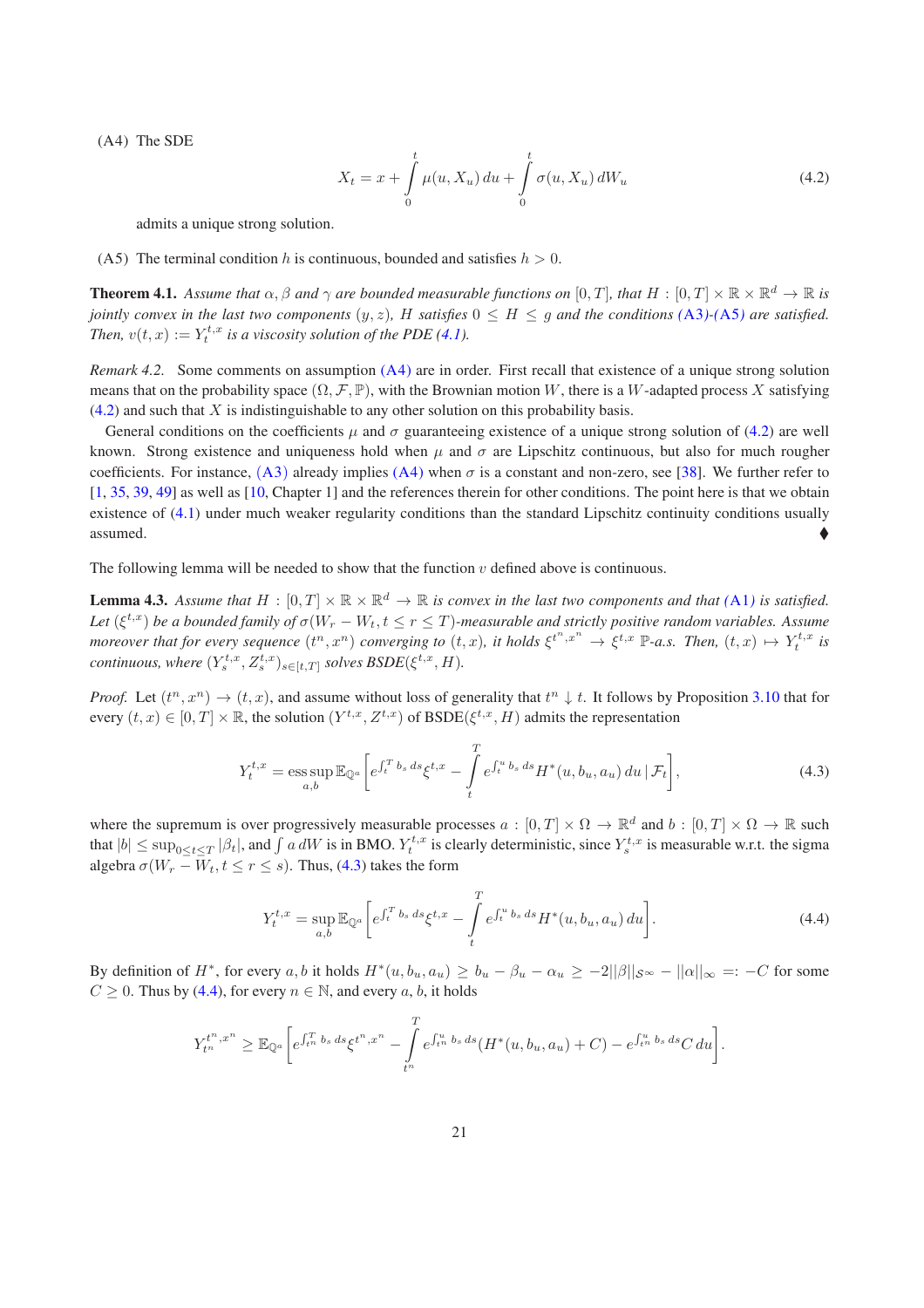Applying Beppo-Lévy theorem and the Lebesgue dominated convergence theorem, we get  $\liminf_{n\to\infty} Y^{t^n,x^n}_{t^n} \ge Y^{t,x}_t$ . On the other hand, let  $a^n, b^n$  be such that

<span id="page-21-0"></span>
$$
Y_{t^n}^{t^n, x^n} \leq \mathbb{E}_{\mathbb{Q}^{a^n}} \left[ e^{\int_{t^n}^T b_s^n ds} \xi^{t^n, x^n} - \int_{t^n}^T e^{\int_{t^n}^u b_s^n ds} H^*(u, b_u^n, a_u^n) du \right] + \frac{1}{n}.
$$
 (4.5)

Since  $\xi^{t^n, x^n}$  and  $Y_t^{t^n, x^n}$  are bounded (see Proposition [3.9\)](#page-13-0), this implies

$$
\mathbb{E}_{\mathbb{Q}^{a^n}}\bigg[\int\limits_{t^n}^T e^{\int_{t^n}^u b^n_s\,ds}H^*(u,b^n_u,a^n_u)\,du\bigg]\leq C\quad\text{for some}\quad C\geq 0.
$$

Arguing as in the computations leading to [\(3.29\)](#page-17-3), and using that  $\alpha$ ,  $\beta$  and the sequence  $b^n$  are bounded, we find two positive constants  $C_1$ ,  $C_2$  with  $C_1 > 0$  such that

$$
H^*(t, b_t^n, a_t^n) \ge C_1 |a_t^n|^2 + \delta b_t^n - C_2.
$$

Hence, it follows that  $\mathbb{E}_{\mathbb{Q}^{a^n}}\left[\int_{t^n}^T \frac{1}{2} |a_u^n|^2 du\right] \leq C$  for some (possibly different) constant  $C \geq 0$ . This shows in particular, due to Girsanov's theorem, that  $\mathbb{E}\left[\Gamma^{a^n}_{t^n,T}\log\left(\Gamma^{a^n}_{t^n,T}\right)\right] \leq C$ , with  $\Gamma^{a^n}_{t^n,T} := \exp\left(\int_{t^n}^T a^n_u dW_u - \frac{1}{2} \int_{t^n}^T |a^n_u|^2 du\right)$ . Thus, by the criterion of de la Vallée Poussin,  $(\Gamma_{t^n,T}^{a^n})_n$  is uniformly integrable and therefore there exists  $K \in L^1$  such that  $(\Gamma_{t^n,T}^{a^n})_n$  converges weakly to K (i.e. w.r.t. the topology  $\sigma(L^1,L^{\infty})$ ). Since the sequence  $(\xi^{t^n,x^n}-\xi^{t,x})_n$  is uniformly bounded and converges to 0 P-a.s., letting  $C \in \mathbb{R}$  be such that  $e^{\int_{t^n}^T b_s^n ds} \leq C$ , one has

$$
\limsup_{n \to \infty} \mathbb{E}\left[\Gamma^{a^n}_{t^n,T} e^{\int_{t^n}^T b^n_s ds} |\xi^{t^n,x^n} - \xi^{t,x}| \right] \le C \lim_{n \to \infty} \mathbb{E}\left[\Gamma^{a^n}_{t^n,T} |\xi^{t^n,x^n} - \xi^{t,x}| \right] = 0,
$$

where the equality follows from [\[8](#page-33-13), Lemma 2.8] (after pushing forward the measures  $Q^{a^n}$  to the canonical space  $C([0,T], \mathbb{R}^d)$ ). Hence, for every  $\varepsilon > 0$ , there is n large enough such that

$$
\mathbb{E}_{Q^{a^n}}\Big[e^{\int_{t^n}^T b^n_s\,ds}\xi^{t^n,x^n}\Big]=\mathbb{E}\Big[Z^{a^n}_{t^n,T}e^{\int_{t^n}^T b^n_s\,ds}\xi^{t^n,x^n}\Big]\leq \mathbb{E}\Big[Z^{a^n}_{t^n,T}e^{\int_{t^n}^T b^n_s\,ds}\xi^{t,x}\Big]+\varepsilon=\mathbb{E}_{Q^{a^n}}\left[e^{\int_{t^n}^T b^n_s\,ds}\xi^{t,x}\right]+\varepsilon.
$$

That is, up to a subsequence,  $(4.5)$  yields

$$
Y_{t^{n}}^{t^{n},x^{n}} \leq \mathbb{E}_{\mathbb{Q}^{a^{n}}} \left[ e^{\int_{t^{n}}^{T} b_{s}^{n} ds} \xi^{t,x} - \int_{t^{n}}^{T} e^{\int_{t^{n}}^{u} b_{s}^{n} ds} H^{*}(u, b_{u}^{n}, a_{u}^{n}) du \right] + \frac{1}{n} + \varepsilon
$$
  

$$
\leq \sup_{a,b} \mathbb{E}_{\mathbb{Q}^{a}} \left[ e^{\int_{t}^{T} b_{s} ds} \xi^{t,x} - \int_{t}^{T} e^{\int_{t}^{u} b_{s} ds} H^{*}(u, b_{u}, a_{u}) du \, | \, \mathcal{F}_{t} \right] + \frac{1}{n} + \varepsilon.
$$

Taking the limit as n goes to infinity then letting  $\varepsilon$  goes to 0, we get  $\limsup_{n\to\infty} Y^{t^n,x^n}_{t^n} \leq Y^{t,x}_t$ . This finishes the proof of continuity.  $\Box$ 

*Proof (of Theorem [4.1\)](#page-20-5).* Let  $H^*$  be the function defined by [\(3.24\)](#page-16-1). For every  $n \in \mathbb{N}$ , the function

<span id="page-21-1"></span>
$$
H^{n}(t, y, z) := \sup_{\{|a| \le n; |b| \le n\}} (by + az - H^{*}(t, b, a))
$$
\n(4.6)

is Lipschitz continuous (in  $(y, z)$ ). Thus, by [\[44\]](#page-34-11) the BSDE driven by  $(h(X_T^{t,x}), H^n)$  admits a unique solution  $(Y^{t,x,n}, Z^{t,x,n})$ . S Eipsemiz commods (iii  $(y, z)$ ). Thus, by  $\left[\frac{4}{7}\right]$  are BSDE directively  $(h(X_T, t), H)$ <br>Moreover, the function  $v^n(t, x) := Y_t^{t, x, n}$  defines a viscosity solution of the PDE

$$
\begin{cases} \frac{\partial v^n}{\partial t}(t,x) + \mathcal{L}v^n(t,x) + H^n(t,v^n(t,x),\sigma'(t,x)\nabla_x v^n(t,x)) = 0, & \text{on } [0,T) \times \mathbb{R}^d, \\ v^n(T,x) = h(x), & \end{cases}
$$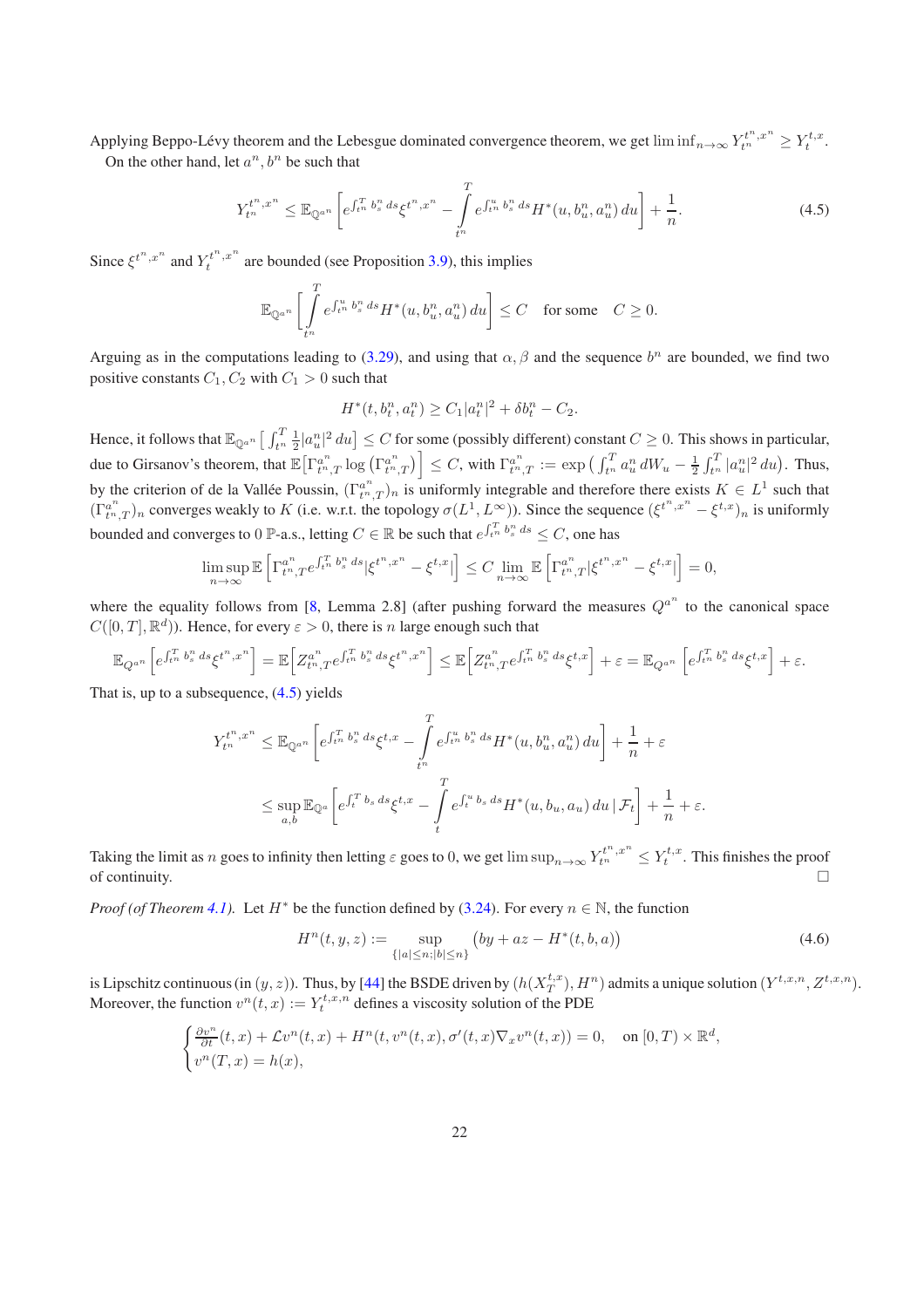see e.g. [\[44,](#page-34-11) Theorem 4.3]. Note that the result of [\[44\]](#page-34-11) assumes Lipschitz continuity of  $\mu$  and  $\sigma$  in the x-variable to guarantee continuity of the function  $v^n$ . We emphasize that the result remains true when  $H^n$  is uniformly Lipschitz in  $(y, z)$  and  $\mu$ ,  $\sigma$ , h satisfies assumptions [\(A3\)-](#page-19-2)[\(A5\).](#page-20-1) Indeed, since for every n it holds  $v^n(t, x) := Y_t^{t, x, n}$  where  $Y^{t, x, n}$ solves a BSDE with the convex generator  $H^n$ , continuity of  $v^n$  follows by Proposition [A.2](#page-32-0) and Lemma [4.3](#page-20-0) (applied to the generator  $H^n$ ).

We now prove that v is a viscosity solution of Equation  $(4.1)$ . Since H is convex, proper and lower-semicontinuous, it follows from Fenchel-Moreau theorem (see e.g. [\[46](#page-35-4), Theorem 11.1, P. 474]) that  $H^n \uparrow H$  pointwise. Thus, by continuity of H, we conclude from Dini's theorem that the sequence  $(H<sup>n</sup>)$  converges to H uniformly on compacts subsets of  $\mathbb{R}_+ \times \mathbb{R}^d$ . Next, we show that  $(v^n)$  also converges to v locally uniformly. Using the arguments of the proof of Proposition [3.10](#page-16-0) (and the fact that  $Y^{t,x,n}$  is deterministic) allows to show that  $Y^{t,x,n}$  satisfies the dual representation

$$
Y_t^{t,x,n} = \sup_{b,a} \mathbb{E}_{\mathbb{Q}^a} \bigg[ e^{\int_t^T b_s ds} h(X_T^{t,x}) - \int_t^T e^{\int_t^u b_s ds} H^{n,*}(u, b_u, a_u) du \bigg]
$$

where the supremum is taken over  $\mathbb{R}^d$ -valued progressively measurable processes a such that  $\int a dW$  is in BMO and b a bounded adaped process, and  $H^{n,*}$  is the convex conjugate of  $H^n$  given by

$$
H^{n,*}(t,b,a) := \sup_{y \in \mathbb{R}, z \in \mathbb{R}^d} (by + az - H^n(t,y,z)).
$$
\n(4.7)

Since  $H^{n,*} \downarrow H^*,$  it follows that  $(Y_t^{t,x,n})_n$  is increasing and  $Y_t^{t,x,n} \leq Y_t^{t,x}$ , where  $(Y^{t,x}, Z^{t,x})$  solves  $\text{BSDE}(h(X^{t,x}), H)$ . In particular, the sequence  $(Y_t^{t,x,n})_n$  converges. For any arbitrary admissible  $(b, a)$ , and every n, we have

$$
Y_t^{t,x,n} \geq \mathbb{E}_{\mathbb{Q}^a} \bigg[ e^{\int_t^T b_s ds} h(X_T^{t,x}) - \int_t^T e^{\int_t^u b_s ds} H^{n,*}(u, b_u, a_u) du \bigg]
$$

so that by monotone convergence theorem and Proposition [3.10](#page-16-0) we get  $\lim_{n\to\infty} Y_t^{t,x,n} \ge Y_t^{t,x}$ . Thus,

$$
\lim_{n \to \infty} v^n(t, x) = \lim_{n \to \infty} Y_t^{t, x, n} = Y_t^{t, x} = v(t, x).
$$

It follows again by Dini's theorem and continuity of v (to get this, combine Lemma [4.3](#page-20-0) and Proposition [A.2\)](#page-32-0) that the convergence of  $(v^n)$  to v holds uniformly on compacts. By the stability theorem for viscosity solutions, see e.g. [\[23,](#page-34-19) Lemma II.6.2], we conclude that v is a viscosity solution of [\(4.1\)](#page-19-3).

# **4.2.** The case of the canonical PDE  $\theta \frac{|\nabla v|^2}{v}$  with  $\theta = \pm 1$

As pointed out in Proposition [1.1,](#page-0-1) in the special case where the generator is of the form  $H(y, z) := \theta |z|^2/y$  (with  $\theta = \pm 1$ ), existence and uniqueness can be obtained under even weaker conditions than those given in Theorem [4.1.](#page-20-5) In the same vein, PDEs with nonlinearity of the form  $\theta |\nabla v|^2/v$  can be treated with more general assumptions. Since such equations are of particular interest in applications (see e.g.  $[11]$ ), we dedicate this subsection to their analysis. Thus, for  $\theta = \pm 1$ , consider the PDE

<span id="page-22-0"></span>
$$
\begin{cases}\n\frac{\partial v}{\partial s}(s, x) + \mathcal{L}v(s, x) + \theta \frac{|\sigma' \nabla_x v|^2}{v}(s, x) = 0, & \text{on } [0, T) \times \mathbb{R}^d, \\
v(t, x) > 0 & \text{on } [0, T) \times \mathbb{R}^d, \\
v(T, x) = h(x).\n\end{cases}
$$
\n(4.8)

The following notions are well-known, they are recalled here for the reader's convenience.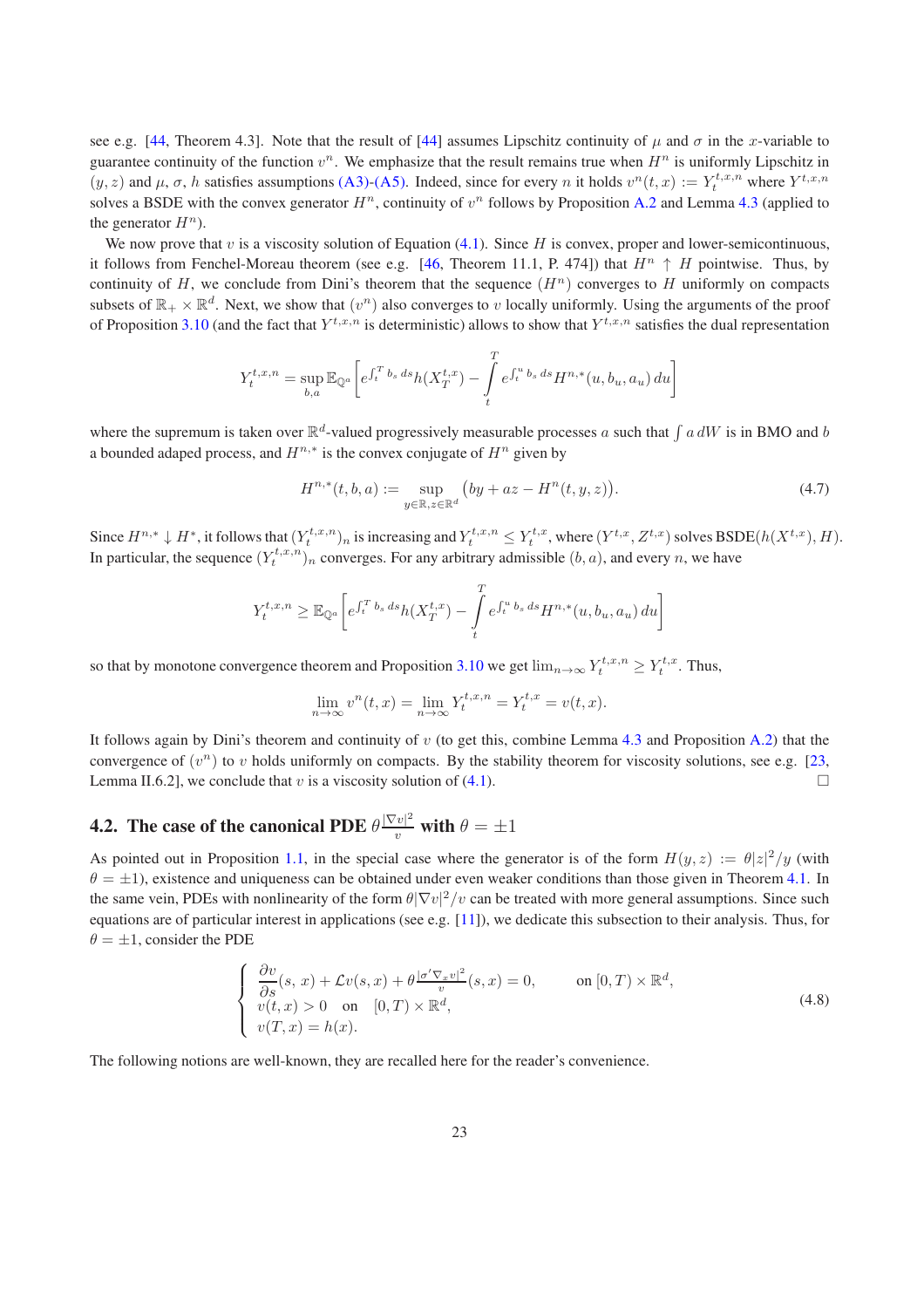**Definition 4.4.** The SDE [\(4.2\)](#page-20-2) admits a weak solution  $(\bar{X}, \bar{W})$  if there is a filtered probability space  $(\bar{\Omega}, \bar{\mathcal{F}}, (\bar{\mathcal{F}}_t)_{t\in [0,T]}, \bar{\mathbb{P}})$ on which  $\bar{W}$  is an adapted Brownian motion and  $\bar{X}$  is adapted and such that  $(\bar{X}, \bar{W})$  satisfies [\(4.2\)](#page-20-2).

There is weak uniqueness (or uniqueness in law) if given any two weak solutions  $(\bar{X}, \bar{W})$  and  $(\tilde{X}, \tilde{W})$ , possibly on different probability spaces, one has  $Law(\bar{X}) = Law(\tilde{X})$ .

<span id="page-23-2"></span>Consider the following conditions:

<span id="page-23-3"></span>(A4') The SDE [\(4.2\)](#page-20-2) admits a weak solution which is unique in law.

(A5') The terminal condition h is continuous, of polynomial growth and satisfies  $h > 0$ .

<span id="page-23-0"></span>Let  $(X_s^{t,x}, W_s)_{t\leq s\leq T}$  be the unique (weak) solution to SDE [\(4.2\)](#page-20-2) starting from  $(t, x)$  on the probability space  $(\bar{\Omega}, \bar{\mathcal{F}}_t, \bar{\mathbb{P}})$ . Let  $(Y_s^{t,x}, Z_s^{t,x})_{t \le s \le T}$  be the unique solution of BSDE $(h(X_T^{t,x}), |z|^2/y)$  on  $(\bar{\Omega}, \bar{\mathcal{F}}_t, \bar{\mathbb{P}})$ .

<span id="page-23-1"></span>**Theorem 4.5.** Assume that ([A3](#page-19-2)), ([A4'](#page-23-2)) and ([A5](#page-23-3)') hold. Then,  $v(t, x) := Y_t^{t, x}$  is a viscosity solution of PDE [\(4.8\)](#page-22-0).

*Remark 4.6.* (*i*) Theorem [4.5](#page-23-0) is specific for PDEs with the nonlinearity  $|\nabla v|^2/v$ . This restriction in the nonlinearity allows an important gain in the integrability of the terminal value as well as in the regularity to be imposed on the coefficients, since we only assume existence and uniqueness in law. For instance by a well-known result of Stroock and Varadhan [\[48\]](#page-35-5) or [\[10,](#page-33-12) Proposition 1.14], Assumption [\(A4'\)](#page-23-2) is already satisfied when  $\mu$  and  $\sigma$  are bounded continuous and such that  $\lambda^* \sigma(t, x) \sigma(t, x)^* \lambda \geq \varepsilon |\lambda|^2$  for every  $\lambda \in \mathbb{R}^d$  and some constant  $\varepsilon > 0$ .

 $(i)$  On the other hand, it should be noted that the literature dealing with singular PDEs of the form treated in this paper (which amount to initial value problems by a change of time) often assume the initial condition (corresponding to h in our case) to be bounded and bounded away from zero. See e.g. [\[11\]](#page-33-14), where further restrictions are made on the coefficient  $\sigma$ .

*Proof (of Theorem [4.5\)](#page-23-0)*. We treat the case  $\theta = 1$ , the case  $\theta = -1$  goes similarly, with the function u below replaced by the function  $\widetilde{u}(x) := -\frac{1}{x}$ . Let  $(X^{t,x}, \overline{W})$  be a solution of [\(4.2\)](#page-20-2) on a probability space  $(\overline{\Omega}, \overline{\mathcal{F}}, \overline{\mathbb{P}})$ . Let  $p > 0$  be such that  $|h(x)| \leq C(1 + \bar{x}|^p)$  for some  $C \geq 0$ . By Assumption [\(A3\)](#page-19-2) it is easily checked that  $X^{t,x}_T \in L^{3p}(\bar{\mathbb{P}})$ , thus  $h(X_T^{t,x}) \in L^3(\bar{\mathbb{P}})$ . Hence, by Proposition [1.1,](#page-0-1) there is  $(Y^{t,x}, Z^{t,x})$  solving  $\text{BSDE}(h(X_T^{t,x}), |z|^2/y)$  driven by the Brownian motion  $\bar{W}$  on  $(\bar{\Omega}, \bar{\mathcal{F}}, \bar{\mathbb{P}})$ . Notice that the function  $v(t, x) := Y_t^{t, x}$  is well-defined and continuous. Indeed, put  $u(y) := \frac{1}{3}y^3$ , and let  $(\widehat{Y}_{s}^{t,x}, \widehat{Z}_{s}^{t,x})$  be the unique solution of  $\text{BSDE}(u(h(X_T^{t,x})), 0)$  in  $\mathcal{S}^2(\mathbb{R}) \times \mathcal{M}^2(\mathbb{R}^d)$ . It satisfies  $\hat{Y}_{s}^{t,x} = \mathbb{E}_{\bar{\mathbb{P}}}[u(h(X^{t,x}_T) | \bar{\mathcal{F}}_s] = \mathbb{E}_{\bar{\mathbb{P}}}[u(h(X^{t,x}_T) | X^{t,x}_s])]$  where the second equality follows by the Markov property. Thus,  $\hat{Y}_t^{t,x}$  is deterministic. That is,

$$
v(t,x) = Y_t^{t,x} = u^{-1}(\widehat{Y}_t^{t,x}) = u^{-1}(\mathbb{E}_{\bar{\mathbb{P}}}[u(h(X_T^{t,x}))]) = u^{-1}\left(\int_{\mathbb{R}^d} u \circ h(r)\nu^{t,x}(dr)\right),
$$

where  $\nu^{t,x}$  denotes the law of the solution  $X_T^{t,x}$  which by  $(A4')$  is unique. In particular,  $v(t,x)$  does not depend on the underlying probability basis. By  $(A4')$ , any other solution of  $(4.2)$  has the same law, showing that v is well-defined. In particular, it does not depend on the probability basis on which  $(Y_s^{t,x}, Z_s^{t,x})$  is defined. Furthermore, since u and h are continuous, it follows by Proposition [A.3](#page-32-1) (in Appendix) that if  $(t^n, x^n) \to (t, x)$ , then  $u \circ h(X_T^{t^n, x^n}) \to u \circ h(X_T^{t, x})$  in law. Applying [\[43](#page-34-20), Theorem 6.1] shows that  $\hat{Y}^{t^n, x^n}$  converges to  $\hat{Y}^{t, x}$  in law. Therefore,  $v(t^n, x^n) = u^{-1} \left( \hat{Y}^{t^n, x^n}_{t, x^n} \right) \rightarrow$  $u^{-1}(\hat{Y}_{t}^{t,x}) = v(t,x)$ . The rest of the proof follows exactly the proof of Theorem [4.1,](#page-20-5) except that it is applied on the probability space  $(\bar{\Omega}, \bar{\mathcal{F}}, \bar{\mathbb{P}})$  with Brownian motion  $\bar{W}$ . Moreover, since the function  $|z|^2/y$  is convex (but not continuous) on  $\mathbb{R}\times\mathbb{R}^d$ , we need to approximate it by a different sequence of Lipschitz continuous functions as follows: Consider the approximating sequence

$$
H^n(y, z) := \inf_{(y', z) \in (0, \infty) \times \mathbb{R}^d} (H(y', z') + n || (y, z) - (y', z') ||).
$$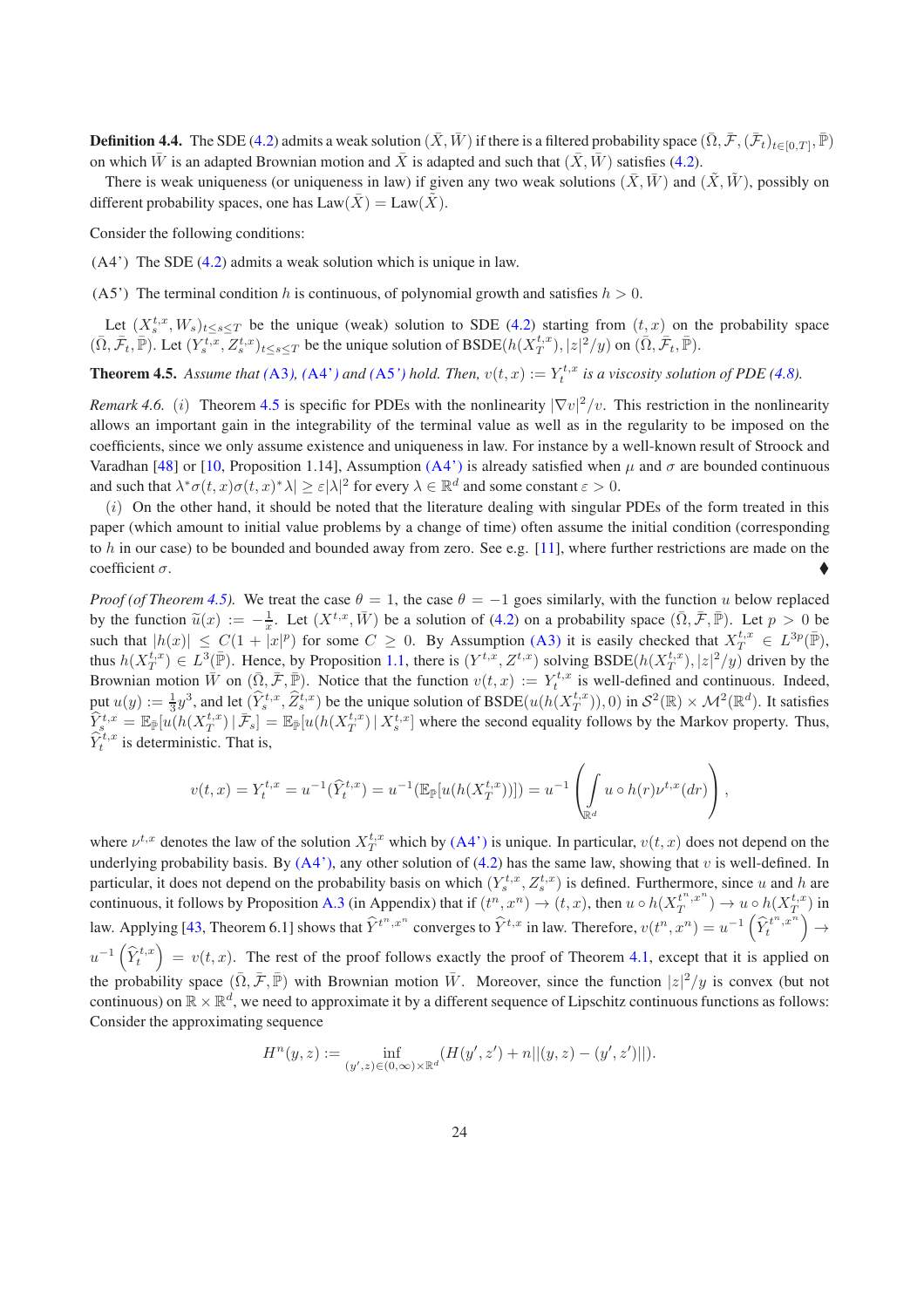Since H is positive, it follows that for every  $n$ ,  $H^n > -\infty$  and so, the function  $H^n$  is Lipschitz continuous, and we have  $H^n \uparrow H$ , see e.g. [\[46,](#page-35-4) Example 9.11] for details. By continuity of H on  $(0,\infty) \times \mathbb{R}^d$ , we conclude that  $H^n$  converges to H locally uniformly.  $\square$ 

## <span id="page-24-0"></span>4.3. Probabilistic formulas for singular parabolic PDEs with lateral Neumann boundary conditions

In this section,  $\mathcal{O} \subseteq \mathbb{R}^d$  is an open, convex, connected and bounded subset of  $\mathbb{R}^d$ . We assume that there is a function  $\Phi \in C_b^2(\mathbb{R}^d)$  such that  $\mathcal{O} = {\Phi > 0}$ ,  $\partial \mathcal{O} = {\Phi = 0}$ ,  $\mathbb{R}^d \setminus \overline{\mathcal{O}} = {\Phi < 0}$  and  $|\nabla_x \Phi(x)| = 1$  for all  $x \in \partial \mathcal{O}$ . We consider the following parabolic PDE with lateral Neumann boundary conditions:

$$
\begin{cases}\n\frac{\partial v}{\partial t} + \mathcal{L}v + H(t, v, \sigma'\nabla v) = 0 & \text{for } (t, x) \in [0, T] \times \mathcal{O} \\
\frac{\partial v}{\partial n} = 0 & \text{for } (t, x) \in [0, T] \times \partial \mathcal{O} \\
v(T, x) = h(x) & \text{for } x \in \overline{\mathcal{O}},\n\end{cases}
$$
\n(4.9)

with

$$
\frac{\partial}{\partial n} := \sum_{i=1}^d \frac{\partial \Phi}{\partial x_i} \frac{\partial}{\partial x_i}
$$

Consider the reflected SDE

<span id="page-24-1"></span>
$$
\begin{cases}\nX_s^{t,x} &= x + \int_t^s \mu(u, X_u^{t,x}) du + \int_t^s \sigma(u, X_u^{t,x}) dW_u + \int_t^s \nabla_x \Phi(X_u^{t,x}) dK_u^{t,x} \\
K_s^{t,x} &= \int_t^s 1_{\{X_u^{t,x} \in \partial \mathcal{O}\}} dK_u^{t,x} \text{ and } K^{t,x} \text{ is nondecreasing,} \n\end{cases} \tag{4.10}
$$

<span id="page-24-3"></span>.

with  $(s, x) \in [t, T] \times \mathcal{O}$ .

**Definition 4.7.** A strong solution to the reflected SDE [\(4.10\)](#page-24-1) is a pair  $(X_s^{t,x}, K_s^{t,x})_{s\geq t}$  of  $\mathcal{F}^W$ –adapted processes satisfying equation  $(4.10)$  and such that

$$
\int\limits_t^T|\mu(s,X^{t,x}_u)|\,du+\int\limits_t^T|\sigma(u,X^{t,x}_u)|^2\,du+\int\limits_t^T|\nabla_x\Phi(X^{t,x}_u)|\,dK^{t,x}_u<\infty\quad\mathbb{P}\text{-a.s.}
$$

The solution  $(X^{t,x}, K^{t,x})$  is said to be unique if it is indistinguishable to any other solution.

<span id="page-24-2"></span>Let us consider the assumption

(A4") The SDE [\(4.10\)](#page-24-1) admits a unique strong solution.

We extend the solution process to  $[0, T]$  by denoting

$$
X_s^{t,x} := x, \ K_s^{t,x} := 0, \ \forall s \in [0,t). \tag{4.11}
$$

It follows by the work of Lions and Sznitman [\[37](#page-34-21)] that if  $\mu:[0,T]\times\overline{{\cal O}}\to\mathbb{R}^d$  and  $\sigma:[0,T]\times\overline{{\cal O}}$  are uniformly Lipschitz continuous, that is, there is  $C \geq 0$  such that

$$
|\mu(t,x)-\mu(t,y)|+|\sigma(t,x)-\sigma(t,y)|\leq C|x-y| \text{ for all } x,y,
$$

then there is a unique pair  $(X_s^{t,x}, K_s^{t,x})$  satisfying [\(4.10\)](#page-24-1). Just as in the case of Equation [\(4.2\)](#page-20-2), assumption [\(A4"\)](#page-24-2) also holds under much weaker conditions, see e.g. [\[52](#page-35-6)].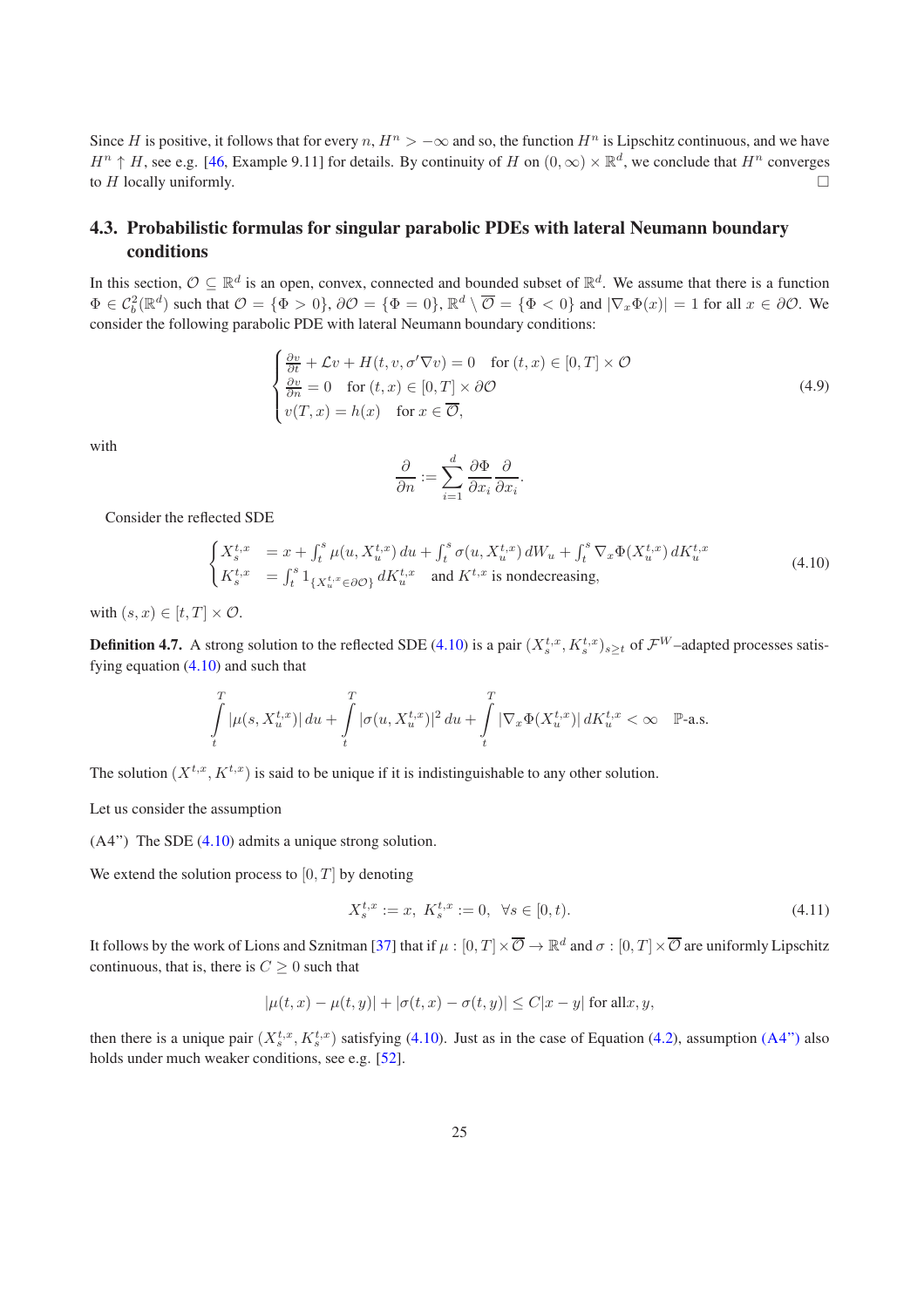Let  $(Y^{t,x}, Z^{t,x})$  satisfy

$$
Y_s^{t,x} = h(X_T^{t,x}) + \int_s^T H(u, Y_u^{t,x}, Z_u^{t,x}) du - \int_s^T Z_u^{t,x} dW_u, \quad s \in [t, T].
$$

Then, we have:

**Theorem 4.8.** Assume that  $\alpha, \beta$  and  $\gamma$  are bounded measurable functions on  $[0,T]$ , that  $H : [0,T] \times \mathbb{R} \times \mathbb{R}^d \to \mathbb{R}$  is *jointly convex in*  $(y, z)$  *and satisfies*  $0 \leq H \leq g$ , *further assume that the conditions*  $(A3)$  $(A3)$  $(A3)$ ,  $(A4'')$  *and*  $(A5)$  $(A5)$  $(A5)$  *are satisfied. Then,*  $v(t, x) := Y_t^{t, x}$  *is a viscosity solution of* [\(4.9\)](#page-24-3)*.* 

*Proof.* By Proposition [A.1](#page-31-0)  $X_T^{t^k, x^k} \to X_T^{t, x}$  in  $\mathbb{L}^2$  whenever  $(t^k, x^k) \to (t, x)$ . Thus, due to Lemma [4.3,](#page-20-0) the mapping  $(t, x) \mapsto v(t, x) := Y_t^{t, x}$  is continuous.

Let  $H^k$  be the truncated generator defined in [\(4.6\)](#page-21-1). By [\[45](#page-35-7)], the function  $v^k(t, x) := Y_t^{t, x, k}$  defines a viscosity solution of the PDE

$$
\begin{cases} \frac{\partial v^k}{\partial t}(t,x) + \mathcal{L}v^k(t,x) + H^k(t,v^k(t,x),\sigma'(t,x)\nabla_x v^k(t,x)) = 0, & \text{on } [0,T) \times \mathcal{O},\\ \frac{\partial v^k}{\partial n} = 0 & \text{for } (t,x) \in [0,T] \times \partial \mathcal{O}\\ v^k(T,x) = h(x), & \end{cases}
$$

where  $(Y^{t,x,k}, Z^{t,x,k})$  is the unique solution of  $\text{BSDE}(h(X_T^{t,x}), H^k)$ . Note that the result of [\[45\]](#page-35-7) assumes Lipschitz continuity of  $\mu$  and  $\sigma$  to guarantee continuity of the function  $v^k$ . In the present article, this is obtained as in the proof of Theorem [4.1](#page-20-5) when [\(A3\),](#page-19-2) [\(A4"\)](#page-24-2) and [\(A5\)](#page-20-1) are satisfied. In fact, for every k, continuity of  $v^k$  follows by Proposition [A.2](#page-32-0) and Lemma [4.3](#page-20-0) (applied to the generator  $H^k$ ).

As argued in the proof of Theorem [4.1,](#page-20-5) the sequence  $(H^k)$  converges to H locally uniformly, and  $(v^k)$ converges to v locally uniformly. Let us use a stability argument to show that  $v$  is a viscosity solution to equation [\(4.9\)](#page-24-3). We only prove the viscosity subsolution property. The viscosity supersolution property is proved similarly.

Let  $\phi \in C_b^{1,2}$ , (i.e. twice continuously differentiable with bounded derivatives) such that  $v-\phi$  admits a local maximum at  $(t_0, x_0)$ . Without loss of generality, we can assume the maximum to be strict, see e.g. [\[23,](#page-34-19) Chap. 2, Lemma 6.1]. Let  $B_{\varepsilon}(t_0, x_0)$  be a (closed) ball of radium  $\varepsilon > 0$  around  $(t_0, x_0)$  where the maximum is realized. Denote by  $(t_k, x_k)$  the point at which  $v^k - \phi$  reaches its maximum in $B_\varepsilon(t_0, x_0)$ . Let  $(t, x) = \lim_k(t_k, x_k)$ . Then,  $(t_0, x_0) = (t, x)$ . In fact, by uniform convergence of  $v^k$  to  $v$  on  $B_\varepsilon(t_0, x_0)$ , it holds  $(v-\phi)(t_0, x_0) = \lim_k (v^k - \phi)(t_0, x_0) \leq \lim_k (v^k - \phi)(t_k, x_k) =$  $(v - \phi)(t, x)$ , which implies that  $(t_0, x_0) = (t, x)$  because otherwise  $(t_0, x_0)$  is not the maximum. On the other hand, since  $v^k$  is a viscosity solution to the previous PDE, it holds

$$
\begin{cases} \frac{\partial \phi}{\partial t}(t_k, x_k) + \mathcal{L}\phi(t_k, x_k) + H^k(t_k, \phi(t_k, x_k), \sigma'(t_k, x_k) \nabla_x \phi(t_k, x_k)) \ge 0, & \text{if } (t_k, x_k) \in [0, T) \times \mathcal{O}, \\ \max \left\{ \left( \frac{\partial \phi}{\partial t} + \mathcal{L}\phi \right) (t_k, x_k) + H^k(t_k, \phi(t_k, x_k), \sigma' \nabla_x \phi(t_k, x_k)), \frac{\partial \phi}{\partial n}(t_k, x_k) \right\} \ge 0 & \text{if } (t_k, x_k) \in [0, T] \times \partial \mathcal{O}. \end{cases}
$$

If  $x_0 \in \mathcal{O}$ , then  $\varepsilon > 0$  can be chosen small enough so that  $x_k \in \mathcal{O}$  for k large enough. Thus,

$$
\frac{\partial \phi}{\partial t}(t_k, x_k) + \mathcal{L}\phi(t_k, x_k) + H^k(t_k, \phi(t_k, x_k), \sigma'(t_k, x_k) \nabla_x \phi(t_k, x_k)) \ge 0 \quad \text{for all } n.
$$

Since  $(H^k)$  converges uniformly on  $B_\varepsilon(t_0, x_0)$ , it follows that

$$
\frac{\partial \phi}{\partial t}(t_0, x_0) + \mathcal{L}\phi(t_0, x_0) + H(t_0, v(t_0, x_0), \sigma'(t_0, x_0) \nabla_x \phi(t_0, x_0)) \geq 0.
$$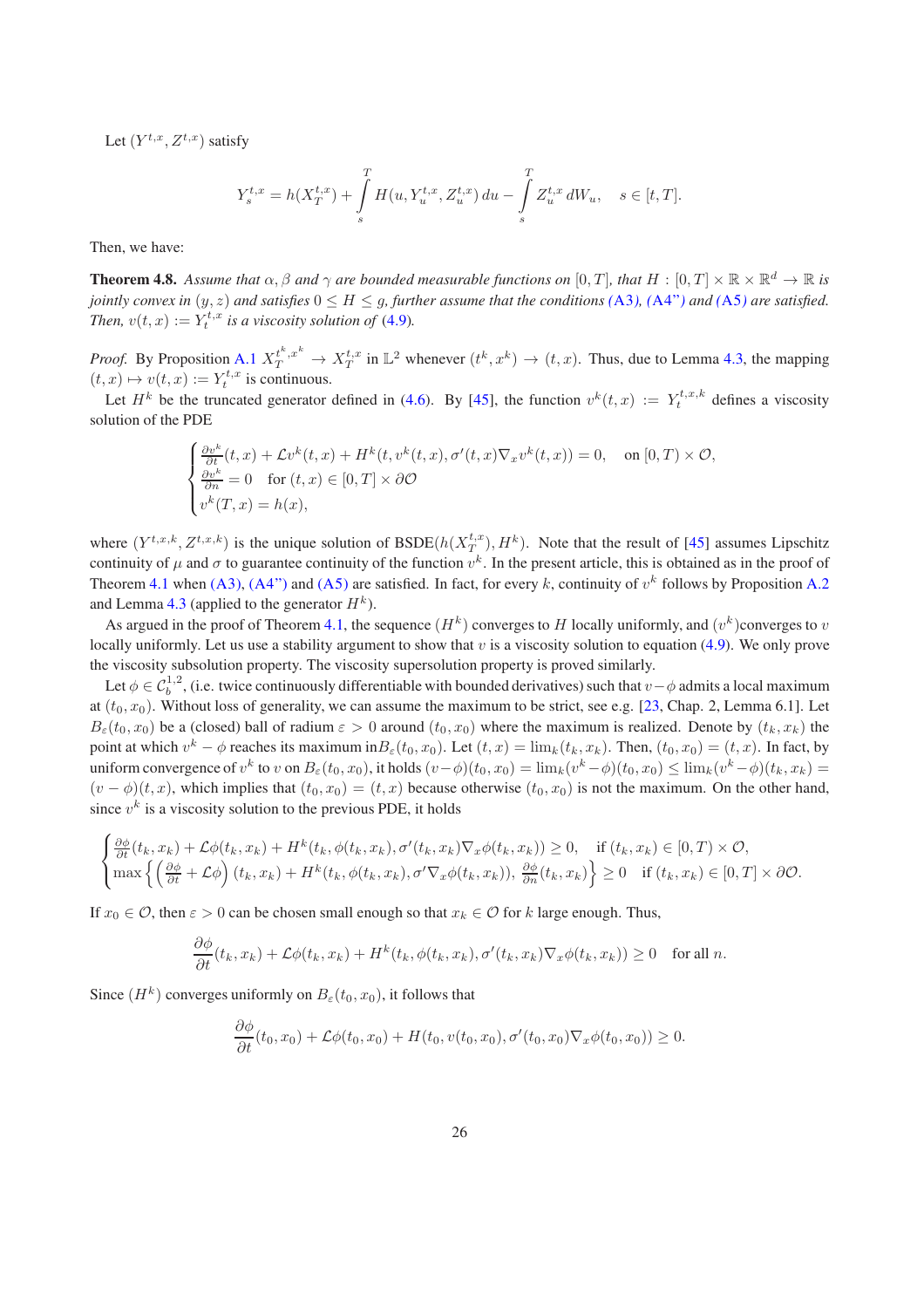If  $x_0 \in \partial \mathcal{O}$ , it cannot be guaranteed that  $x_k \in \partial \mathcal{O}$  even for k large enough. To overcome this difficulty, we will adapt a stability argument put forth in [\[36](#page-34-22)] for the first order Hamilton Jacobi equations to the present singular second order case. Let us assume by contradiction that there is  $\delta > 0$  such that

<span id="page-26-2"></span>
$$
\max\left\{ \left(\frac{\partial\phi}{\partial t} + \mathcal{L}\phi\right)(t_0, x_0) + H(t_0, \phi(t_0, x_0), \sigma'\nabla_x\phi(t_0, x_0)); \frac{\partial\phi}{\partial n}(t_0, x_0) \right\} = -\delta < 0. \tag{4.12}
$$

Let  $\Phi$  be the function introduced at the beginning of the section. For a fixed  $\varepsilon' > 0$ , the function  $v - \phi - \text{varepsilon}$ has a strict local maximum at  $(t_0, x_0)$ , since for every  $(t, x) \in B_\varepsilon(t_0, x_0)$ , it holds  $\Phi(x_0) \leq \Phi(x)$  and therefore  $(v - \phi - \varepsilon' \Phi)(t, x) < (v - \phi - \varepsilon' \Phi)(t_0, x_0)$ . Thus, as proved in the first part,  $v^k - \phi - \varepsilon' \Phi$  admits a strict local maximum  $(t_k, x_k)$  such that  $(t_k, x_k) \rightarrow (t_0, x_0)$  and since  $v^k$  is a viscosity subsolution, we then have

$$
\begin{cases} \frac{\partial}{\partial t}(\phi + \varepsilon' \Phi)(t_k, x_k) + \mathcal{L}(\phi + \varepsilon' \Phi)(t_k, x_k) + H^k(t_k, \phi + \varepsilon' \Phi(t_k, x_k), \sigma'(t_k, x_k) \nabla_x(\phi + \varepsilon' \Phi)(t_k, x_k)) \ge 0, \\ \text{if } (t_k, x_k) \in [0, T) \times \mathcal{O}, \\ \max \left\{ \left( \frac{\partial \phi + \varepsilon' \Phi}{\partial t} + \mathcal{L}(\phi + \varepsilon' \Phi)\right)(t_k, x_k) + H^k(t_k, \phi + \varepsilon' \Phi(t_k, x_k), \sigma' \nabla_x(\phi + \varepsilon' \Phi)(t_k, x_k)), \frac{\partial}{\partial n}(\phi + \varepsilon' \Phi)(t_k, x_k) \right\} \ge 0 \\ \text{if } (t_k, x_k) \in [0, T] \times \partial \mathcal{O}. \end{cases}
$$

We claim that for k large enough and  $\varepsilon'$  small enough, it holds

$$
\frac{\partial}{\partial t}(\phi + \varepsilon' \Phi)(t_k, x_k) + \mathcal{L}(\phi + \varepsilon' \Phi)(t_k, x_k) + H^k(t_k, \phi + \varepsilon' \Phi(t_k, x_k), \sigma'(t_k, x_k) \nabla_x(\phi + \varepsilon' \Phi)(t_k, x_k)) \ge 0. \tag{4.13}
$$

In fact, if  $x_k \in \mathcal{O}$  for every k, then [\(4.13\)](#page-26-1) holds. If there is k such that  $x_k \in \partial \mathcal{O}$ , assume that  $\frac{\partial}{\partial n}(\phi + \varepsilon' \Phi)(t_k, x_k) \ge 0$ . Then since  $\frac{\partial \Phi}{\partial n} = 1$  on  $\partial \mathcal{O}$ , this implies  $\frac{\partial \phi}{\partial n} \ge -\varepsilon'$ . But by [\(4.12\)](#page-26-2), we have  $\frac{\partial \phi}{\partial n}(t_k, x_k) \le -\delta$  (for k large enough). Thus, choosing  $\varepsilon' < \delta$  yields a contradiction, which proves the claim. Taking the limit in [\(4.13\)](#page-26-1) first as k goes to infinity and then the limit as  $\varepsilon'$  goes to  $0_+$ , we have

<span id="page-26-1"></span>
$$
\left(\frac{\partial \phi}{\partial t} + \mathcal{L}\phi\right)(t_0, x_0) + H(t_0, \phi(t_0, x_0), \sigma'\nabla_x\phi(t_0, x_0)) \ge 0,
$$

which contradicts  $(4.12)$  and concludes the proof.

*Remark 4.9.* In view of Theorem [4.5](#page-23-0) and its proof, the PDE

$$
\begin{cases}\n\frac{\partial v}{\partial t} + \mathcal{L}u + \frac{\sigma'|\nabla v|^2}{v} = 0 & \text{for } (t, x) \in [0, T] \times \mathcal{O} \\
\frac{\partial v}{\partial n} = 0 & \text{for } (t, x) \in [0, T] \times \partial \mathcal{O} \\
v(T, x) = h(x) & \text{for } x \in \overline{\mathcal{O}},\n\end{cases}
$$
\n(4.14)

can also be solved when h is continuous, has polynomial growth and  $h > 0$  and when b and  $\mu$  are two continuous functions of linear growth such that the SDE  $(4.10)$  admits a unique solution in law. The arguments are similar to those of Theorem [4.5](#page-23-0) with minor modifications.

# <span id="page-26-0"></span>5. Applications to decision theory

In this final part we provide applications to decision theory in finance, including to expected utility maximization and to the existence of stochastic differential utilities.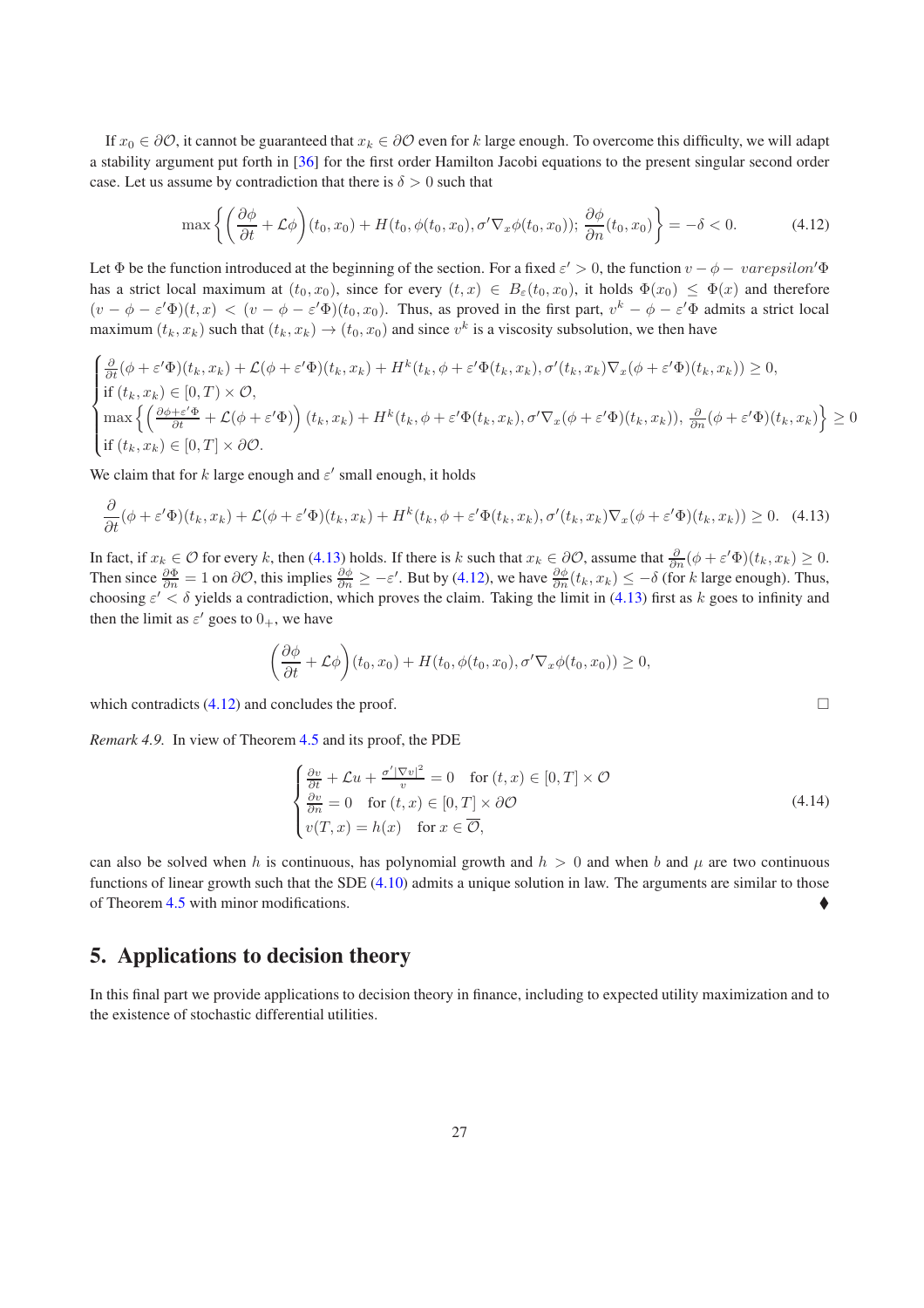#### <span id="page-27-0"></span>5.1. Utility maximization with multiplicative terminal endowment

We consider a market with m stocks available for trading ( $m \le d$ ) and following the dynamics

$$
dS_t = S_t(b_t dt + \sigma_t dW_t), \quad S_0 = s_0 \in \mathbb{R}_+^m
$$

where b and  $\sigma$  are bounded predictable processes valued in  $\mathbb{R}^m$  and  $\mathbb{R}^{m \times d}$ , respectively. We assume that the matrix  $\sigma \sigma'$ is of full rank and define the  $\mathbb{R}^d$ -valued process  $\theta := \sigma'(\sigma\sigma')b$ , the so-called market price of risk. Let us denote by  $\pi$  the trading strategy, i.e.  $\pi_t^i$  is the part of total wealth invested in the stock  $S^i$  at time t. We denote by  $A$  the set of admissible trading strategies. It is given by

$$
\mathcal{A}:=\bigg\{\pi:[0,T]\times\Omega\rightarrow\mathbb{R}^m,\text{ progressive and }\int\limits_0^T|\pi_t\sigma_t|^2\,dt<\infty\bigg\}.
$$

Let  $x > 0$  be the initial wealth. For every  $\pi \in A$ , the wealth process  $X^{\pi}$  given by

$$
X_t^{\pi} = x + \int_0^t \sum_{i=1}^d \frac{X_s^{\pi} \pi_s^i}{S_s^i} dS_s^i = x + \int_0^t X_s^{\pi} \pi_s \sigma_s(\theta_s \, ds + dW_s)
$$

is well-defined and positive. To ease the notation, we put  $p := \pi \sigma$  and by abuse of notation we will write  $p \in A$ . It is well-known that in the above setting, the market is free of arbitrage, see e.g. [\[13\]](#page-33-15). In particular,  $X^p$  is a local martingale under the equivalent probability measure  $\mathbb{Q}^{\theta}$ .

The aim of this section is to solve the utility maximization problem from the terminal wealth of an investor with power or logarithmic utility functions and non-trivial terminal endowment  $\xi$ . More precisely, we consider the utility maximization problem

<span id="page-27-1"></span>
$$
V(x) = \sup_{p \in \mathcal{A}} E[U(X_T^p \xi)] \tag{5.1}
$$

where  $U(x) = x^{1-\eta}/(1-\eta)$  with  $\eta \in (0,1)$ , or  $U(x) = \log(x)$ . In [\(5.1\)](#page-27-1), one can think of  $\xi$  as some random charge or tax that the investor is required to pay (or receive) for holding  $X_T^p$ . That is, the investor pays/receives a terminal endowment F in the form of a (random) portion of the terminal wealth, i.e.  $F = X_T^p \Theta$ . In this case, the terminal utility becomes  $U(X_T^p + F) = U(X_T^p(1 + \Theta))$ , see e.g. [\[29\]](#page-34-23).

<span id="page-27-3"></span>**Proposition 5.1 (Power utility).** Assume that  $U(x) = x^{1-\eta}/(1-\eta)$ ,  $\eta \in (0,1)$ . Further assume that  $\eta$  is deterministic,  $\xi \in L^{\infty}$  and  $\xi > c$  for some  $c > 0$ . Then, the value function is given by  $V(x) = U(xY_0)$ , where  $Y_0$  is the initial value *of a solution*  $(Y, Z) \in \mathcal{S}^2(\mathbb{R}) \times \mathcal{M}^2(\mathbb{R}^d)$  *of BSDE*( $\xi, H$ )*, with* 

$$
H(t, \omega, y, z) = \begin{cases} \frac{1 - 2\eta}{2(1 - \eta)} \frac{|z|^2}{y} - (1 - \eta)\theta_t z + \frac{1}{2\eta}\theta_t (1 - 2\theta_t)y & \text{if } y > 0\\ +\infty & \text{else.} \end{cases}
$$
(5.2)

*Moreover, there exists an optimal admissible trading strategy* p <sup>∗</sup> *given by*

<span id="page-27-2"></span>
$$
p_t^* = \frac{1}{\eta} \Big( \theta_t + (1 - \eta) \frac{Z_t}{Y_t} \Big) \quad t \in [0, T]
$$

and such that  $\int p^* dW$  is a BMO martingale.

*Proof.* The proof relies on application of the martingale optimality principle initiated by [\[27\]](#page-34-24) and the existence theorems for BSDEs derived above. Indeed, let us construct a family of processes  $R^p$  such that for all  $p \in A$ ,  $R^p_T = U(X^p_T \xi)$ ;  $R_0^p = R_0$  does not depend on p;  $R^p$  is a supermartingale for all  $p \in A$  and, there is  $p^* \in A$  such that  $R^{p^*}$  is a martingale.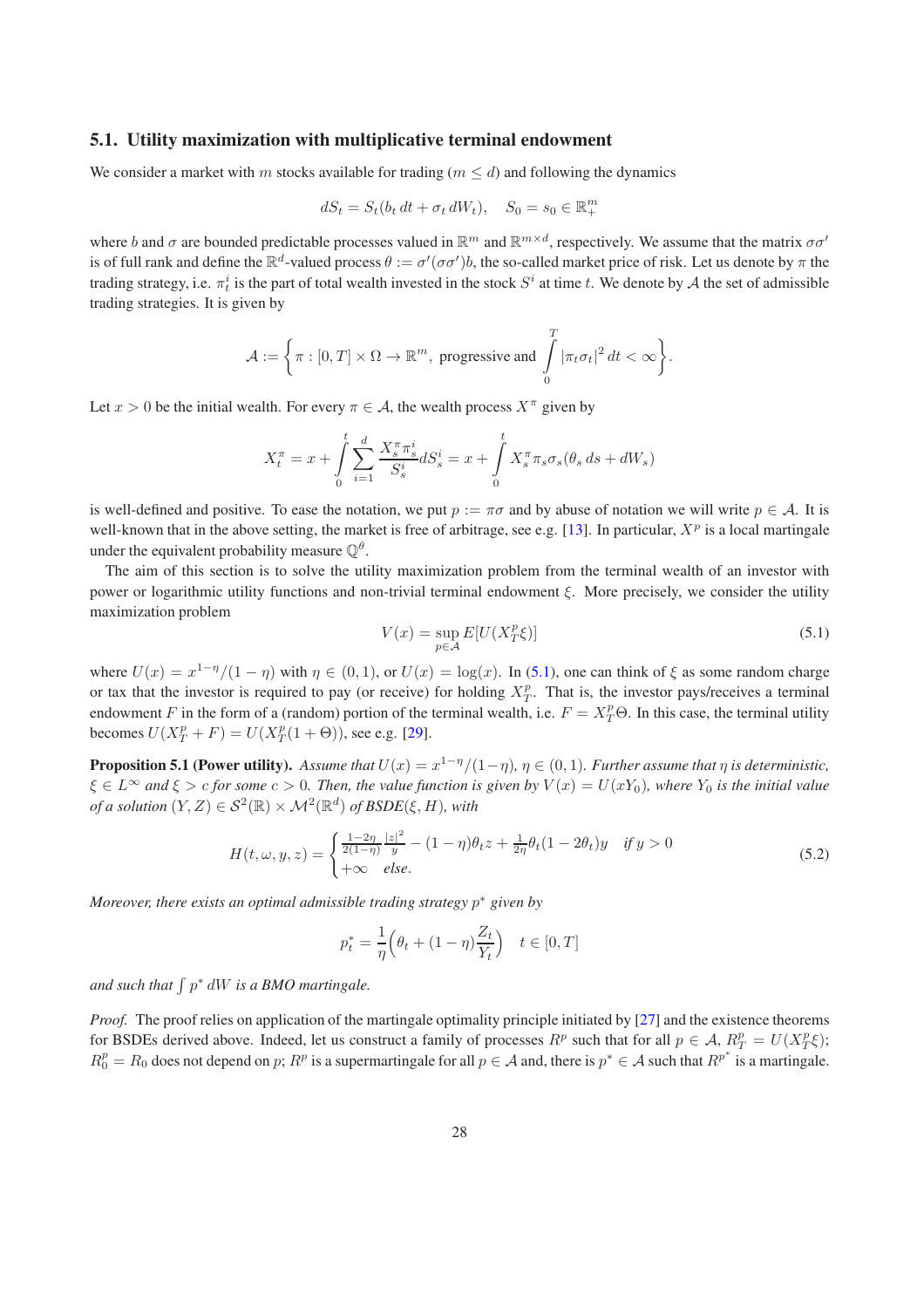It can be checked that if such a family is constructed, then  $p^*$  is the optimal strategy and  $R_0 = V(x)$  is the value function. See [\[27\]](#page-34-24) for details.

Put  $R_t^p := U(X_t^p Y_t)$  where  $(Y, Z)$  is a solution to  $\text{BSDE}(\xi, g)$  such that  $c \le Y \le C$  for two strictly positive constants c, C and  $Z \in \mathcal{M}$ , for some function  $g: [0, T] \times \Omega \times \mathbb{R} \times \mathbb{R}^d \to \mathbb{R} \cup \{+\infty\}$  to be determined. Applying Itô's formula, we obtain

$$
dR_t^p = \left( U'(X_t^p Y_t) \{ X_t^p g(t, Y_t, Z_t) + Y_t p_t X_t^p \theta_t + X_t^p p_t Z_t \} + \frac{1}{2} U''(X_t^p Y_t) (X_t^p)^2 | Z_t + p_t Y_t |^2 \right) dt + U'(X_t^p Y_t) X_t^p (Z_t + Y_t p_t) dW_t.
$$

For all  $n \in \mathbb{N}$ , define the stopping time

<span id="page-28-0"></span>
$$
\tau_n := \inf \left\{ t > 0 : \int\limits_0^t \left( U'(X_s^p Y_s) X_s^p (Z_s + Y_s p_s) \right)^2 ds \ge n \right\} \wedge T.
$$

Since  $\int_0^{\cdot \wedge \tau_n} U'(X_s^p Y_s) X_s^p (Z_s + Y_s p_s) dW_s$  is a martingale, it follows that if

$$
g(t, Y_t, Z_t) \le -\left\{\frac{1}{2}\frac{U''(X_t^p Y_t)}{U'(X_t^p Y_t)} X_t^p |Z_t + p_t Y_t|^2 + Y_t p_t \theta_t + p_t Z_t\right\} \quad \text{on } \{t \le \tau_n\},\tag{5.3}
$$

then the process  $(R^p_{t \wedge \tau_n})_{t \in [0,T]}$  is a supermartingale. Thus, it follows from Fatou's lemma that  $R^p$  is a supermartingale, since  $\tau_n \uparrow T$  and  $R^p$  has continuous paths. Since  $U(x) = x^{1-\eta}/(1-\eta)$ , the condition [\(5.3\)](#page-28-0) amongst to

$$
g(t, Y_t, Z_t) \leq -\left\{\frac{1}{2}\frac{\eta - 2}{Y_t}|Z_t + p_tY_t|^2 + Y_t p_t \theta_t + p_t Z_t\right\}.
$$

We therefore put

$$
g(t, y, z) := \inf_{p \in \mathbb{R}^m} \left( -\frac{1}{2} \frac{\eta - 2}{y} |z + py|^2 - yp\theta_t - pz \right).
$$

A formal minimization shows that  $g = H$  given by [\(5.2\)](#page-27-2) and that the above infimum is attained by

$$
p_t^* = \frac{1}{\eta} \left( \theta_t + (1 - \eta) \frac{Z_t}{Y_t} \right). \tag{5.4}
$$

Since  $Y \ge c$ , the process  $p^*$  is in  $\mathcal{M}^2$ . In particular, the candidate  $p^*$  is admissible. Let us show that  $R^{p^*}$  is a martingale. By construction, the drift term of  $R^{p^*}$  is zero, so that  $(R^{p^*}_{t\wedge})$  $_{t\wedge\tau_n}^p)_{t\in[0,T]}$  is a martingale. Thus, we can conclude by dominated convergence that  $R^{p^*}$  is a martingale if we show that the set  $\{R^{p^*}_{\tau} : \tau \text{ stopping time in } [0,T]\}$  is uniformly integrable. Since  $\int p^* dW$  and  $\int \theta dW$  are BMO martingales, it follows by [\[31](#page-34-15), Theorem 3.3] that  $\int p^* dW^{\delta\theta}$  is a BMO martingale under the probability measure  $\mathbb{Q}^{(1-\eta)\theta}$ , where  $W^{(1-\eta)\theta} := W - \int (1-\eta)\theta ds$  is a Brownian motion under  $\mathbb{Q}^{(1-\eta)\theta}$ . Thus, by [\[31](#page-34-15), Theorem 3.4], there is  $q > 1$  such that  $X_T^{p^*} = \exp\left(\int_0^T p_t^* dW_t^{(1-\eta)\theta} - \frac{1}{2} \int_0^T |p_t^*|^2 dt\right) \in \mathbb{L}^q(\mathbb{Q}^{(1-\eta)\theta})$ . Since  $\theta$  is bounded, we have  $\mathcal{E}(-\int_0^T (1-\eta)\theta dW) \in \mathbb{L}^p$ , with  $1/p + 1/q = 1$ . Thus, there is a constant  $C \ge 0$  such that for every [0, T]-valued stopping time  $\tau$ , (putting  $\delta := 1 - \eta$ ) we have

$$
\mathbb{E}\Big[(R_\tau^{p^*})^{1/(1-\eta)}\Big] \leq C \mathbb{E}\Big[\mathcal{E}\bigg(\int_0^T \delta \theta \,dW\bigg)\mathcal{E}\bigg(-\int_0^T \delta \theta \,dW\bigg)X_\tau^{p^*}\Bigg] \leq C \mathbb{E}_{\mathbb{Q}^{\delta \theta}}\Big[(X_\tau^{p^*})^q\Big]^{1/q} \mathbb{E}\Big[\mathcal{E}\bigg(-\int_0^T \delta \theta \,dW\bigg)^p\Big]^{1/p}
$$
  

$$
\leq CE_{\mathbb{Q}^{\delta \theta}}\Big[(X_T^{p^*})^q\Big]^{1/q} \mathbb{E}\Big[\mathcal{E}\bigg(-\int_0^T \delta \theta \,dW\bigg)^p\Big]^{1/p} < \infty,
$$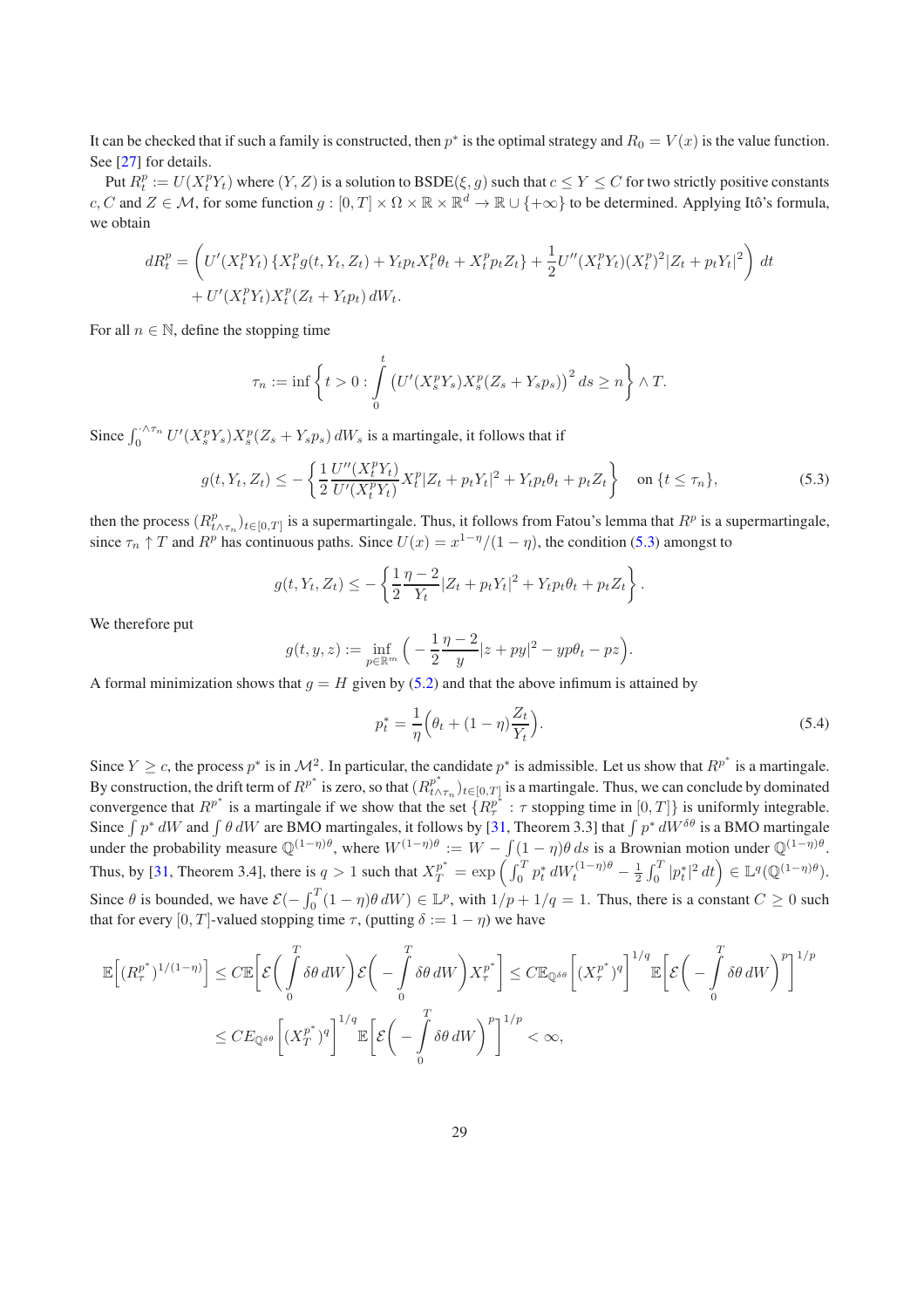where the second inequality follows by Hölder's inequality and the third one by Doob's maximal inequality. Therefore,  ${R}^{p^*}$  :  $\tau$  stopping time in  $[0,T]$ } is uniformly integrable.

It remains to show that  $BSDE(\xi, q)$  admits a solution  $(Y, Z)$  such that  $0 < c \le Y \le C$  for some positive constants c, C and  $\int Z dW$  is a BMO martingale. Put  $\beta_t := \frac{\theta_t(1-2\theta_t)}{2(1-\delta)}$ . Since  $\theta$  is deterministic, the filtrations of  $W^{(1-\eta)\theta}$  and W coincide. Therefore,  $\text{BSDE}(\xi, g)$  admits a solution if and only if the equation

<span id="page-29-1"></span>
$$
\bar{Y}_t = e^{\int_0^T \beta_u \, du} \xi + \int_t^T \frac{1 - 2\eta}{2(1 - \eta)} \frac{|\bar{Z}_u|^2}{\bar{Y}_u} \, du - \int_t^T \bar{Z}_u \, dW_u^{(1 - \eta)\theta} \quad \mathbb{Q}^{(1 - \eta)\theta} \text{-a.s.}
$$
\n
$$
(5.5)
$$

admits a solution. If  $\eta = 1/2$ , then [\(5.5\)](#page-29-1) is clearly solvable. When  $\eta < 1/2$ , the equation [\(5.5\)](#page-29-1) admits a solution by Proposition [3.5](#page-9-2) and when  $\eta > 1/2$ , the existence follows by Proposition [3.7.](#page-11-0) Since  $\xi$  and  $\eta$  are  $\mathbb{P}$ -a.s. bounded, it follows that the terminal condition of [\(5.5\)](#page-29-1) is  $\mathbb{Q}^{(1-\eta)\theta}$ -a.s. bounded. Thus, the desired integrability properties of the solution  $(\overline{Y}, \overline{Z})$  follows by Proposition [3.9](#page-13-0) since  $\xi \ge c > 0$ .

**Proposition 5.2 (log utility).** Assume that  $U(x) = \log(x)$ . Further assume that  $\xi \in \mathbb{L}^2$  and  $\xi > 0$ . Then, the value *function is given by*  $V(x) = \log(xY_0)$ *, where*  $Y_0$  *is the initial value of a solution*  $(Y, Z)$  *of the BSDE*( $\xi, H$ )*, where* 

$$
H(t, y, z) = \begin{cases} \frac{1}{2} \frac{|z|^2}{y} - \frac{1}{2} \theta_t^2 y & \text{if } y > 0\\ +\infty & \text{else,} \end{cases}
$$

with  $\sup_{0\leq t\leq T}\mathbb{E}[|Y_t|^2]<\infty$  and  $Z\in\mathcal{L}^2$ . Moreover, there exists an optimal admissible trading strategy  $p^*$  given by

$$
p_t^* = \theta_t \quad t \in [0, T].
$$

*Proof.* The case of logarithmic utility follows exactly as in the proof of Proposition [5.1,](#page-27-3) except that here,  $(Y, Z)$  is only assumed to be such that  $Y > 0$ ,  $\sup_{t \leq 0 \leq T} \mathbb{E}[Y_t^3] < \infty$  and  $Z \in \mathcal{L}^2$ . When  $U(x) = \log(x)$ , the condition [\(5.3\)](#page-28-0) amongst to

$$
g(t, Y_t, Z_t) \le \frac{1}{2} \frac{1}{Y_t} |Z_t + p_t Y_t|^2 - Y_t p_t \theta_t - p_t Z_t.
$$

Therefore, we put

$$
g(t, Y_t, Z_t) := \inf_{p \in \mathcal{A}} \left( \frac{1}{2} \frac{1}{Y_t} |Z_t + p_t Y_t|^2 - Y_t p_t \theta_t - p_t Z_t \right).
$$

Since  $Y > 0$ , the above infimum is attained by  $p^* = \theta$  and  $g(t, y, z)$  is given by

$$
g(t, y, z) = \frac{1}{2} \frac{|z|^2}{y} - \frac{1}{2} \theta_t^2 y.
$$

By Theorem [2.2,](#page-3-3) the BSDE $(\xi, g)$  admits a solution  $(Y, Z)$  such that  $\sup_{t \leq 0 \leq T} \mathbb{E}[|Y|_t^2] < \infty$  and  $Z \in \mathcal{L}^2$ . By assumption,  $p^* = \theta$  is admissible. It remains to show that  $\overline{R}^{p^*}$  is a martingale. This follows exactly as in the proof of Proposition [5.1.](#page-27-3) In particular, we can use the same arguments to show that  $\sup_{\tau} \mathbb{E}[\exp(R_{\tau}^{p^*})] < \infty$ , so that  ${R_\tau^p}^*$ :  $\tau$ stopping time in  $[0,T]$ } is uniformly integrable. This concludes the proof.

#### <span id="page-29-0"></span>5.2. Stochastic differential utility

In economics and decision theory, Epstein-Zin preferences [\[20\]](#page-34-5) refer to a class of (dynamic and) recursively defined utility functions (or preference specifications) given by

$$
U_t(c) := F\Big(c_t, f^{-1}\Big(\mathbb{E}[f(U_{t+1}(c)) | \mathcal{F}_t]\Big)\Big).
$$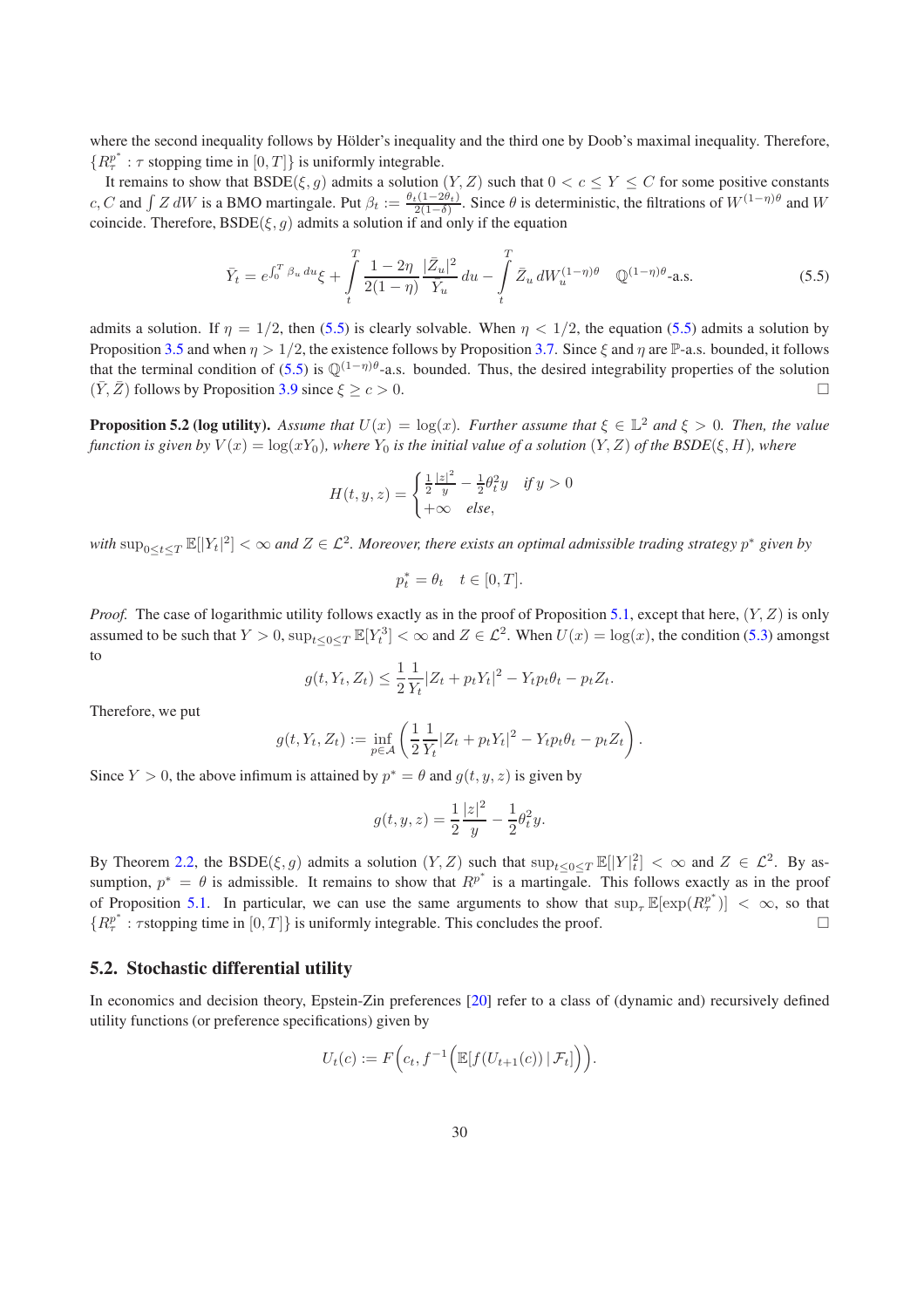Here,  $U_t(c)$  is the time-t utility of the consumption  $c = (c_t, c_{t+1}, \ldots)$ , which is assumed to be an adapted sequence of real-valued random variables,  $F:\mathbb{R}^2\to\mathbb{R}_+$  is a given function and  $f:\mathbb{R}\to\mathbb{R}$  is a utility function, i.e. a strictly increasing and concave function. Epstein-Zin preferences are mostly important because they allow to disentangle risk aversion (modeled by f) and intertemporal substitution (modeled by F). The continuous-time analogue (known as stochastic differential utility) of Epstein-Zin preferences was developed by Duffie and Epstein [\[18\]](#page-33-8) and defined as the unique adapted solution  $(U_t)_{0 \leq t \leq T}$  (when it exits) of the integral equation

$$
U_t(c) = \mathbb{E}\Big[\int\limits_t^T g(c_s, U_s(c)) + \frac{1}{2}A(U_s(c))\sigma_U^2(s) \, ds \,|\, \mathcal{F}_t\Big].\tag{5.6}
$$

Here,  $c: \Omega \times [0,T] \to \mathbb{R}$  is an adapted consumption process,  $\sigma_U^2$  is the "volatility" of the unknown process U, and  $A : \mathbb{R} \to \mathbb{R}$  and  $g : \mathbb{R} \times \mathbb{R} \to \mathbb{R}$  are given functions modeling risk aversion and inter-temporal substitution, respectively. When considering utility of a (terminal) position  $\xi$  in addition to that of a consumption process c, the stochastic differential utility takes the form

<span id="page-30-0"></span>
$$
U_t(\xi, c) = \mathbb{E}\Big[\xi + \int_t^T g(c_s, U_s(\xi, c)) + \frac{1}{2}A(U_s(\xi, c))\sigma_U^2(s) ds \,|\, \mathcal{F}_t\Big].\tag{5.7}
$$

It was shown in [\[18](#page-33-8)] that when the function A is continuous and integrable, the function  $q(c, u)$  is Lipschitz continuous in u and of linear growth in c, the integral equation  $(5.7)$ , which of course coincides with the BSDE

$$
dY_t = -\left(g(c_t, Y_t) + \frac{1}{2}A(Y_t)|Z_t|^2\right)dt - Z_t dW_t, \quad Y_T = \xi,
$$

admits a unique square integrable solution. We also refer to  $[6]$  $[6]$  for extensions of this result, for A integrable. The case A non globally integrable and q continuous with linear growth has been studied in [\[2](#page-33-5)]. Moreover, this class of utility functions are important in the context of asset pricing (see Duffie and Epstein [\[17\]](#page-33-0)), the case  $A(u) \equiv -1/u$  being of particular interest, as the continuous time analogue of the Kreps-Porteus utility. This case is the subject of the work of Duffie-Lions [\[19\]](#page-34-0) who use a PDEs approach, in the Markovian setting. In fact, the Kreps-Porteus utility is obtained with the specifications

$$
f_t(\omega, c, u) := \beta_t(\omega)u
$$
 and  $A(u) := -\frac{\delta}{u}$ 

for some  $\delta \geq 0$  and  $\beta$  two progressive processes. The present work gives a BSDEs (and thus purely probabilistic) approach to this problem.

A direct consequence of our main result is the following extension of the existence of a class of dynamic differential utilities of Kreps-Porteus type.

#### Proposition 5.3 (Kreps-Porteus utility). *Let* ξ *be strictly positive, assume that* ξ, β *satisfy the integrability condition*

$$
\exp\Big(\int\limits_0^T |-\delta+1| |\beta_s| \, ds\Big) \xi^{-2\delta+1} \in \mathbb{L}^2.
$$

*Put*

$$
H_t(\omega, y, z) := -\frac{\delta |z|^2}{2} - \beta_t(\omega) y.
$$

*Then, there exists a stochastic differential utility*  $U \in \mathcal{S}^{(-\delta+1)}(\mathbb{R})$  *satisfying* 

$$
U_t(\xi, c) = \mathbb{E}\bigg[\xi + \int\limits_t^T f(c_s, U_s(\xi, c)) + \frac{1}{2}A(U_s(\xi, c))\sigma_U^2(s) ds \,|\,\mathcal{F}_t\bigg].
$$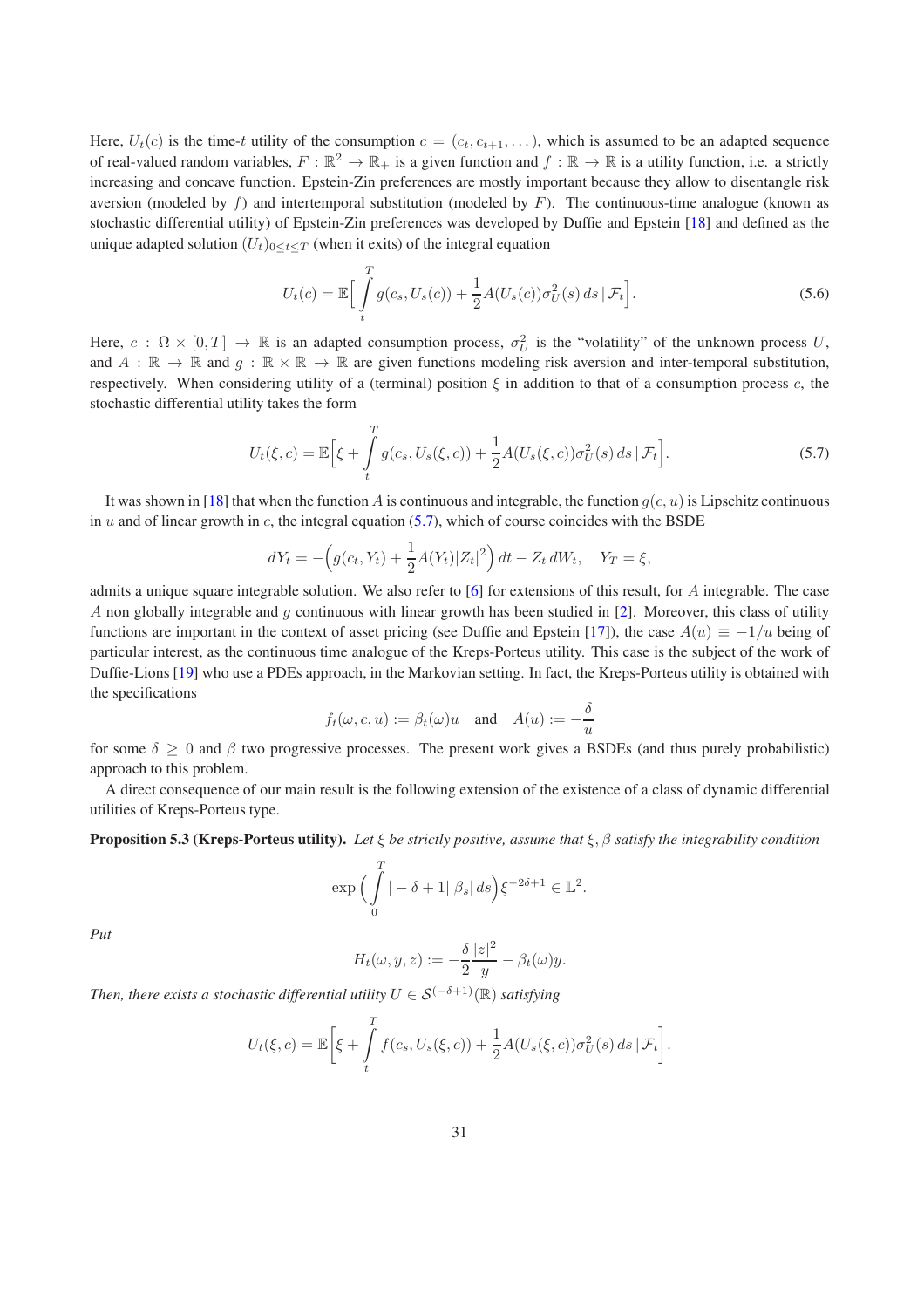*Moreover, if*  $\xi$  *and*  $\beta$  *are bounded, then*  $U$  *is bounded and unique among all bounded solutions with*  $\sigma_U \in \mathcal{M}^2$  *.* 

*Proof.* This result is a direct consequence of Corollary [2.4.](#page-4-1) □

# A. Continuity of SDE solutions w.r.t. initial parameters

In this section we present the main arguments of the proofs of continuity results of SDE solutions in their initial conditions. The first two results concern strong solutions of SDE with and without reflection, their proofs are modest extensions of the main result of [\[3\]](#page-33-16). The last result concerns a form of continuity for weak solutions. This result seems to be new.

<span id="page-31-0"></span>**Proposition A.1.** Assume that  $(A3)$  $(A3)$  $(A3)$  and  $(A4)$  are satisfied, let  $(t^n, x^n)$  be a sequence in  $[0, T] \times \mathcal{O}$  converging to  $(t, x)$ . If the pathwise uniqueness holds for Equation [4.10,](#page-24-1) then the sequence of processes  $(X^{t_n, x_n}, K^{t_n, x_n})$  converges in  $S^2(\mathbb{R})$  to  $(X^{t,x}, K^{t,x})$  *which is the unique solution of the SDE* [\(4.10\)](#page-24-1) *starting at* x at time t.

<span id="page-31-5"></span>*Proof.* We follow the idea of the proofs given in [\[3,](#page-33-16) [30](#page-34-25)], we also use some computations from [\[4\]](#page-33-17). Assume that the conclusion of Proposition [A.1](#page-31-0) is false. Then there exist a positive number  $\delta$  and a sequence  $(t_n, x_n)$  converging to  $(t, x)$ such that

<span id="page-31-2"></span><span id="page-31-1"></span>
$$
\inf_{n} \mathbb{E} \Big[ \sup_{t \le s \le T} ||(X_s^{t_n, x_n}, K_s^{t_n, x_n}) - (X_s^{t, x}, K_s^{t, x})||^2 \Big] \ge \delta. \tag{A.1}
$$

Without loss of generality, we assume that  $t_n \geq t$  for each n. Arguing as in the proof of [\[4](#page-33-17), Lemma 3.8, p. 12] and using assumption [\(A3\)](#page-19-2) and boundedness of the domain  $\mathcal{O}$ , we show that the sequence  $(X^{t_n,x_n}, K^{t_n,x_n}, X^{t,x}, K^{t,x}, W)$ is tight in  $C([0,T], \mathbb{R}^d)$ . Hence, according to Skorohod's representation theorem, there exists a sequence of processes  $(\bar{X}^n, \bar{K}^n, \bar{Y}^n, \bar{K}^{1,n}, \bar{W}^n)_{n \ge 1}$  and a process  $(\bar{X}, \bar{K}, \bar{Y}, \bar{K}^1, \bar{W})$  defined on some probability space  $(\bar{\Omega}, \bar{\mathcal{F}}, \bar{\mathbb{P}})$  such that for each  $n$ 

Law
$$
(\bar{X}^n, \bar{K}^n, \bar{Y}^n, \bar{K}^{1,n}, \bar{W}^n)
$$
 = Law $(X^{t_n, x_n}, K^{t_n, x_n}, X^{t, x}, K^{t, x}, W)$  (A.2)

and there exists a subsequence still denoted  $(\bar{X}^n, \bar{K}^n, \bar{Y}^n, \bar{K}^{1,n}, \bar{W}^n)$ , such that

$$
\lim_{n \to \infty} (\bar{X}^n, \bar{K}^n, \bar{Y}^n, \bar{K}^{1,n}, \bar{W}^n) = (\bar{X}, \bar{K}, \bar{Y}, \bar{K}^1, \bar{W})
$$
 uniformly on every finite interval  $\bar{\mathbb{P}}$ -a.s. (A.3)

Let  $\bar{\mathcal{F}}_t^n$  (resp.  $\bar{\mathcal{F}}_t$ ) be the  $\sigma$ -algebra  $\sigma(\bar{X}_s^n, \bar{Y}_s^n, \bar{W}_s^n; s \le t)$  (resp.  $\sigma(\bar{X}_s, \bar{Y}_s, \bar{W}_s; s \le t)$ ) completed with  $\bar{P}$ -null sets. Hence  $(\bar{W}_s^n, \bar{\mathcal{F}}_t^n)$  and  $(\bar{W}_t, \bar{\mathcal{F}}_t)$  are  $\bar{P}$  Brownian motions and the processes  $\bar{X}^n, \bar{K}^n, \bar{Y}^n, \bar{K}^{1,n}$  (resp.  $\bar{X}, \bar{K}, \bar{Y}, \bar{K}^1$ ) are adapted to  $\bar{\mathcal{F}}_t^n$  and  $\bar{\mathcal{F}}_t$  respectively.

From  $(A.2)$  and  $(4.10)$  we have

<span id="page-31-3"></span>
$$
\begin{cases}\n\bar{X}_s^n = x_n + \int\limits_{t_n}^s \mu(r, \bar{X}_r^n) dr + \int\limits_{t_n}^s \sigma(r, \bar{X}_r^n) d\bar{W}_r^n + \int\limits_{t^n}^s \nabla_x \Phi(\bar{X}_r^n) d\bar{K}_r^n \quad \bar{\mathbb{P}}\text{-a.s.} \\
\bar{K}_s^n = \int_{t_n}^s \mathbf{1}_{\{\bar{X}_u^n \in \partial \mathcal{O}\}} d\bar{K}_u^n\n\end{cases} \tag{A.4}
$$

<span id="page-31-4"></span>and

$$
\begin{cases}\n\bar{Y}_{s}^{n} &= x + \int_{t^{n}}^{s} \mu(r, \bar{Y}_{r}^{n}) dr + \int_{t^{n}}^{s} \sigma(r, \bar{Y}_{r}^{n}) d\bar{W}_{r}^{n} + \int_{t^{n}}^{s} \nabla_{x} \Phi(\bar{Y}_{r}^{n}) d\bar{K}_{r}^{1,n} \quad \bar{\mathbb{P}}\text{-a.s.} \\
\bar{K}_{s}^{1,n} &= \int_{t_{n}}^{s} 1_{\{\bar{Y}_{u}^{n} \in \partial \mathcal{O}\}} d\bar{K}_{u}^{1,n},\n\end{cases} \tag{A.5}
$$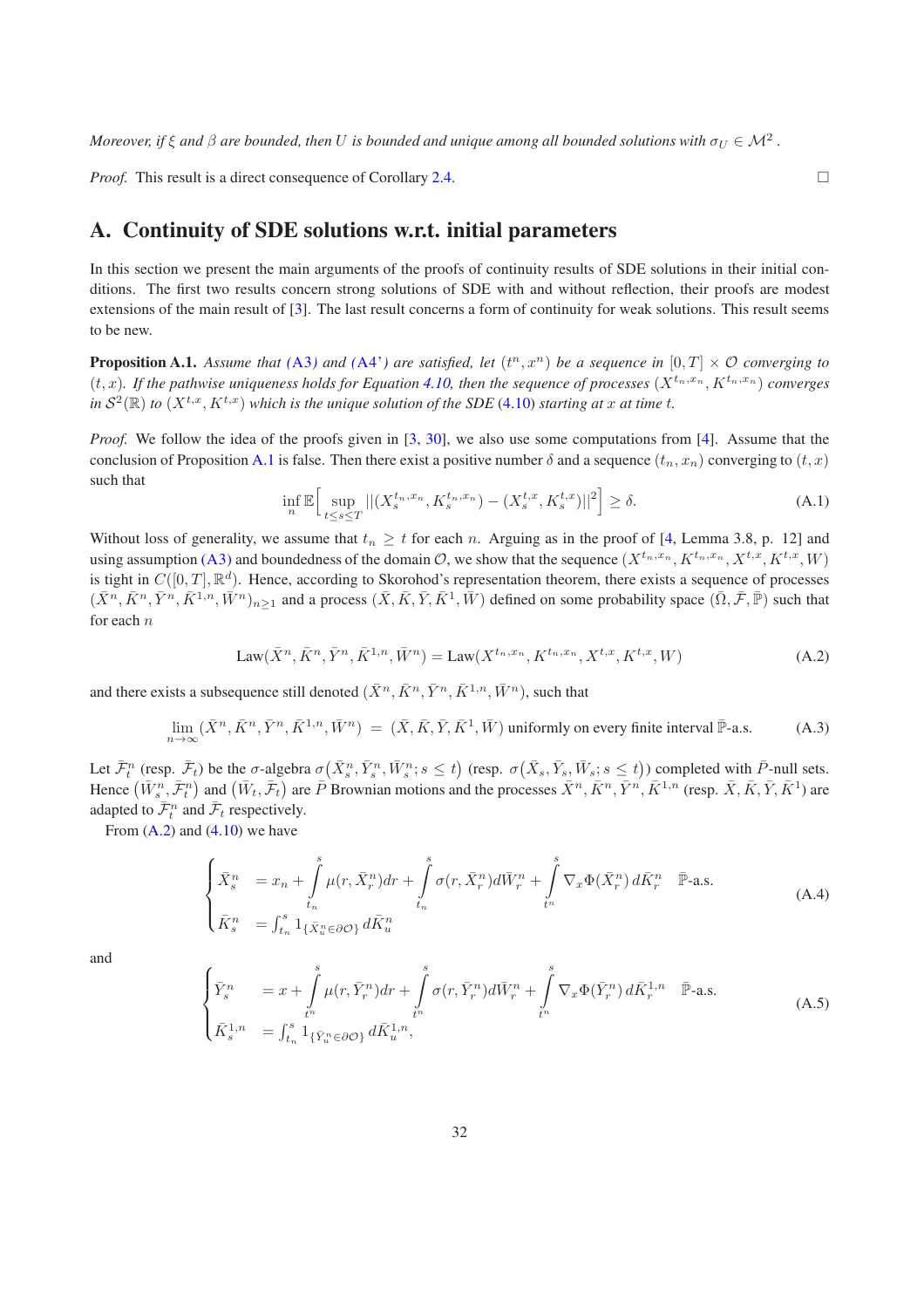see  $[3]$  and  $[4]$  for details. Using  $(A.3)$ ,  $(A.4)$  and  $(A.5)$ , we show that

$$
\begin{cases}\n\bar{X}_s &= x + \int\limits_t^s \mu(r, \bar{X}_r) dr + \int\limits_t^s \sigma(r, \bar{X}_r) d\bar{W}_r + \int\limits_t^s \nabla_x \Phi(\bar{X}_r^n) d\bar{K}_r \quad \bar{\mathbb{P}}\text{-a.s.} \\
\bar{K}_s &= \int_t^s \mathbf{1}_{\{\bar{X}_u \in \partial \mathcal{O}\}} d\bar{K}_u\n\end{cases} \tag{A.6}
$$

and

$$
\begin{cases}\n\bar{Y}_s &= x + \int\limits_t^s \mu(r, \bar{Y}_r) dr + \int\limits_t^s \sigma(r, \bar{Y}_r) d\bar{W}_r + \int\limits_t^s \nabla_x \Phi(\bar{Y}_r) d\bar{K}_r^1 \quad \bar{\mathbb{P}}\text{-a.s.} \\
\bar{K}_s^1 &= \int_t^s \mathbf{1}_{\{\bar{Y}_u \in \partial \mathcal{O}\}} d\bar{K}_u^1.\n\end{cases} \tag{A.7}
$$

Thus,  $(\bar{X}, \bar{K})$  and  $(\bar{Y}, \bar{K}^1)$  satisfy then the same SDE with the same Brownian motion and the same initial value. Therefore the pathwise uniqueness property shows that  $(\bar{X}, \bar{K})$  and  $(\bar{Y}, \bar{K}^1)$  are indistinguishable. Returning back to  $(A.1)$ , we use  $(A.2)$ ,  $(A.3)$  and the uniform integrability to get

$$
\delta \leq \liminf_{n} \mathbb{E} \Big[ \sup_{t \leq s \leq T} ||(X_s^{t_n, x_n}, K_s^{t_n, x_n}) - (X_s^{t, x}, K_s^{t, x})||^2 \Big]
$$
  
\n
$$
= \liminf_{n} \mathbb{E} \Big[ \sup_{t \leq s \leq T} ||(\bar{X}_s^n, \bar{K}_s^n) - (\bar{Y}_s^n, \bar{K}_s^{1, n})||^2 \Big]
$$
  
\n
$$
\leq \mathbb{E} \Big[ \sup_{t \leq s \leq T} ||(\bar{X}_s, \bar{K}_s) - (\bar{Y}_s, \bar{K}_s^{1})||^2 \Big]
$$
  
\n
$$
= 0
$$

<span id="page-32-0"></span>which is a contradiction. The proof is finished.  $\Box$ 

**Proposition A.2.** Assume that ([A2](#page-3-1)) and ([A3](#page-19-2)) are satisfied, let  $(t^n, x^n)$  be a sequence in  $[0, T] \times \mathbb{R}^d$  converging to  $(t, x)$ . Then the sequence of processes  $(X^{t_n,x_n})$  converges in  $S^2(\mathbb{R})$  to  $(X^{t,x})$  which is the unique strong solution of the SDE [\(4.2\)](#page-20-2) *starting at* x *at time* t*.*

The proof is similar (and simpler) than that of Proposition [A.1.](#page-31-0)

**Proposition A.3.** Assume that  $(A3)$  $(A3)$  $(A3)$  is satisfied, let  $(t^n, x^n)$  be a sequence in  $[0, T] \times \mathcal{O}$  converging to  $(t, x)$ . If the *uniqueness in law holds for Equation* [\(4.10\)](#page-24-1), then the sequence of processes  $(X^{t_n,x_n})$  converges in law to  $X^{t,x}$  which is *the unique solution (in law) of the SDE*  $(4.10)$  *starting at x at time t.* 

*Proof.* Without loss of generality, we assume that  $t_n \geq t$  for each n. Using assumption [\(A3\)](#page-19-2), we show that the sequence  $(X^{t_n,x_n}, W)$  is tight in  $C([0,T], \mathbb{R}^d)$ . Hence, according to Skorohod's representation theorem, there exists a sequence of processes  $(\bar{X}^n, \bar{W}^n)_{n\geq 1}$  and a process  $(\bar{X}, \bar{W})$  defined on some probability space  $(\bar{\Omega}, \bar{\mathcal{F}}, \bar{\mathbb{P}})$  such that for each n

<span id="page-32-1"></span>
$$
Law(\bar{X}^n, \bar{W}^n) = Law(X^{t_n, x_n}, W)
$$
\n(A.8)

and there exists a subsequence still denoted  $(\bar{X}^n, \bar{W}^n)$ , such that

 $\lim_{n\to\infty} (\bar{X}^n, \bar{W}^n) = (\bar{X}, \bar{W})$  uniformly on every finite interval  $\bar{\mathbb{P}}$ -a.s. (A.9)

Let  $\bar{\mathcal{F}}_t^n$  (resp.  $\bar{\mathcal{F}}_t$ ) be the  $\sigma$ -algebra  $\sigma(\bar{X}_s^n, \bar{W}_s^n; s \leq t)$  (resp.  $\sigma(\bar{X}_s, \bar{W}_s; s \leq t)$ ) completed with  $\bar{P}$ -null sets. Hence  $(\bar{W}_t^n, \bar{\mathcal{F}}_t^n)$  and  $(\bar{W}_t, \bar{\mathcal{F}}_t)$  are  $\bar{P}$  Brownian motions and the processes  $\bar{X}^n$  (resp.  $\bar{X}$ ) are adapted to  $\bar{\mathcal{F}}_t^n$  and  $\bar{\mathcal{F}}_t$  respectively.

<span id="page-32-3"></span><span id="page-32-2"></span>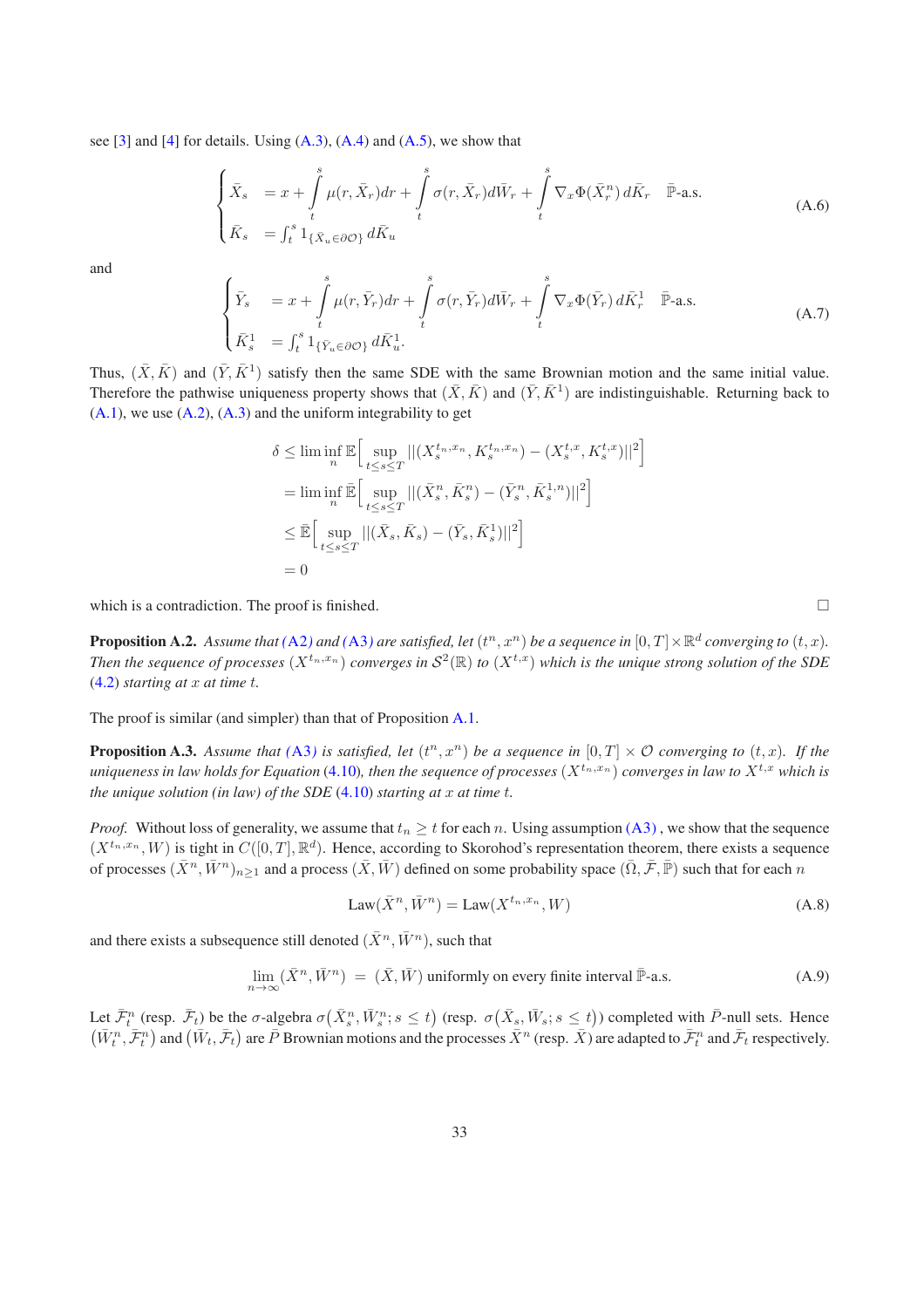From  $(A.8)$  and  $(4.2)$  we have

<span id="page-33-18"></span>
$$
\bar{X}_s^n = x_n + \int\limits_{t_n}^s \mu(r, \bar{X}_r^n) dr + \int\limits_{t_n}^s \sigma(r, \bar{X}_r^n) d\bar{W}_r^n \quad \bar{\mathbb{P}}\text{-a.s.}
$$
\n(A.10)

Using  $(A.8)$ ,  $(A.9)$  and  $(A.10)$  we show that

$$
\bar{X}_s = x + \int\limits_t^s \mu(r, \bar{X}_r) dr + \int\limits_t^s \sigma(r, \bar{X}_r) d\bar{W}_r \quad \bar{\mathbb{P}}\text{-a.s.}
$$
\n(A.11)

The uniqueness in law shows that  $\bar{X}$  and  $X^{t,x}$  have the same law and that the whole sequence  $X^{t_n,x_n}$  converges in law to  $X^{t,x}$ . . The contract of the contract of the contract of the contract of the contract of  $\Box$ 

# **References**

- <span id="page-33-11"></span>[1] K. Bahlali. Flows of homeomorphisms of stochastic differential equations with measurable drift. *Stochastics*, 67(1-2):53–82, 2007.
- <span id="page-33-5"></span>[2] K. Bahlali. A domination method for solving unbounded quadratic BSDEs. (Previous title:Solving unbounded quadratic BSDEs by a domination method, available in hal-01972711). *Grad. J. Math.*, 5(Special Issue):20–36, 2020.
- <span id="page-33-16"></span>[3] K. Bahlali, B. Mezerdi, and Y. Ouknine. Pathwise uniqueness and approximation of solutions of stochastic differential equations. *Séminaire de Probabilité (Strasbourg)*, 32:166–187, 1998.
- <span id="page-33-17"></span>[4] K. Bahlali, L. Maticiuc, and A. Zalinescu. Penalization method for a nonlinear Neumann PDE via weak solutions of reflected SDEs. *Elect. J. Probab.*, 18(102), 2013.
- <span id="page-33-4"></span>[5] K. Bahlali, E. Essaky, and M. Hassani. Existence and uniqueness of multidimensional BSDEs and of systems of degenerate PDEs with superlinear growth generator. *SIAM J. Math. Anal.*, 47(6):4251–4288, 2015.
- <span id="page-33-7"></span>[6] K. Bahlali, M. Eddahbi, and Y. Ouknine. Quadratic BSDEs with L<sup>2</sup>-terminal data Krylov's estimate and Itô-Krylov's formula and existence results. *Ann. Probab.*, 45(4):2377–2397, 2017.
- <span id="page-33-3"></span>[7] G. Barles and E. Lesigne. SDEs, BSDEs and PDEs. In N. El Karoui and N. Mazliak, editors, *Backward Stochastic Differential Equations*, pages 47–82. Longman, 1997.
- <span id="page-33-13"></span>[8] M. Boué and P. Dupuis. A variational representation for certain functionals of Brownian motion. *Ann. Probab.*, 26(4):1641– 1659, 1998.
- <span id="page-33-2"></span>[9] S. J. Chapman, B. J. Hunton, and R. Ockendon. Vortices and boundaries. *Quart. Appl. Math.*, 56(3):507–519, 1998.
- <span id="page-33-12"></span>[10] A. S. Cherny and H.-J. Engelbert. *Singular Stochastic Differential Equations*. Lecture Notes in Mathematics. Springer, 2005.
- <span id="page-33-14"></span>[11] A. Dall'Aglio, L. Orsina, and F. Petitta. Existence of solutions of degenerate parabolic equations with singular terms. *Nonlinear Analysis*, 131:273–288, 2016.
- <span id="page-33-9"></span>[12] R. Darling and E. Pardoux. Backward sde with monotonicity and random terminal time. *Ann. of Probab.*, 25(3):1135–1159, 1997.
- <span id="page-33-15"></span>[13] F. Delbaen and W. Schachermayer. A general version of the fundamental theorem of asset pricing. *Math. Ann.*, 300(3):463–520, 1994.
- <span id="page-33-1"></span>[14] K. Dong and H. A. Levine. On the blow-up of  $u_t$  at quenching. *Proc. A.M.S.*, 106:1049–1056, 1989.
- <span id="page-33-10"></span>[15] S. Drapeau, G. Heyne, and M. Kupper. Minimal supersolutions of convex BSDEs. *Ann. Probab.*, 41(6):3697–4427, 2013.
- <span id="page-33-6"></span>[16] S. Drapeau, M. Kupper, E. Rosazza Gianin, and L. Tangpi. Dual representation of minimal supersolutions of convex BSDEs. *Ann. Inst. H. Poincaré Probab. Statist.*, 52(2):868–887, 2016.
- <span id="page-33-0"></span>[17] D. Duffie and L. G. Epstein. Asset pricing with stochastic differential utility. *Econometrica*, 5(3):411–436, 1992.
- <span id="page-33-8"></span>[18] D. Duffie and L. G. Epstein. Stochastic differential utility. *Econometrica*, 60(2):353–94, 1992.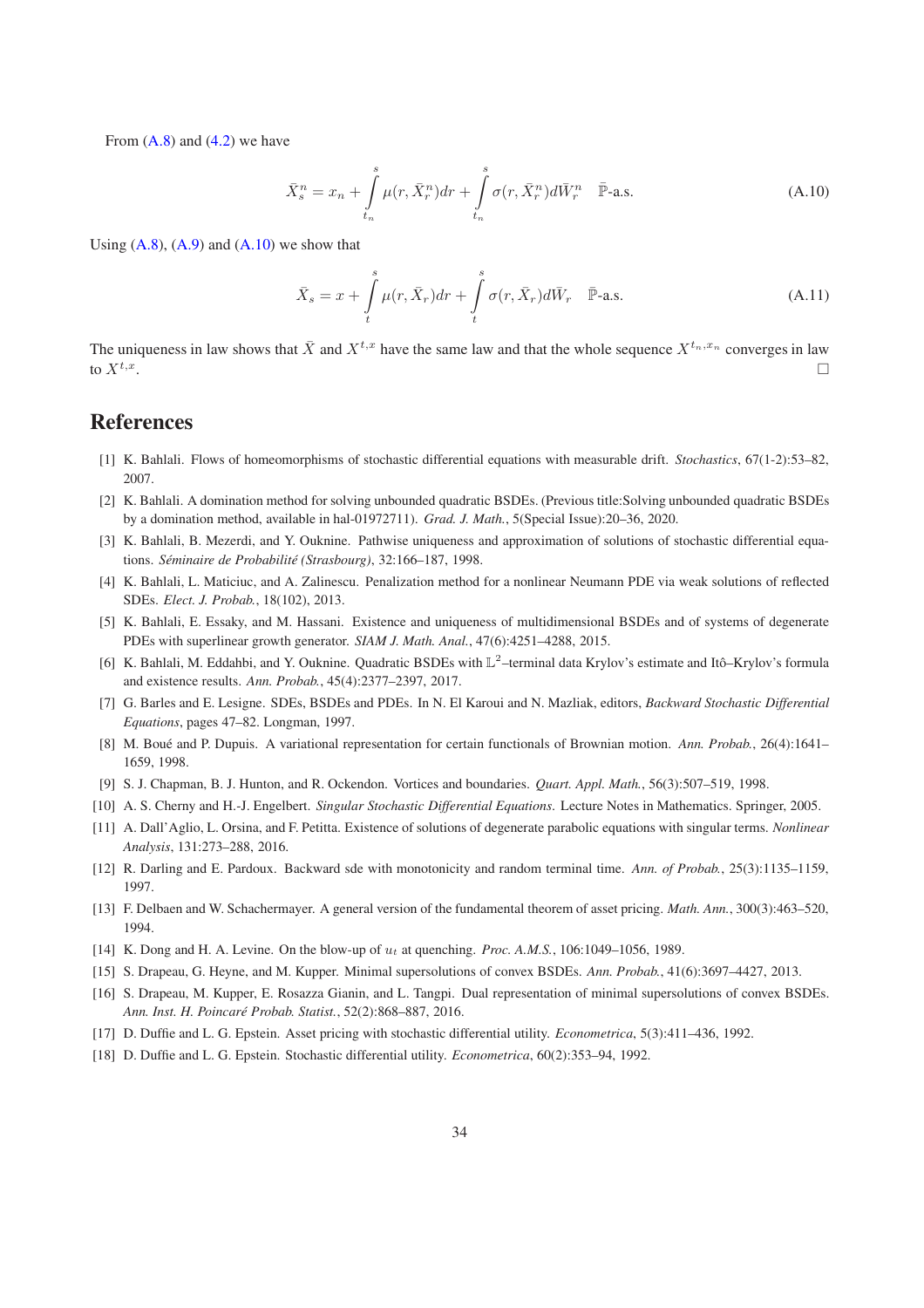- <span id="page-34-0"></span>[19] D. Duffie and P.-L. Lions. PDE solutions of stochastic differential utility. *Journal of Mathematical Economics*, 21(6):577–606, 1992.
- <span id="page-34-5"></span>[20] L. G. Epstein and S. E. Zin. Substitution, risk aversion, and the temporal behavior of consumption and asset returns: A theoretical framework. *Econometrica*, 57(4):937–69, July 1989.
- <span id="page-34-14"></span>[21] E. Essaky and M. Hassani. General existence results for reflected BSDE and BSDE. *Bull. Sci. Math*, 135:442–666, 2011.
- <span id="page-34-13"></span>[22] E. Essaky and M. Hassani. Generalized BSDE with 2–reflecting barriers and stochastic quadratic growth. *J. Differential Equations*, 254(3):1500–1528, 2013.
- <span id="page-34-19"></span>[23] W. H. Fleming and H. M. Soner. *Controlled Markov processes and viscosity solutions*, volume 25 of *Stochastic Modelling and Applied Probability*. Springer, New York, second edition, 2006.
- <span id="page-34-9"></span>[24] D. Giachetti, F. Petitta, and S. S. de Leòn. Elliptic equations having a singular quadratic gradient term and a changing sign datum. *Comm. Pure. Appl. Anal.*, 11:1875, 2012.
- <span id="page-34-10"></span>[25] D. Giaghetti and F. Murat. An elliptic problem with a lower order term having singular behavior. *Bollettino U.M.I.*, 9(II): 349–370, 2009.
- <span id="page-34-3"></span>[26] G. Heyne, M. Kupper, and L. Tangpi. Portfolio optimization under nonlinear utility. *Int. J. Theor. Appl. Fin.*, 19(5):1650029, 2016.
- <span id="page-34-24"></span>[27] Y. Hu, P. Imkeller, and M. Müller. Utility maximization in incomplete markets. *Ann. Appl. Probab.*, 15(3):1691–1712, 2005.
- <span id="page-34-6"></span>[28] C. B. Hyndman. A forward-backward SDE approach to affine models. *Math. Financ. Econ.*, 2009.
- <span id="page-34-23"></span>[29] P. Imkeller, A. Réveillac, and J. Zhang. Solvability and numerical simulation of BSDEs related to BSPDEs with applications to utility maximization. *Int. J. Theor. Appl. Finance*, 14:635–667, 2011.
- <span id="page-34-25"></span>[30] H. Kaneko and S. Nakao. A note on approximation for stochastic differential equations. *Séminaire de Probabilité (Strasbourg)*, XXII:155–162, 1988.
- <span id="page-34-15"></span>[31] N. Kazamaki. *Continuous Exponential Martingales and BMO*, volume 1579 of *Lecture Notes in Mathematics*. Springer-Verlag, Berlin, 1994.
- <span id="page-34-4"></span>[32] I. Kharroubi, T. Lim, and A. Ngoupeyou. Mean-variance hedging on uncertain time horizon in a market with a jump. *Appl. Math. Optim*, 68(2):413–444, 2013.
- <span id="page-34-12"></span>[33] M. Kobylanski. Backward stochastic differential equations and partial differential equations with quadratic growth. *Ann. Probab.*, 28(2):558–602, 2000.
- <span id="page-34-1"></span>[34] D. Kreps and E. Porteus. Temporal resolution of uncertainty and dynamic choice theory. *Econometrica*, 46:185–200, 1978.
- <span id="page-34-17"></span>[35] N. Krylov and M. Röckner. Strong solutions of stochastic equations with singular time dependent drift. *Probab. Theory Related Fields*, 131:154–196, 2005.
- <span id="page-34-22"></span>[36] P.-L. Lions. Neumann type boundary conditions for Hamilton-jacobi equations. *Duke Math. J.*, 52(3):793–820, 1985.
- <span id="page-34-21"></span>[37] P. L. Lions and A. S. Sznitman. Stochastic differential equations with reflecting boundary conditions. *Comm. Pure. Appl. Math.*, 37:511–537, 1984.
- <span id="page-34-16"></span>[38] O. Menoukeu-Pamen and S. E. A. Mohammed. Flows for singular stochastic differential equations with unbounded drifts. *Preprint*, 2017.
- <span id="page-34-18"></span>[39] O. Menoukeu-Pamen, Y. Ouknine, and L. Tangpi. Pathwise uniqueness of non-uniformly elliptic sdes with rough coefficients. *J. Theoret. Probab.*, 32:1892–1908, 2019.
- <span id="page-34-7"></span>[40] F. Merle. Solution of a nonlinear heat equation with arbitrary given blow-up points. *Comm. Pure. Appl. Math.*, 45:263–300, 1992.
- <span id="page-34-8"></span>[41] F. Merle and H. Zaag. Reconnection of vortex with the boundary and finite time quenching. *Nonlinearity*, 10:1497–1550, 1997.
- <span id="page-34-2"></span>[42] M. Nutz. The Bellman equation for power utility maximization with semimartingales. *Ann. Appl. Probab.*, 22(1):363–406, 2012.
- <span id="page-34-20"></span>[43] E. Pardoux. BSDEs, weak convergence and homogenization of semilinear PDEs. In F. Clarke and R. Stern, editors, *Nonlinear Analysis, Differential Equations and Control*, pages 503–549. Kluwer Academic Publishers, 1999.
- <span id="page-34-11"></span>[44] E. Pardoux and S. Peng. Backward stochastic differential equations and quasilinear parabolic partial differential equations.